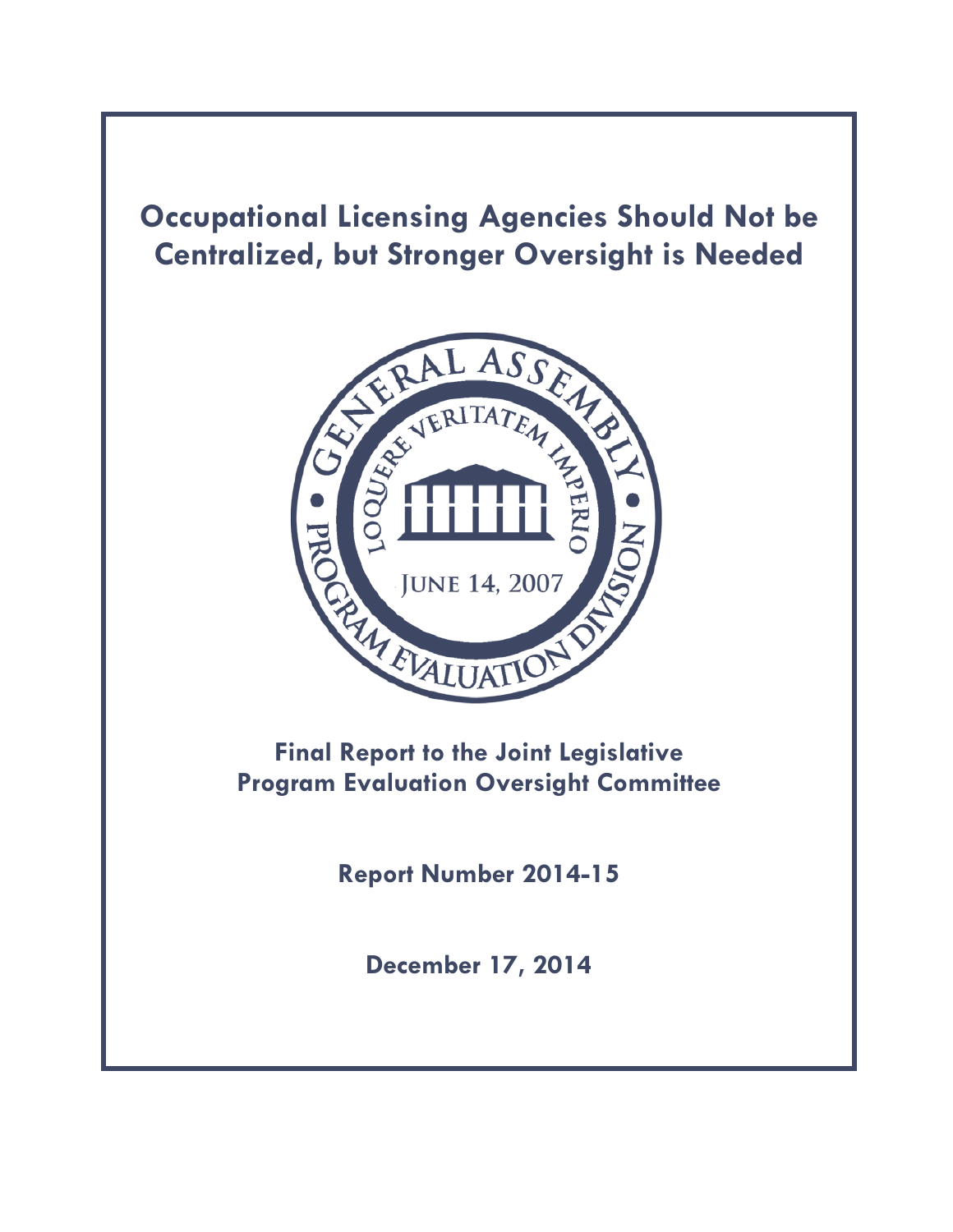

Program Evaluation Division North Carolina General Assembly Legislative Office Building, Suite 100 300 North Salisbury Street Raleigh, NC 27603-5925 919-301-1404 www.ncleg.net/PED

75 copies of this public document were printed at a cost of \$49.65 or \$0.66 per copy.

A limited number of copies are available for distribution through the Legislative Library: Rooms 2126, 2226 Room 500 State Legislative Building **Legislative Office Building** Raleigh, NC 27601 Raleigh, NC 27603 919-733-7778 919-733-9390

The report is also available online at www.ncleg.net/PED.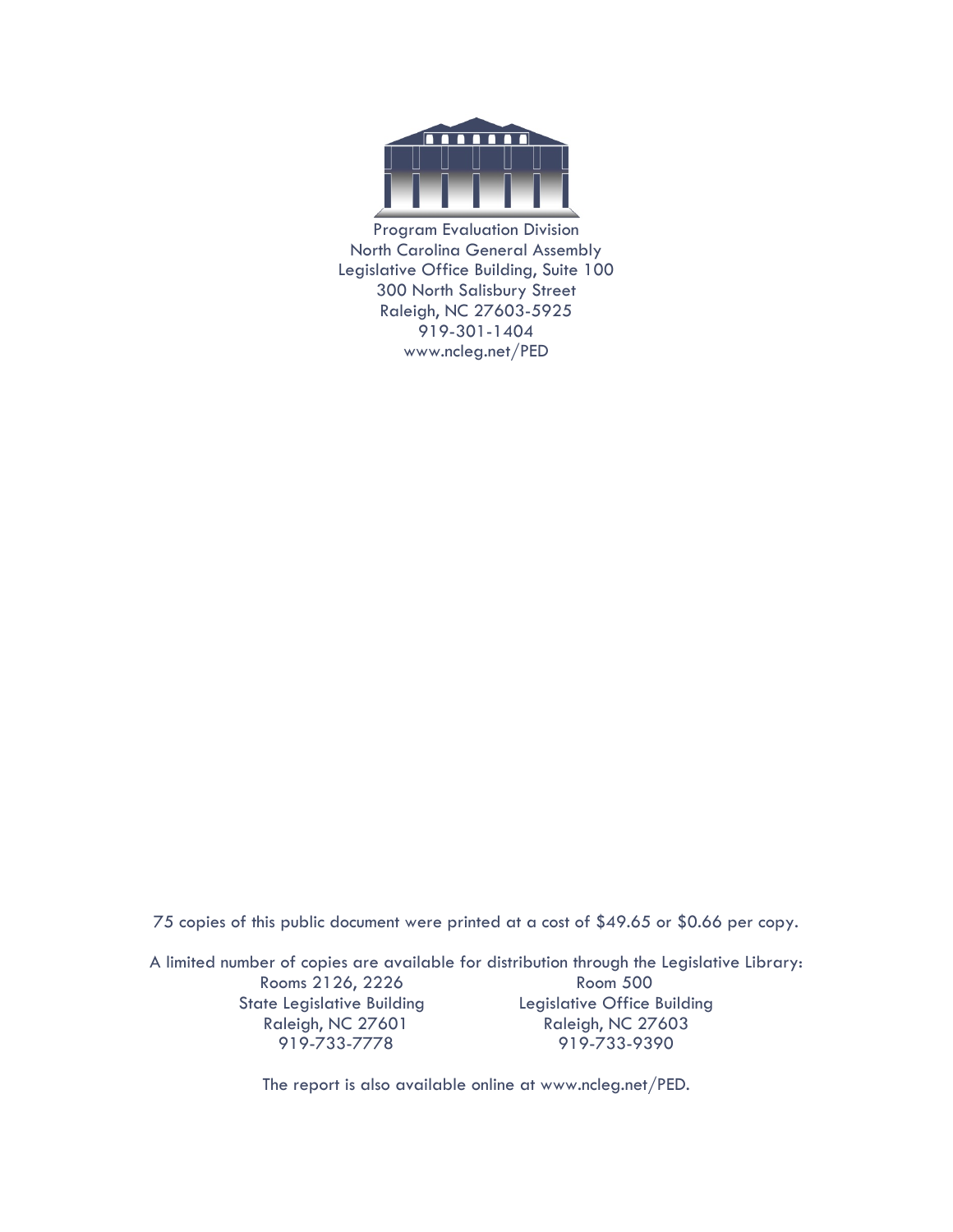

## **NORTH CAROLINA GENERAL ASSEMBLY**

Legislative Services Office

Kory Goldsmith, Interim Legislative Services Officer

*Program Evaluation Division* 300 N. Salisbury Street, Suite 100 Raleigh, NC 27603-5925 Tel. 919-301-1404 Fax 919-301-1406

*John W. Turcotte* Director

December 17, 2014

Senator Fletcher L. Hartsell, Jr., Co-Chair, Joint Legislative Program Evaluation Oversight Committee Representative Julia Howard, Co-Chair, Joint Legislative Program Evaluation Oversight Committee

North Carolina General Assembly Legislative Building 16 West Jones Street Raleigh, NC 27601

Honorable Co-Chairs:

Session Law 2013-413 Section 10.(a) directed the Joint Legislative Program Evaluation Oversight Committee to include in the Program Evaluation Division work plan for 2013–2015 an evaluation of the structure, organization, and operation of the various independent occupational licensing boards as defined by G.S. 93B-1.

I am pleased to report that the occupational licensing agencies cooperated with us fully and were at all times courteous to our evaluators during the evaluation.

Sincerely,

John W. Turcotte **Director**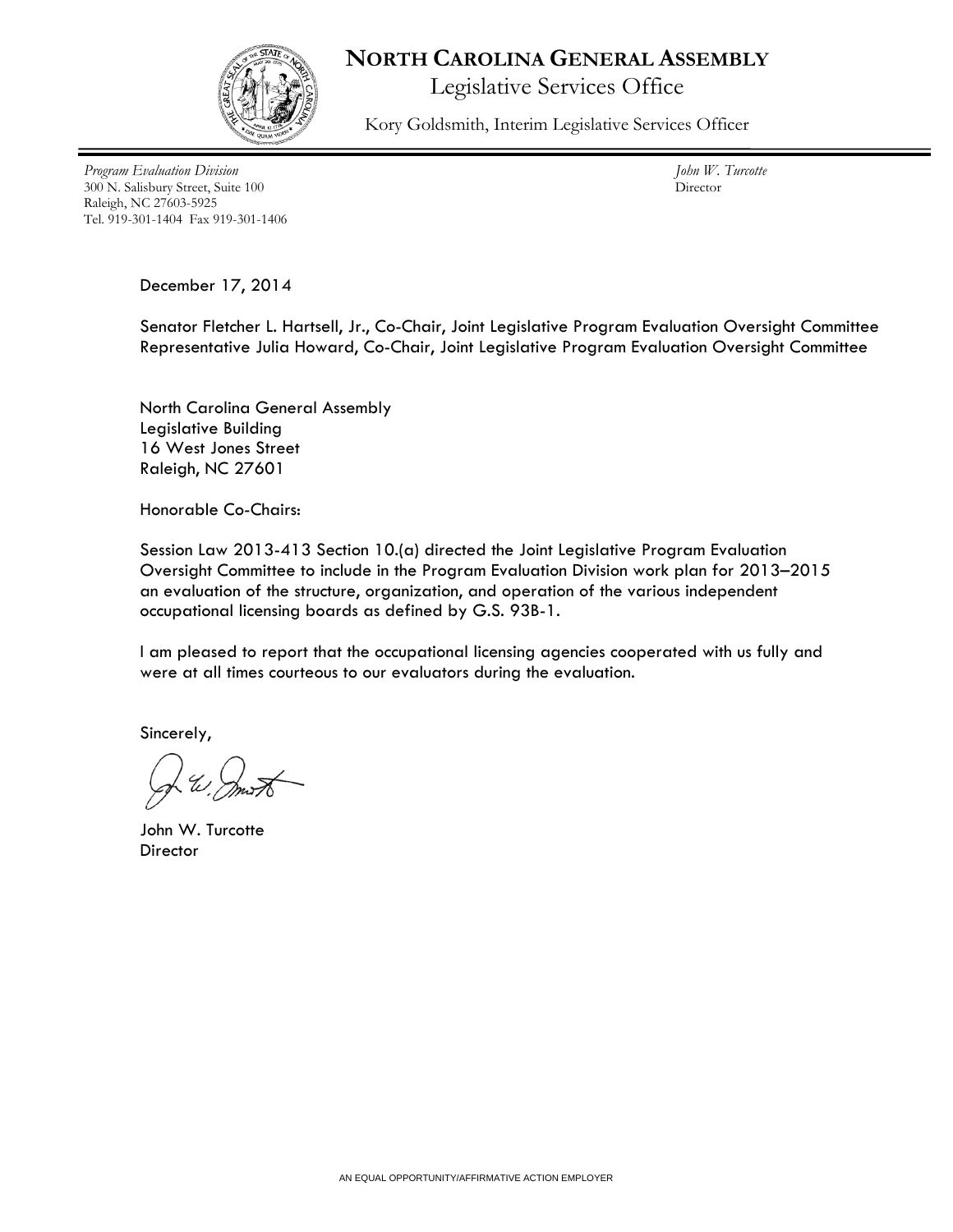

# **PROGRAM EVALUATION DIVISION NORTH CAROLINA GENERAL ASSEMBLY**

December 2014 Report No. 2014-15

# Occupational Licensing Agencies Should Not be Centralized, but Stronger Oversight is Needed

**Summary** As required by Session Law 2013-413, Section 10.(a), the Program<br>Evaluation Division (PED) examined the structure examination and Evaluation Division (PED) examined the structure, organization, and operation of the State's various independent occupational licensure boards as defined by G.S. 93B-1. PED identified 55 occupational licensing agencies (OLAs) with occupational licensing boards that met this statutory definition. **While OLAs are state agencies, they receive no state general revenue and are not subject to legislatively mandated spending restrictions.** In Fiscal Year 2013–14, these 55 OLAs expended \$67.2 million to regulate 703,870 licensees.

> **The General Assembly should not transfer regulatory authority or administrative responsibilities from OLAs to a central state agency.** The transfer may not result in improved performance and would likely entail significant implementation costs to realize potential gains in efficiency.

**There is insufficient state-level oversight to ensure OLAs are efficiently and effectively protecting the public.** Occupational licensing is intended to help ensure the public is protected from severe physical or economic harm resulting from the associated activities of an occupation. Currently, there is no state-level entity responsible for ensuring OLA compliance with statutorily-mandated reporting requirements. Statutory requirements also do not ensure that OLAs provide reliable information to enable monitoring and evaluation of efficiency and effectiveness.

**As identified in Appendix D, the General Assembly should review the authority of 12 OLAs to issue licenses and consider consolidating 10 individual OLAs with other regulatory entities.** 

To address these findings, the General Assembly should amend North Carolina General Statutes to:

- establish an Occupational Licensing Commission that would not function as a central licensing authority but would assist the General Assembly and OLAs in improving effectiveness and resolving disputes,
- ensure that the regulatory entities that are required to comply with the associated statutory requirements are clearly defined and listed,
- ensure the complaint process used by each OLA includes specified capabilities and attributes, and
- establish a legislative subcommittee to evaluate the continuing need for licensing authority for the 12 identified OLAs.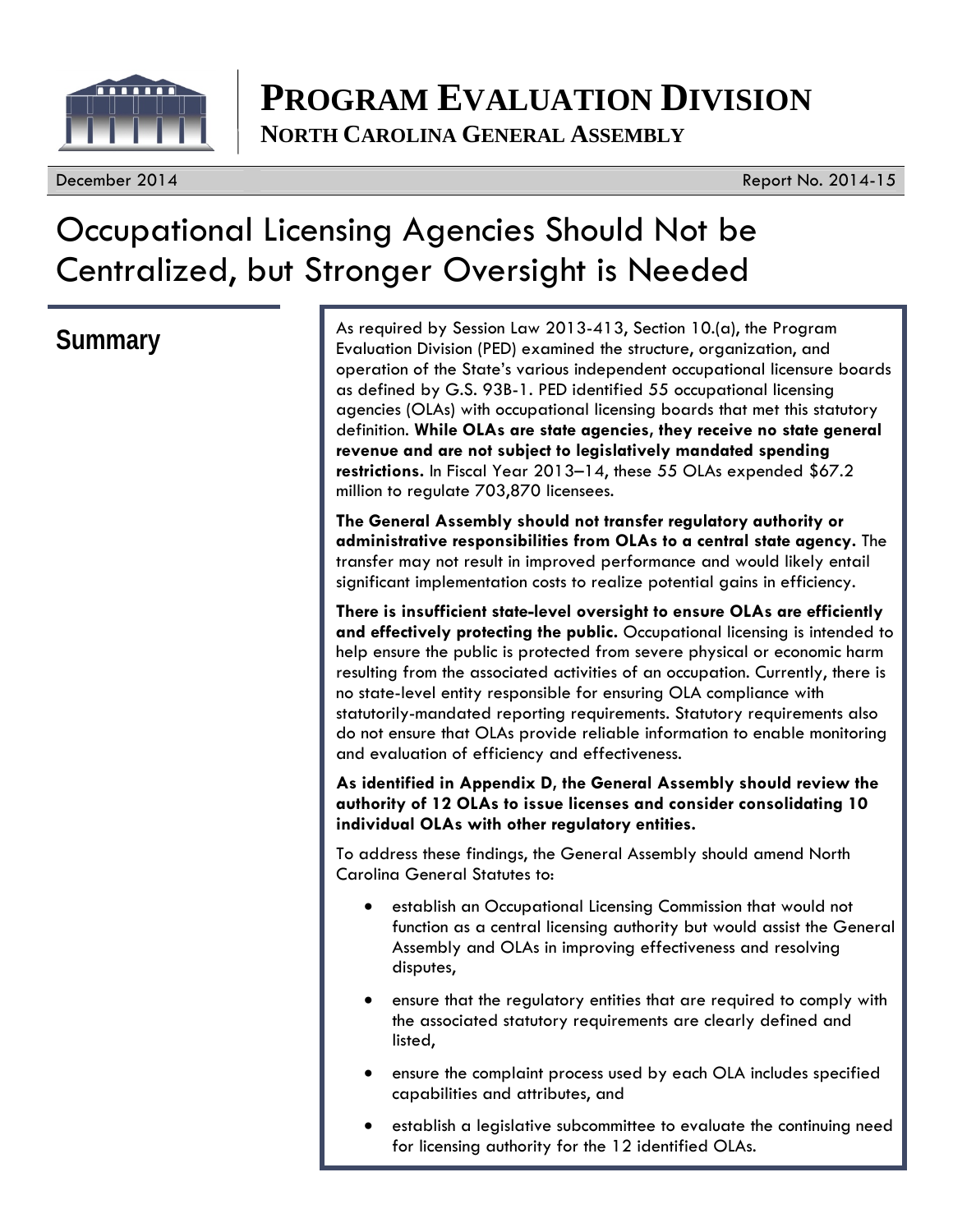**Purpose and Scope** Session Law 2013-413 Section 10.(a) directed the Joint Legislative<br>Program Evaluation Oversight Committee (JLPEOC) to include in the Program Evaluation Oversight Committee (JLPEOC) to include in the Program Evaluation Division work plan for 2013–2015 an evaluation of the structure, organization, and operation of the various independent occupational licensing boards as defined by G.S. 93B-1.

The law required the division to include within the evaluation:

- 1. Consideration of the feasibility of establishing a single State agency to oversee the administration of all or some of the occupational licensing boards.
- 2. Determination of whether greater efficiency and cost effectiveness can be realized by combining the administrative functions of the boards while allowing the boards to continue performing regulatory functions.
- 3. Determination of whether the total number of boards should be reduced by combining and/or eliminating some boards.

G.S. 93B-1 defines a license as a license, certificate, or other evidence of qualification which an individual is required to obtain before they may engage in or represent themselves to be a member of a particular profession or occupation. The statute also defines an occupational licensing board as a board, committee, commission, or other agency in North Carolina which is established for the primary purpose of regulating the entry of persons into, and/or the conduct of persons within a particular profession or occupation, and which is authorized to issue licenses; this definition does not include State agencies, staffed by full-time State employees, which as part of their regular functions may issue licenses.

The Program Evaluation Division collected data from several sources, including:

- review of laws governing the regulation and reporting requirements for occupational licensing agencies;
- queries of each of the occupational licensing agencies;
- interviews with representatives from 28 of the 55 occupational licensing agencies, as requested in their response to the query; and
- review of statutorily required annual financial and performance reports.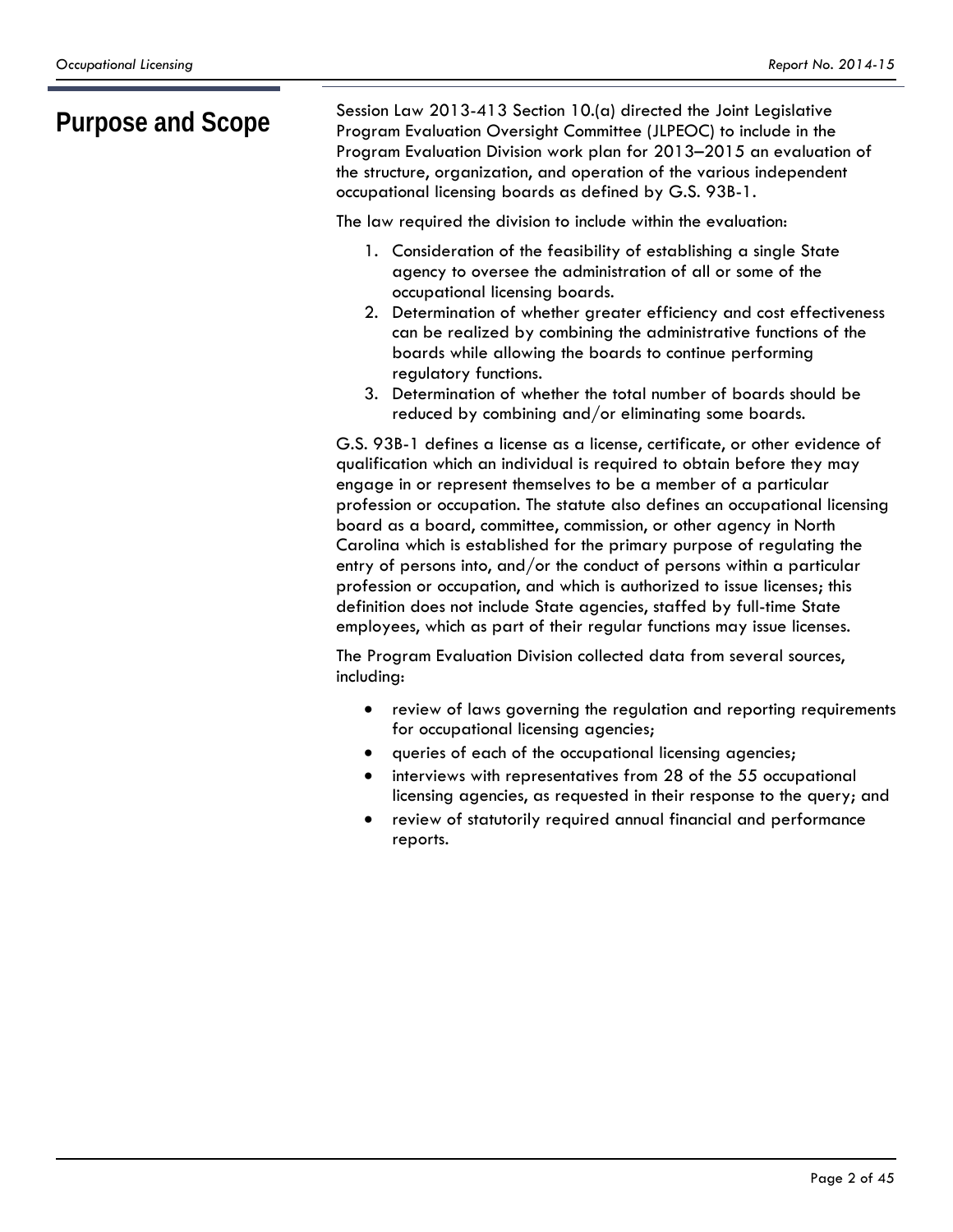**Background** The North Carolina General Assembly has enacted laws to regulate many<br>of the occupations and professions that provide goods and services to its of the occupations and professions that provide goods and services to its citizens. Regulation of occupations and professions is intended to accomplish the following objectives:

- ensure that the public is protected from unscrupulous, incompetent and unethical practitioners;
- offer some assurance to the public that the regulated individual is competent to provide certain services in a safe and effective manner; and
- provide a means by which individuals who fail to comply with the profession's standards can be disciplined.

**The level of regulatory restriction of an occupation depends upon the perceived level of threat to the public of unregulated practice.** Although a need to regulate may exist, the most restrictive forms of regulation may not be necessary to provide an acceptable level of protection. As shown in Exhibit 1, each of the three identified forms of occupational regulation are intended to help achieve the same objectives, but exercise varying levels of restriction on the ability of individuals to work in a given occupation. The determination of the most appropriate form of regulation for each occupation is generally based on the perceived threat to the public health, safety, and welfare.

- **Licensure.** Licensing is the most restrictive form of occupational regulation because it prohibits anyone from engaging in the activities covered by a "scope of practice" without permission from a government agency. Thus, the power to license can be used to deny individuals the legal opportunity to work in a chosen field if they do not have the requisite competencies defined through training and experience. Licensure is most often used when there is significant risk of harm to the public if the activities are performed by someone lacking the requisite competencies.
- **Certification**. Certification grants individuals the authority to use a protected occupational title while not defining the legal scope of practice allowed. Accordingly, individuals not certified may still practice in a given occupation, but they may not use the protected title. Certification is most often used when the public needs assistance in identifying competent practitioners, but where the risks to health and safety are not severe enough to justify licensure.
- **Registration**. Registration requires individuals who perform certain tasks to list their contact information with a designated government agency. As a general rule, registration statutes do not require the individual to meet specified standards or to pass a competence examination. Registration is often used when a threat to public health, safety, or welfare exists, but is relatively minimal in comparison to occupations requiring licensure or certification.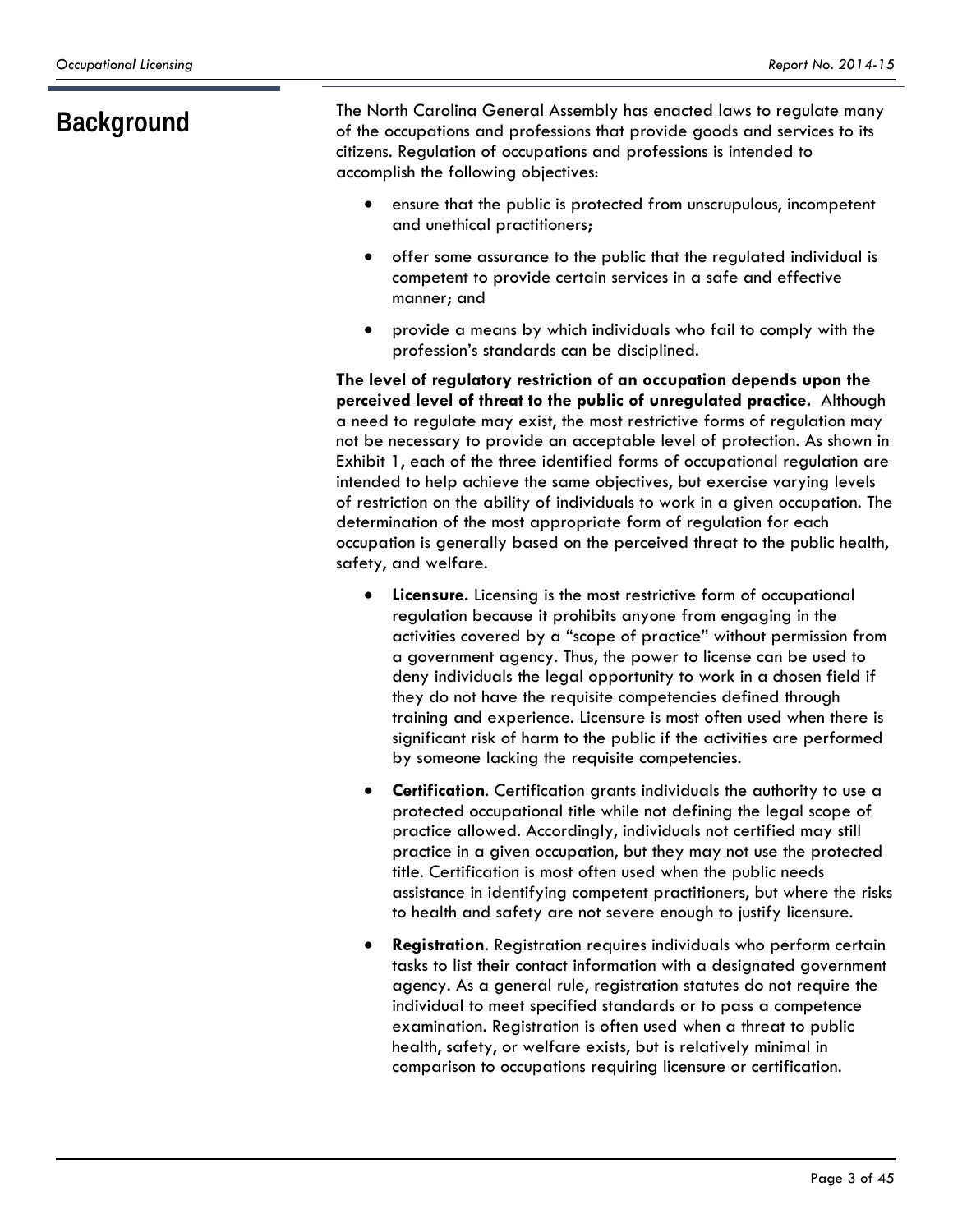# **Exhibit 1**

Occupational Regulation Can Be Achieved in Several Ways

| Level of<br><b>Restriction</b> | Form of<br>Occupational<br>Regulation | <b>Risk to Public</b><br>Welfare | <b>Characteristics</b>                                                                                                                                                                                                                                        |
|--------------------------------|---------------------------------------|----------------------------------|---------------------------------------------------------------------------------------------------------------------------------------------------------------------------------------------------------------------------------------------------------------|
| Most Restrictive               | Licensure<br>(practice acts)          | High                             | • Prohibits anyone from<br>engaging in the activities<br>covered by a "scope of<br>practice" without permission<br>from a government agency<br>• Can be used to deny<br>individuals the legal<br>opportunity to earn<br>livelihoods in their chosen<br>fields |
|                                | Certification<br>(title acts)         | Moderate                         | • Grants individuals the<br>authority to use a<br>protected occupational title<br>but does not include a legal<br>scope of practice<br>• Individuals not certified<br>may practice but may not<br>use the protected title                                     |
| Least Restrictve               | Registration                          | Low                              | • Requires individuals to list<br>contact information with a<br>designated government<br>agency<br>• As a general rule, the<br>associated statutes do not<br>require the individual to<br>meet predetermined<br>standards or pass an<br>examination           |

*Source: Program Evaluation Division.*

**North Carolina law requires licensure as a condition for working in many occupations and professions.** The primary purpose of professional licensing is to ensure the public is protected from unskilled, incompetent, or unethical practitioners. To achieve this goal, the designated regulatory entity is responsible for ensuring qualified individuals enter the profession and adhere to established standards of professional conduct.

The regulation of licensed occupations is accomplished through the licensure and enforcement functions.

- **Licensure**. Licensure involves establishing minimum educational and/or experience requirements for prospective licensees and for continuing maintenance of licensed status and assessing fees to fund regulatory activities. The requirements for obtaining a license vary from occupation to occupation, but usually include some combination of the following:
	- o prescribed formal education;
	- o experience or apprenticeship;
	- o an examination;
	- o good moral character; and
	- o citizenship or residency.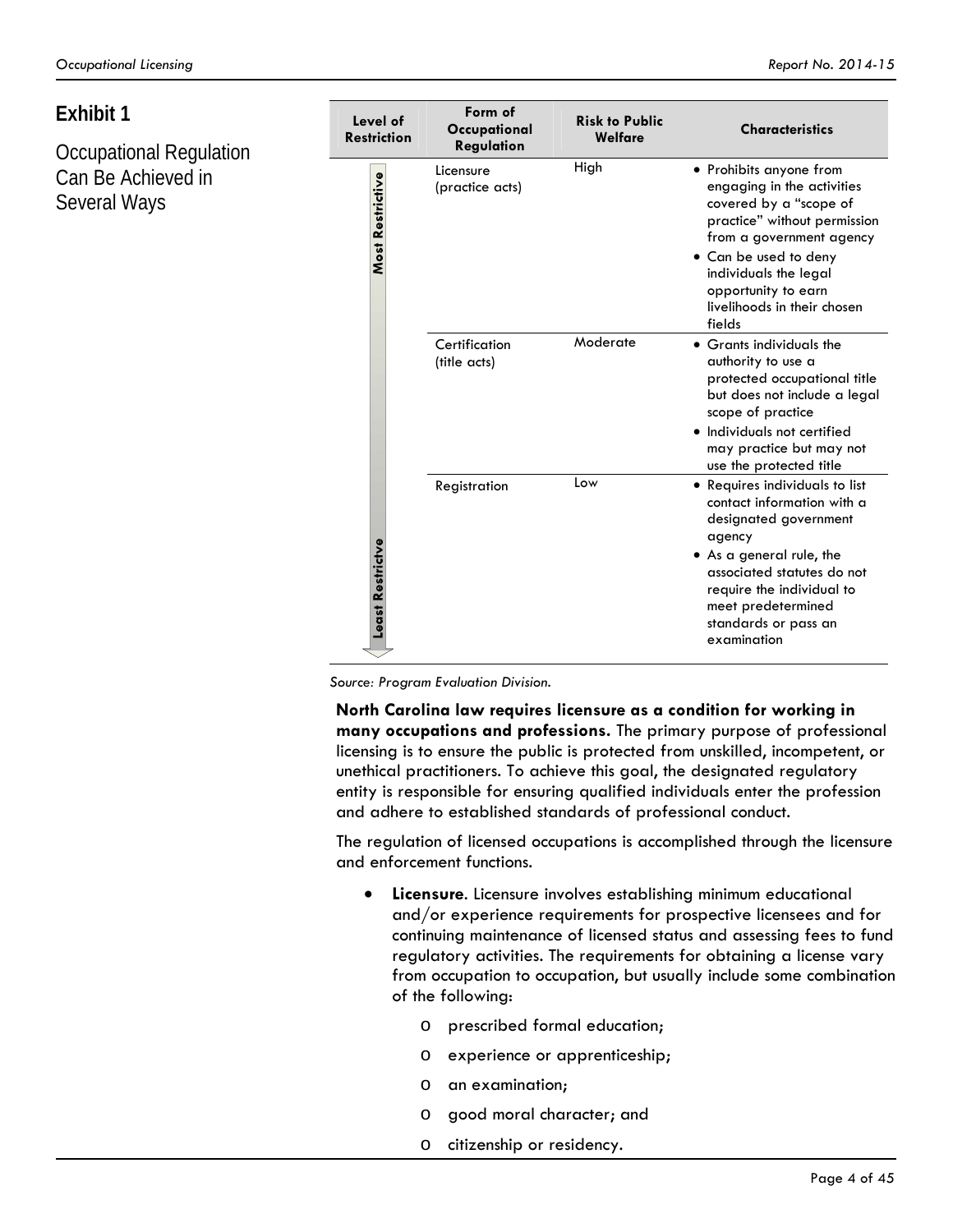**Enforcement**. A second major function of OLAs is enforcement of the occupation's laws, rules, and professional standards. Allegations of violations of associated laws, rules and professional standards are most often identified through complaints received from the public and other professionals. Potential violations may also be identified internally from evidence uncovered during inspections, complaint investigations, or self-disclosed information provided by licensees. OLAs are responsible for investigating these allegations and, depending on the outcome of the investigation, may act to suspend or revoke the license to practice or attach conditions to the right to practice.

In addition, administrative activities provide essential support services to ensure OLAs are cost-effectively achieving their objectives. Examples of key administrative activities include:

- **license application processing**  supports the licensure function by ensuring that the OLA has received all required information necessary to determine eligibility for licensure.
- **complaint intake** supports the enforcement function by determining whether inquiries from external sources identify potential violations of laws and regulations that are within the jurisdictional authority to investigate and enforce, as defined by the associated practice act for the licensed occupation.

**In North Carolina licensed occupations are administered under different organizational models.** As shown in Exhibit 2**,** regulation of occupational licensure in North Carolina can be categorized into three organizational models. The three models identified below are characterized by differing levels of autonomy and centralization of regulatory authority.

| <b>Organizational Model</b>                         | <b>Administrative</b><br><b>Service Support</b> | Regulatory<br>Authority         | Number of<br>Regulatory<br><b>Entities</b> |
|-----------------------------------------------------|-------------------------------------------------|---------------------------------|--------------------------------------------|
| State-level agency regulatory<br>authority          | Central agency                                  | Central agency<br>director      | 12                                         |
| State agency-housed<br>occupational licensing board | Central agency                                  | Occupational<br>licensing board | 6                                          |
| Independent occupational<br>licensing agency (OLA)  | OLA staff and<br>contracted services            | OLA                             | 55                                         |

*Source: Adapted from Benjamin Shimberg and Doug Roederer, with Kara Schmitt, ed., Questions a Legislator Should Ask, (Lexington, KY: The Council on Licensure, Enforcement and Regulation,1989), 20-21.* 

**State-level agency regulatory authority.** All of the administrative and regulatory activities for the licensed occupation are performed by a central agency. In addition, the director of the central agency has final decision making authority on all substantive regulatory activities.

In North Carolina, many state-level agencies are responsible for regulating licensed occupations. State agencies are statutorily required to provide the Department of Commerce with the number of licenses issued during the

# **Exhibit 2**

In North Carolina, Licensed Occupations are Administered Under Different Organizational Models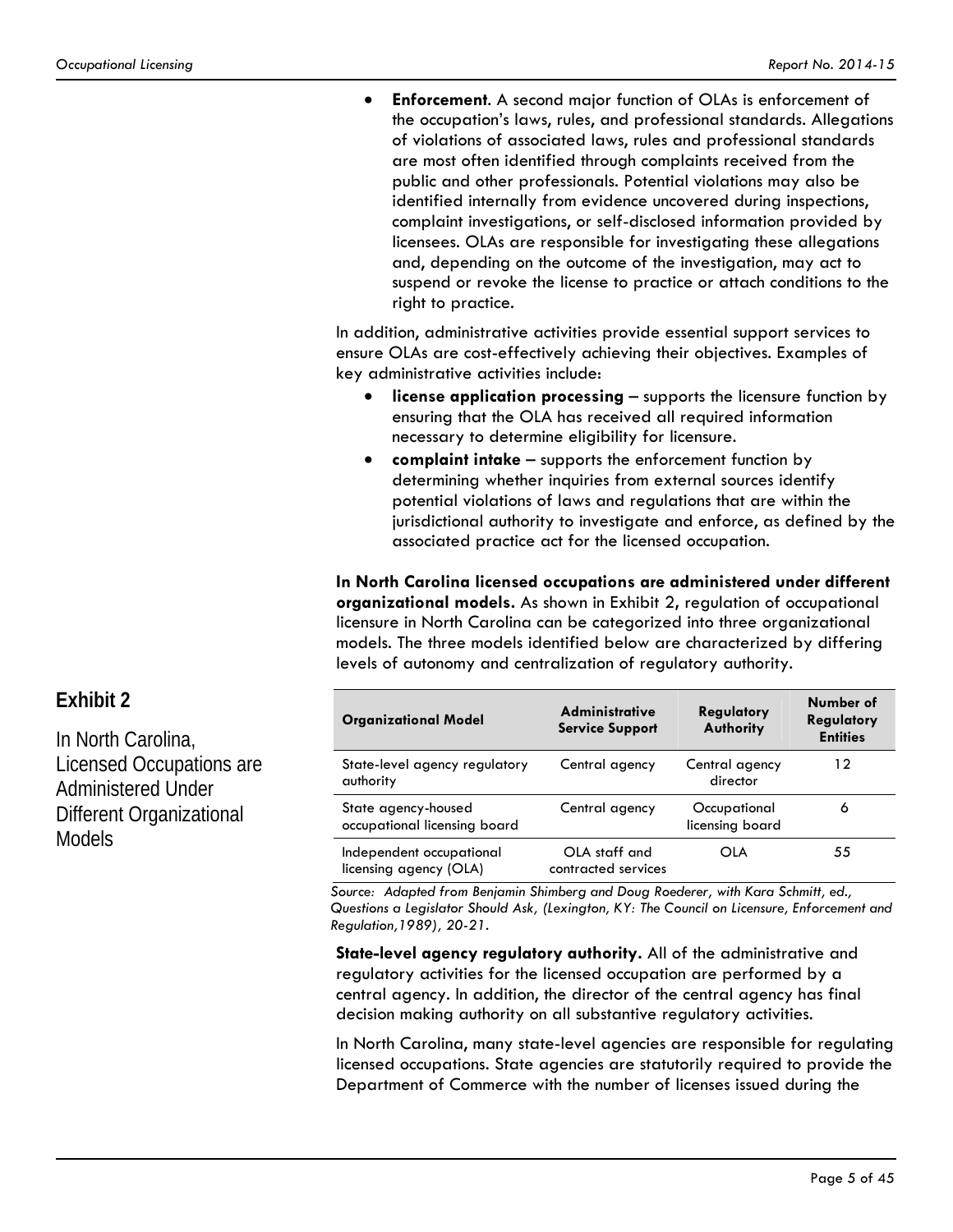previous fiscal year.1 Based on this information, the Department of Commerce identified 151 licensed occupations that are administered and regulated by 12 state-level agencies and commissions. These licensed occupations ranged from adult care administrators regulated by the Department of Health and Human Services to striped bass dealers regulated by the Department of Environment and Natural Resources. Since the Department of Commerce is not statutorily required to ensure that all state agencies comply with this requirement or to ensure the accuracy of each submission, there are no assurances that this list is valid. However, this list provides an indication of the scope of licensed occupations that are regulated under this model.

**State agency-housed occupational licensing board.** Administrative activities are performed by a central agency. In addition, regulatory support activities such as complaint investigation and adjudicatory hearings may also be administered by employees of the state agency, while the occupational licensing board continues to make final decisions with respect to license approval and disciplinary actions.

The Program Evaluation Division identified six state agency-housed occupational licensing boards. As of June 30, 2014, these state agencyhoused occupational licensing boards were responsible for the regulation of 9,078 licensees. Exhibit 3 provides a listing of these identified state agency-housed occupational licensing boards.

| <b>Name</b>                                 | <b>State Agency</b>              | <b>Number of Licensees</b> |
|---------------------------------------------|----------------------------------|----------------------------|
| Manufactured Housing                        | Insurance                        | 1,099                      |
| Home Inspector                              | Insurance                        | 1,079                      |
| Code Officials                              | Insurance                        | 4,157                      |
| <b>Employee Assistance</b><br>Professionals | <b>Health and Human Services</b> | 56                         |
| Alarm Systems                               | Justice                          | 956                        |
| <b>Private Protective Services</b>          | Justice                          | 1.731                      |

Note: As specified in Session Law 2014-100, the Alarm Systems and Private Protective Services occupational licensing boards were transferred to the Department of Public Safety on July 1, 2014.

*Source: Program Evaluation Division based on review of available listings of occupational licensing boards.* 

**Occupational Licensing Agency (OLA).** OLAs are fully independent state agencies that receive no state general fund revenue and, unlike most other state agencies, are allowed to operate without annual budgetary constraints established by the General Assembly concerning receipt and expenditure of agency-generated funds. OLAs are responsible for performing all associated administrative and regulatory activities.

## **Exhibit 3**

 $\overline{a}$ 

The Program Evaluation Division Identified Six Agency-Housed Occupational Licensing Boards

<sup>&</sup>lt;sup>1</sup> As specified in N.C. Gen. Stat. §143B-431.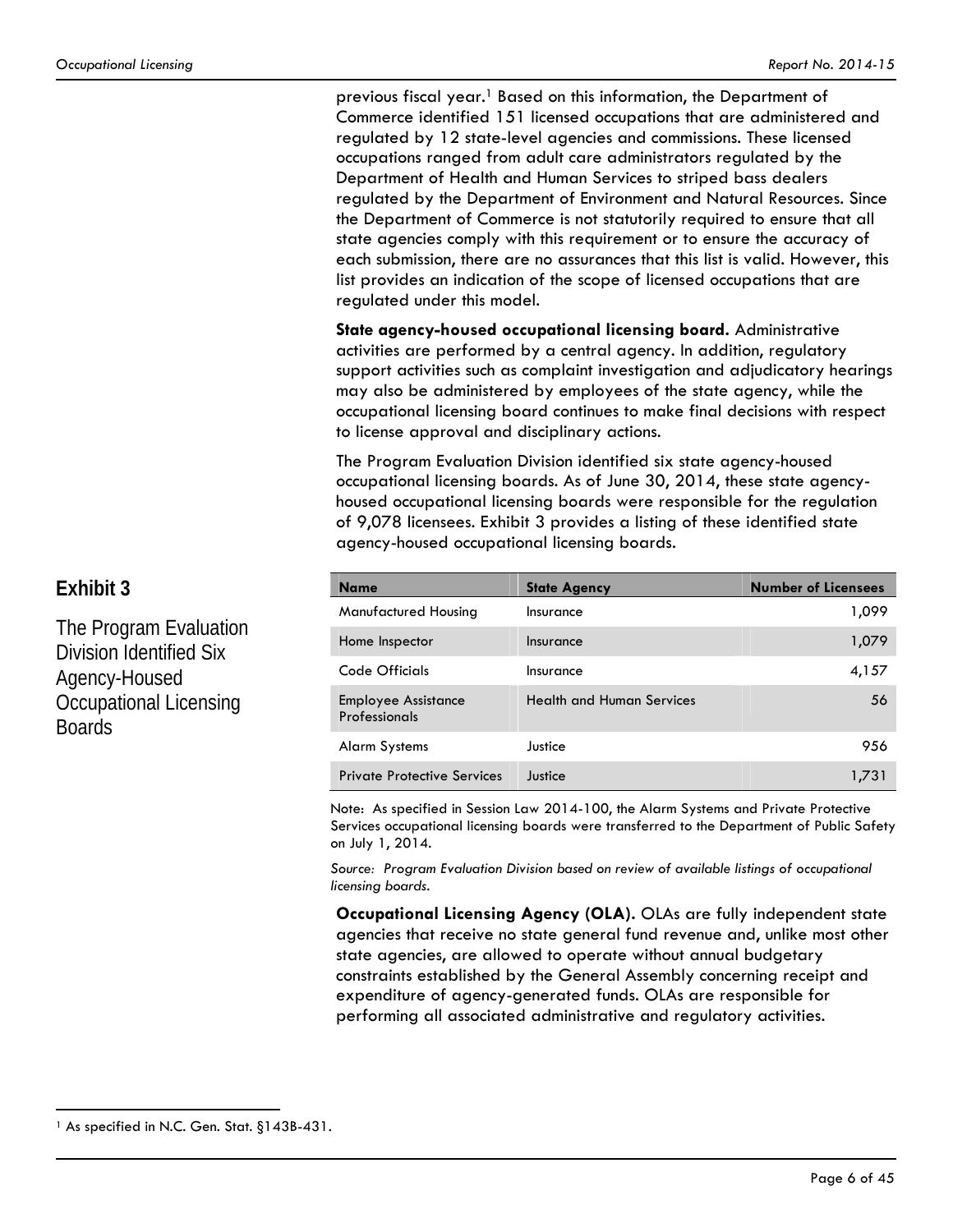$\overline{a}$ 

The Program Evaluation Division identified 55 OLAs that meet the criteria described above.2 As shown in Exhibit 4, as of June 30, 2014, these OLAs were responsible for the regulation of 703,870 licensees.

Each OLA employs staff and uses contracted services to perform associated administrative and regulatory activities. Exhibit 4 also shows that in Fiscal Year 2013–14, OLAs reported utilizing 485 employees to perform these activities, with staffing levels ranging from zero to 91 employees. Six OLAs used fee-supported state employees to staff operations.<sup>3</sup> For the ten OLAs that did not employ any staff, contracted services and Board members performed all administrative and regulatory support services.

Some OLAs also provide licensees with auxiliary services. For example, in addition to enforcing laws and regulations for licensed attorneys, the North Carolina State Bar operates a Lawyers Assistance Program. This program provides free assistance to lawyers, judges, and law students in addressing issues such as substance abuse that can impair an attorney's ability to effectively practice law.

In Fiscal Year 2013–14, these 55 OLAs spent \$67.2 million to administer and regulate licensed occupations. All funding was derived from fees and fines assessed in conjunction with the performance of the associated regulatory activities. Fees from the licensure function consisted of charges for license applications and renewals as well as qualification examinations. Funds generated from enforcement operations were primarily associated with fines assessed as discipline for violations of practice act laws and regulations.

In summary, the overarching objective of licensing is to protect the public from physical or economic harm resulting from the associated activities of the occupation. The decision to require licensure as a condition of performing the activities of an occupation or profession should also weigh and consider the associated impact on the cost of the associated goods and services and on the ability of individuals to obtain gainful employment. Effective monitoring and oversight of regulatory entities with licensing authority is essential in determining whether the OLA is conducting its regulatory activities in an efficient and effective manner.

<sup>&</sup>lt;sup>2</sup> The inventory of OLAs was identified through reviews of lists maintained by the Secretary of State, the Attorney General, the Joint Regulatory Reform Committee, the Office of State Budget and Management, the General Assembly, and the Legislative Library.  $3$  The six OLAs with staff consisting of fee-supported state employees were: N.C. Auctioneer Licensing Board, N.C. Board of Barber Examiners, N.C. Board of Cosmetic Art Examiners, N.C. Board of Opticians, N.C. Psychology Board, and the N.C. Board of Electrolysis Examiners.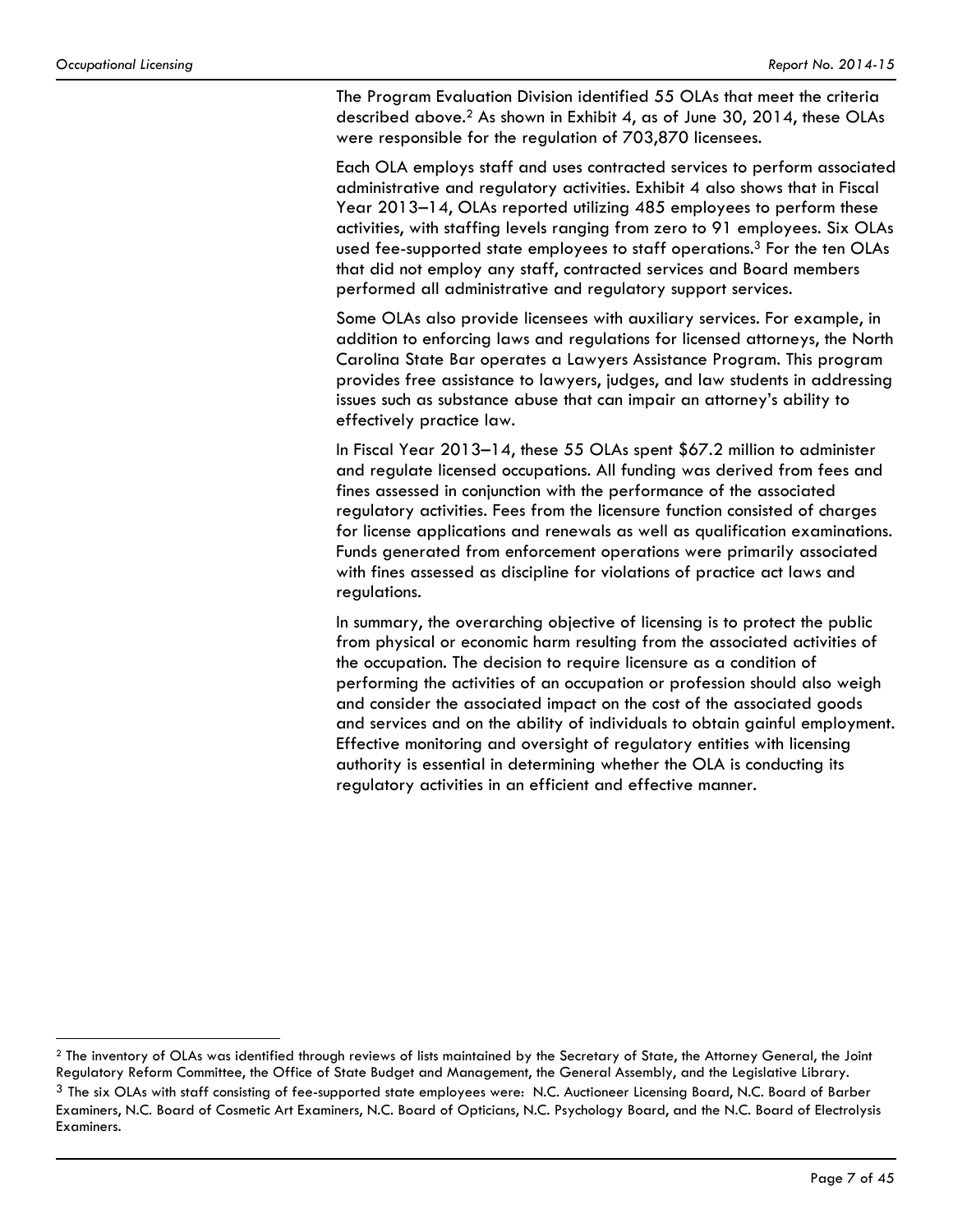# **Exhibit 4: The Program Evaluation Division Identified 55 Occupational Licensing Agencies**

| <b>Profession Regulated by OLA</b>              | <b>Number of Active Licenses</b><br>(June 30, 2014) | <b>Authorized Full Time</b><br><b>Equivalent (FTE) Staff</b> | <b>Total Accrued</b><br><b>Expenditures</b> |
|-------------------------------------------------|-----------------------------------------------------|--------------------------------------------------------------|---------------------------------------------|
| Acupuncture                                     | 387                                                 | 1.00                                                         | \$<br>97,704                                |
| Appraisal                                       | 4,154                                               | 9.00                                                         | 1,160,452                                   |
| Architecture                                    | 7,118                                               | 3.00                                                         | 436,924                                     |
| <b>Athletic Trainers</b>                        | 1,209                                               | 1.00                                                         | 54,904                                      |
| Auctioneers                                     | 2,623                                               | 4.00                                                         | 471,807                                     |
| <b>Barbers</b>                                  | 12,728                                              | 10.00                                                        | 865,609                                     |
| Cape Fear River Navigation and Pilotage         | 7                                                   | 5.50                                                         | 500                                         |
| Cemetery                                        | 673                                                 | 1.00                                                         | 184,561                                     |
| <b>Certified Public Accountants</b>             | 19,224                                              | 13.00                                                        | 2,553,703                                   |
| Chiropractic                                    | 2,112                                               | 2.00                                                         | 392,467                                     |
| Cosmetic Art                                    | 92,950                                              | 25.00                                                        | 2,234,329                                   |
| Dental                                          | 11,717                                              | 8.50                                                         | 2,416,404                                   |
| Dietetics/Nutrition                             | 2,468                                               | 2.00                                                         | 231,328                                     |
| <b>Electrical Contractors</b>                   | 13,609                                              | 10.00                                                        | 1,777,394                                   |
| Electrolysis                                    | 76                                                  | 0.30                                                         | 18,389                                      |
| <b>Engineers and Surveyors</b>                  | 30,068                                              | 17.0                                                         | 2,520,384                                   |
| <b>Environmental Health Specialist</b>          | 1,041                                               | 0.75                                                         | 42,712                                      |
| <b>Fee-Based Practicing Pastoral Counselors</b> | 58                                                  | 0.00                                                         | 6,876                                       |
| Foresters                                       | 931                                                 | 0.50                                                         | 36,220                                      |
| <b>Funeral Service</b>                          | 7,038                                               | 11.50                                                        | 1,104,413                                   |
| <b>General Contractors</b>                      | 27,188                                              | 16.00                                                        | 2,538,643                                   |
| Geologists                                      | 1,384                                               | 0.00                                                         | 137,516                                     |
| Hearing Aid Dealers and Fitters                 | 336                                                 | 0.00                                                         | 172,000                                     |
| Interpreters and Transliterators                | 480                                                 | 0.00                                                         | 55,523                                      |
| <b>Irrigation Contractors</b>                   | 1,573                                               | 0.00                                                         | 226,184                                     |
| Landscape Architects                            | 730                                                 | 0.00                                                         | 134,331                                     |
| <b>Landscape Contractors</b>                    | 1,044                                               | 2.00                                                         | 71,260                                      |
| Law Examiners/State Bar (combined)              | 26,653                                              | 91.00                                                        | 12,730,830                                  |
| Locksmiths                                      | 1,017                                               | 1.00                                                         | 38,692                                      |
| Marriage and Family Therapy                     | 1,058                                               | 0.00                                                         | 107,295                                     |
| Massage and Bodywork Therapy                    | 8,378                                               | 3.00                                                         | 588,524                                     |
| Medical                                         | 43,568                                              | 55.00                                                        | 8,927,789                                   |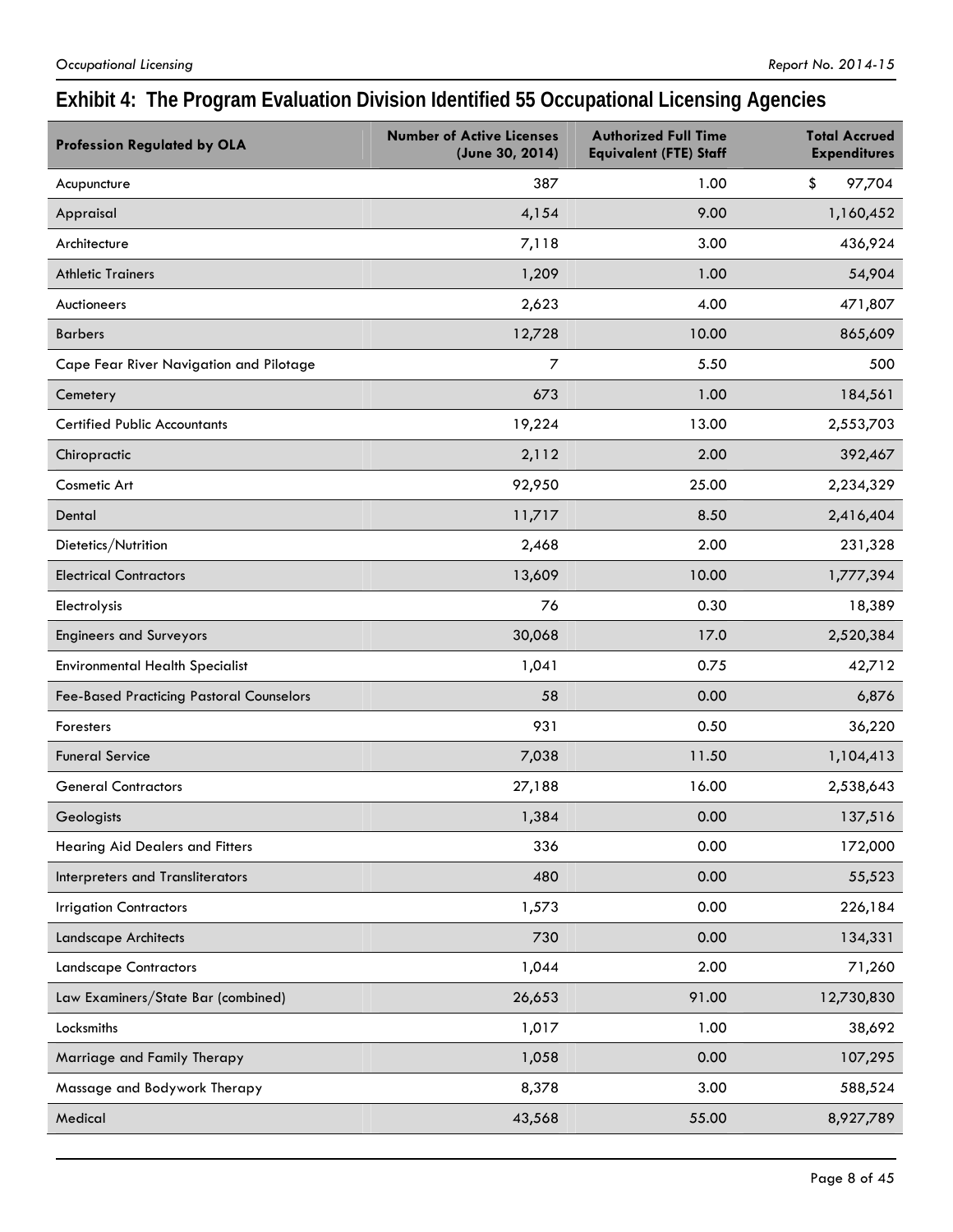| <b>Profession Regulated by OLA</b>               | <b>Number of Active Licenses</b><br>(June 30, 2014) | <b>Authorized Full Time</b><br><b>Equivalent (FTE) Staff</b> | <b>Total Accrued</b><br><b>Expenditures</b> |
|--------------------------------------------------|-----------------------------------------------------|--------------------------------------------------------------|---------------------------------------------|
| Midwifery                                        | 266                                                 | 1.00                                                         | \$<br>22,098                                |
| Morehead City Navigation and Pilotage            | $\overline{2}$                                      | 0.00                                                         | $\Omega$                                    |
| Nursing                                          | 172,623                                             | 54.00                                                        | 7,589,098                                   |
| <b>Nursing Home Administrators</b>               | 880                                                 | 2.00                                                         | 337,517                                     |
| Occupational Therapy                             | 4,881                                               | 2.00                                                         | 283,018                                     |
| <b>Onsite Wastewater Contractor Inspectors</b>   | 1,658                                               | 1.00                                                         | 147,524                                     |
| Opticians                                        | 1,153                                               | 2.00                                                         | 201,408                                     |
| Optometry                                        | 1,327                                               | 3.00                                                         | 525,502                                     |
| Pharmacy                                         | 35,156                                              | 23.80                                                        | 2,790,297                                   |
| Physical Therapy                                 | 10,377                                              | 6.00                                                         | 975,225                                     |
| Plumbing, Heating and Fire Sprinkler Contractors | 14,367                                              | 12.00                                                        | 1,912,549                                   |
| Podiatry                                         | 372                                                 | 0.50                                                         | 77,717                                      |
| <b>Professional Counselors</b>                   | 7,006                                               | 0.00                                                         | 479,623                                     |
| Psychology                                       | 4,100                                               | 6.00                                                         | 420,113                                     |
| <b>Real Estate</b>                               | 94,369                                              | 58.50                                                        | 5,815,970                                   |
| <b>Recreational Therapy</b>                      | 750                                                 | 0.50                                                         | 40,174                                      |
| Refrigeration                                    | 1,875                                               | 1.00                                                         | 238,698                                     |
| <b>Respiratory Care</b>                          | 4,747                                               | 2.50                                                         | 366,717                                     |
| Social Work                                      | 8,816                                               | 5.50                                                         | 520,493                                     |
| Soil Scientists                                  | 185                                                 | 0.00                                                         | 17,005                                      |
| Speech-Language Pathologists and Audiologists    | 6,352                                               | 2.00                                                         | 302,790                                     |
| Substance Abuse Professionals                    | 3,372                                               | 4.00                                                         | 757,062                                     |
| Veterinary Medical                               | 5,636                                               | 5.00                                                         | 1,016,072                                   |
| Total                                            | 703,870                                             | 485.35                                                       | \$67,172,337                                |

*Note: Total Accrued Expenditures based on most recent fiscal year available as reported by each Occupational Licensing Agency in response to a PED request dated July 9, 2014.* 

*Source: Program Evaluation Division based on information provided by each Occupational Licensing Agency.*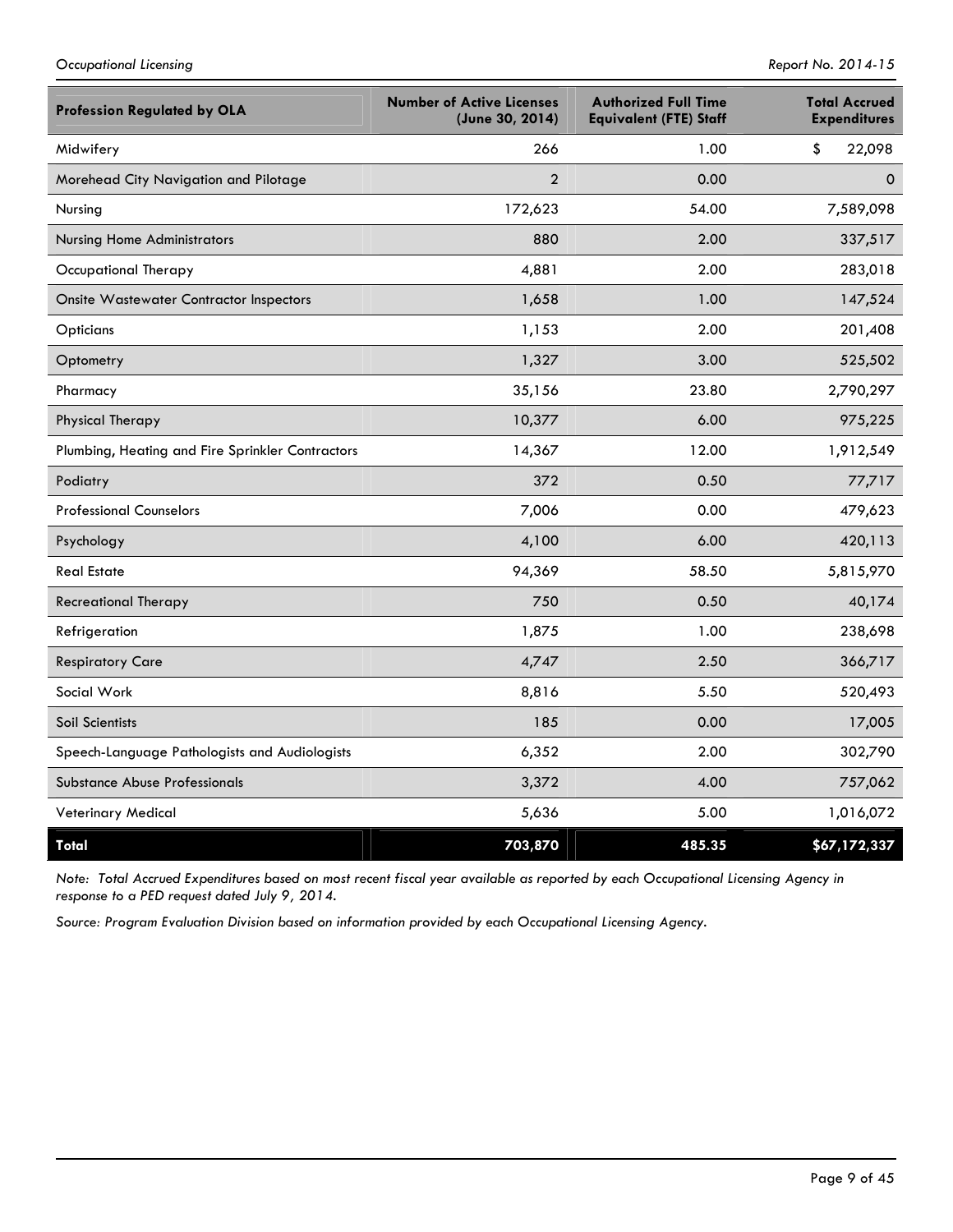### **Findings Finding 1. Transferring regulatory authority or administrative responsibilities from occupational licensing agencies (OLAs) to a single state agency may not result in improved performance and would likely entail high implementation costs to realize potential gains in efficiency.**

Transferring the administration and/or regulatory authority of OLAs to a more centralized organizational model would reduce their autonomy. Currently, OLAs are not subject to the authority and control of any statelevel entity. The boards of these OLAs currently have the statutory authority to hire their own staff, spend resources, and make decisions about how to perform each administrative and regulatory activity.

**There are perceived advantages for the administration and regulation of licensed occupations being performed by OLAs and for these functions being performed by a centralized state agency.** As shown in Exhibit 5, the current organizational structure for the 55 OLAs is generally perceived to be more responsive to the public and the licensees each agency regulates. In addition, because these OLAs regulate a limited number of occupations within a defined scope of practice, they are able to utilize staff and board members with professional expertise in the associated occupation, which may allow for more effective regulation.

An organization structure that centralizes the administration of many occupations is generally perceived to produce more efficient operations because of the cost advantages associated with high volume operations. In addition, this regulatory model is perceived to provide better public access to services and accountability because it provides a single source for the public to locate and monitor the regulatory activities associated with all licensed occupations.

In addition, an organizational structure that centralizes regulatory authority with a state-level agency director is perceived to more aggressively enforce violations of applicable laws and regulations by licensees because an agency director is more independent than an OLA's licensing board.

| <b>Regulation by OLAs</b>                        | <b>Centralized Regulation by Single State</b><br>Agency |
|--------------------------------------------------|---------------------------------------------------------|
| Appropriate peer review of professional          | Reduced costs through economies of scale                |
| practice standards                               | and elimination of service duplications                 |
| Qualified personnel to investigate<br>complaints | Better public access to services                        |
| Greater visibility to the public and             | Increased equity through application of                 |
| deterrent to potential violators                 | uniform criteria to regulatory decisions                |

*Source: Program Evaluation Division based on review of various studies and reports on the regulation of occupational licensing.* 

**There is a lack of convincing evidence that transferring regulation and administration of OLAs to a single state agency will result in improved public protection.** The argument in favor of centralized occupational regulation holds that transferring OLAs to a single state agency will produce more efficient operations and more effectively achieve the

## **Exhibit 5**

Both OLAs and Centralized Regulatory Models Have Perceived Advantages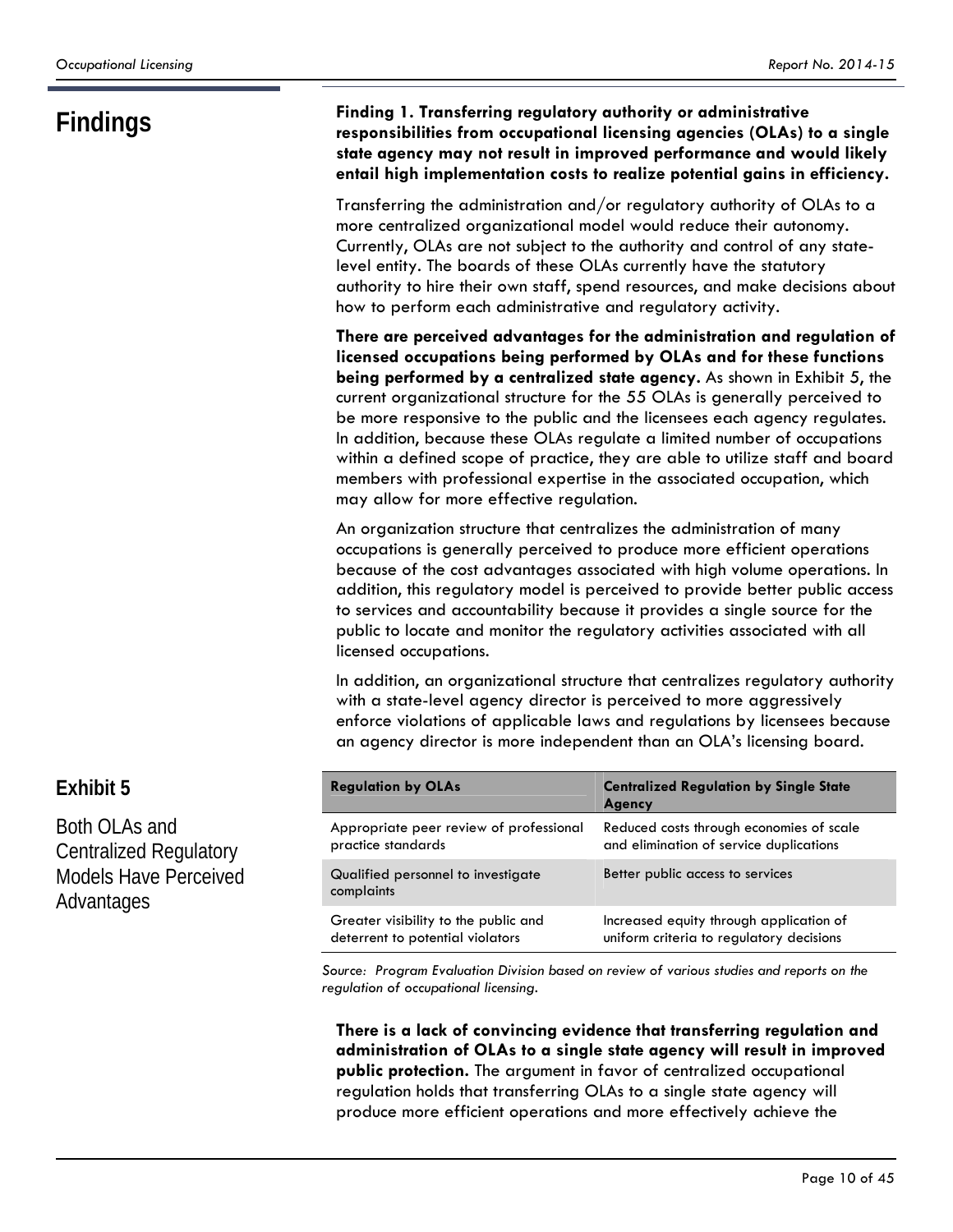primary objective of ensuring that public health, safety, and welfare is protected.

To evaluate whether transferring OLAs to a single state agency would result in better performance, the Program Evaluation Division compared the performance of OLAs in North Carolina with the performance of centralized agencies in Florida, South Carolina, and Virginia. These three states were selected based on their geographic proximity and the availability of applicable performance information. As shown in Exhibit 6, each of the selected states used either a single state-level agency regulatory authority and/or a state agency-housed occupational licensing board model(s) to administer occupational licenses.

**Exhibit 6: Each of the Three Identified States Utilizes a Central State Agency Model to Administer Licensed Occupations** 

| <b>State</b>   | <b>Organizational Model</b>                                                                                                                                                                                                                                                                                                                                                                                                                             | <b>Size and Scope</b>                                                                                                                                                                                                                                                                                                                                                                                                                                                                                                                                                   |
|----------------|---------------------------------------------------------------------------------------------------------------------------------------------------------------------------------------------------------------------------------------------------------------------------------------------------------------------------------------------------------------------------------------------------------------------------------------------------------|-------------------------------------------------------------------------------------------------------------------------------------------------------------------------------------------------------------------------------------------------------------------------------------------------------------------------------------------------------------------------------------------------------------------------------------------------------------------------------------------------------------------------------------------------------------------------|
| Florida        | Centrally administers licensed occupations and<br>professions through two state agencies:<br>The Department of Business and<br>Professional Regulation operates under<br>both State-level agency regulatory<br>authority and State agency-housed<br>Occupational Licensing Board models.<br>The Department of Health, Division of<br>$\bullet$<br>Division of Medical Quality Assurance<br>operates under a State-agency<br>regulatory authority model. | The Department of Business and Professional Regulation<br>provides regulatory support services for 22 professional<br>boards. For five of these professions, the department<br>director serves as the regulatory authority. In total, the<br>department provided administrative services for<br>680,969 professional licensees in Fiscal Year 2012-13.<br>The Department of Health, Division of Medical Quality<br>Assurance regulated 113 occupations/professions and<br>administered active licenses for 962,119 health care<br>practitioners in Fiscal Year 2012-13. |
| South Carolina | The Department of Labor, Licensing and<br>Regulation operates under a State agency-housed<br>Occupational Licensing Board model.                                                                                                                                                                                                                                                                                                                        | The Department provided regulatory support services to<br>37 occupational licensing boards that were responsible<br>for regulating 353,755 licensees in Fiscal Year 2012-13.                                                                                                                                                                                                                                                                                                                                                                                            |
| Virginia       | Centrally administers licensed occupations and<br>professions through two state agencies:<br>The Department of Professional and<br>$\bullet$<br>Occupational Regulation operates under<br>a State-level agency regulatory<br>authority model.<br>The Department of Health Professions<br>operates under a State agency-housed<br>Occupational Licensing Board model.                                                                                    | In Fiscal Year 2012-13, the Department of Professional<br>and Occupational Regulation regulated 17 boards and<br>administered nearly 300,000 licenses for individuals and<br>businesses.<br>In Fiscal Year 2012-13, the Department of Health<br>Professions provided regulatory support services to 13<br>occupational licensing boards that were responsible for<br>regulating over 300,000 licensees.                                                                                                                                                                 |

*Source: Program Evaluation Division based on information provided in annual reports and from queries of centralized agencies in other states.*

> The Program Evaluation Division used three measures to compare the performance of North Carolina's OLAs with other states that utilize a more centralized model to administer licensed occupations. These measures were designed to determine whether the transfer of regulatory authority from OLAs to a centralized model would be expected to result in improved operating efficiencies, better public access to services, and better enforcement of the laws and regulations of licensed occupations. As shown in Exhibit 7, these performance measures include a measure of operating efficiency and two measures of the effectiveness of key regulatory activities.

> **Cost per licensee.** The cost-per-licensee measure provides an indication of the efficiency of regulation of licensed occupations. Licensed occupations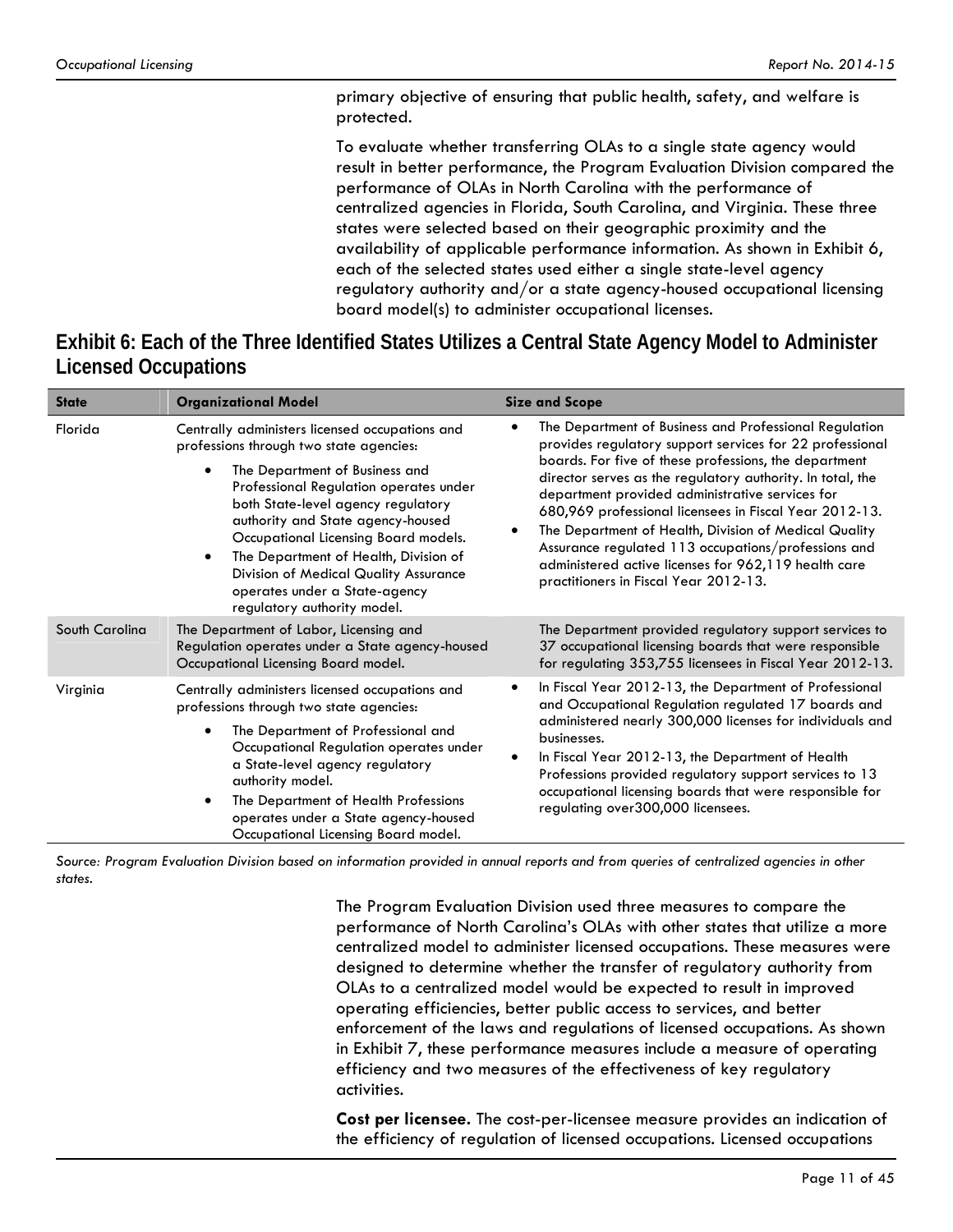$\overline{a}$ 

that are regulated under a more centralized model would be expected to have a lower cost per licensee due to the reduced costs that can be realized from economies of scale and the elimination of service duplications.

**Number of complaints per 10,000 residents.** The number of complaints per 10,000 citizens provides an indication of level of public access to the enforcement process.4 Higher levels of public access help ensure licensed occupations are being effectively regulated, as it indicates violations of associated laws and regulations can be more readily identified and enforced. Licensed occupations that are regulated under a centralized model would be expected to have a higher number of complaints due to better public access to complaint intake services as a result of offering a single source to register complaints.

**Number of license suspensions/revocations per 10,000 licensees.** The number of license suspensions/revocations per 10,000 licensees provides an indication of the aggressiveness with which violations of laws and regulations by licensees are being enforced. Licensed occupations that are regulated under a more centralized model would be expected to have a higher number of license suspensions/revocations per 10,000 licensees due to a more uniform application of the criteria used to investigate and enforce complaints.

Due to differences in the number and characteristics of licensed occupations that are regulated by occupational licensing boards in each state, the evaluation did not compare the relative performance of each OLA, but instead compared the cumulative performance of all of the licensed occupations in each of the selected states. This comparison between the cumulative performance of North Carolina's OLAs and the occupations regulated through a more centralized model in the other states provides indications of whether North Carolina could expect to realize the perceived advantages of a centralized regulatory model.

**The comparison of North Carolina's OLAs with central agencies in other states shows that centralized administration is more efficient, but does not conclusively demonstrate that centralizing regulatory authority will result in improved performance.** As shown in Exhibit 7, comparing the centralized state agencies in other states with the cumulative results for OLAs in North Carolina showed that centralized state agencies are operating more efficiently but do not generally provide better service as measured by complaints and license suspensions/revocations. The average cost per licensee to administer and regulate the occupations regulated by centralized agencies in other states ranged from \$60.12 to \$69.16, while the cumulative average for North Carolina's OLAs was \$96.47. These results indicate that a centralized state agency that provides administrative and regulatory services to many licensed occupations is able to operate more efficiently by reducing costs through economies of scale and elimination of service duplications.

<sup>4</sup> Complaints are allegations of individuals exceeding their authority or jurisdiction in the profession/occupation, as specified in the associated practice act.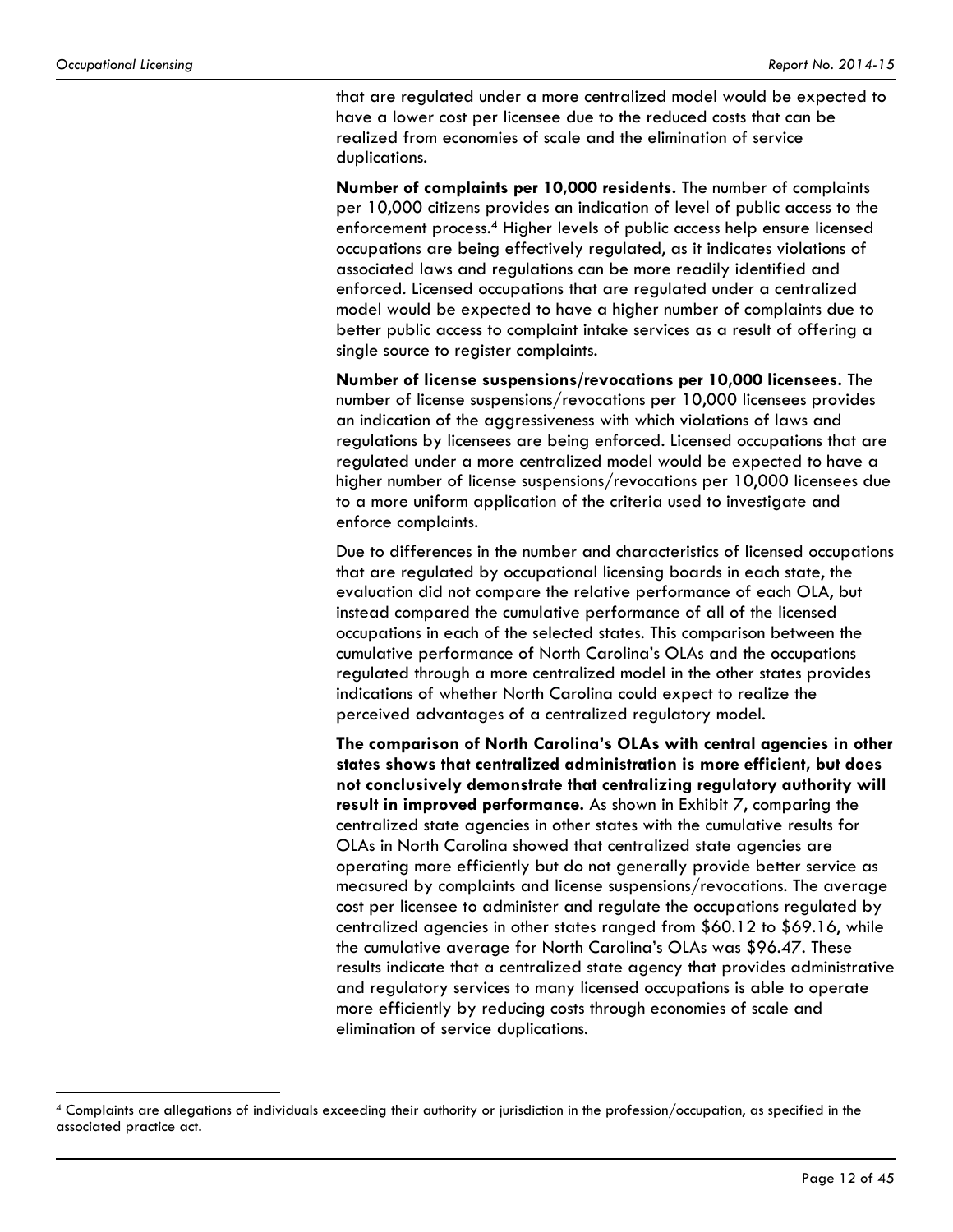However, the analysis demonstrated that the effectiveness of the regulatory activities of centralized agencies varies, and in many instances was worse than the cumulative performance of North Carolina's OLAs. For example, the number of license suspensions and revocations per 10,000 licensees is lower in two of the three comparison states, which indicates that North Carolina's OLAs may be more aggressively enforcing violations of the laws and regulations by licensees.

**Exhibit 7: Regulation of Licensed Occupations by Centralized Agencies in Other States is More Efficient, but Performance of North Carolina's OLAs is Generally Better** 

| <b>Performance</b><br><b>Measure</b>                                                    | <b>Purpose</b>                                                                                                                                                                 | <b>North</b><br>Carolina | <b>Florida</b> | South<br>Carolina | Virginia |
|-----------------------------------------------------------------------------------------|--------------------------------------------------------------------------------------------------------------------------------------------------------------------------------|--------------------------|----------------|-------------------|----------|
| Cost per licensee<br>(lower is better)                                                  | Provides an indication of the efficiency of the administrative<br>and regulatory activities associated with administration of<br>the licensed occupation.                      | \$96.47                  | \$69.16        | \$60.12           | \$68.48  |
| Complaints per<br>10,000 residents<br>(higher is better)                                | Provides an indication of the ability of the pubic to report<br>allegations of improper or unlawful activity in the licensed<br>profession                                     | 10.30                    | 7.98           | 7.30              | 10.31    |
| License<br>suspensions and<br>revocations per<br>10,000 licensees<br>(higher is better) | Provides an indication of whether enforcement activities are<br>ensuring that violations of laws and regulations of the<br>licensed occupation are being aggressively pursued. | 10.19                    | 8.46           | 1.78              | 12.62    |

*Source: Program Evaluation Division based on review of annual reporting data provided by North Carolina OLAs and annual reports and information provided by staff of centralized agencies in other states.*

> **A large investment in information technology would likely be required to realize the potential operating efficiencies from centralizing administrative services.** Transferring the responsibility to provide administrative services from OLAs to a central state agency can result in improved efficiencies associated with economies of scale and reductions in service duplications. However, new investments in information technology would be required. For example, in 2005 the Minnesota legislature authorized the development of a single online location for managing the licensing function of 21 licensing boards and seven state agencies that regulate 670,000 licensees. This online licensing system is expected to be completed in 2015 at a cost of \$35 million, and will be funded through a surcharge on license application fees.

> An evaluation of the development efforts for this system reported that there was extensive opposition to the project by both state agencies and licensing boards. Specifically, the evaluation reported that occupational licensing requirements and processes are too varied for one system, and that some agencies and licensing boards have invested heavily in online licensing systems that work well. These occupational licensing agencies and boards reported concerns about replacing working systems with a potentially less functional system at significant cost.

> Another example of a significant investment in information technology that was designed to improve the cost effectiveness of services occurred in Florida. In 2001 one of Florida's agencies providing centralized regulation of licensed occupations contracted for an online licensing system, internet portal, and call center.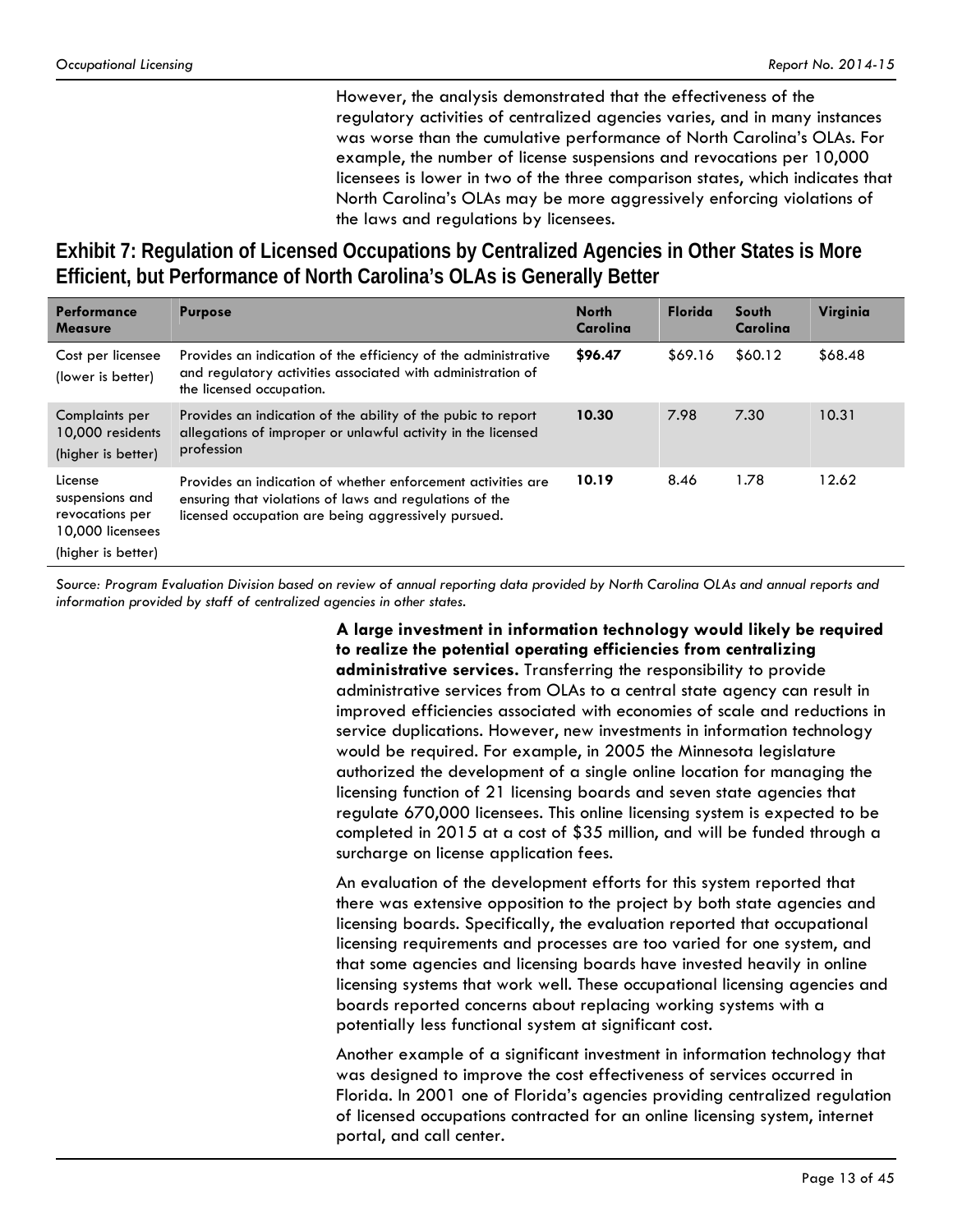<u>.</u>

This initiative was intended to reduce costs and improve customer service by providing single points of entry through the internet and call center. Upon expiration of the contract in 2008, this centralized regulatory entity had expended approximately \$68 million to consolidate these systems. During the nine-year period from July 1, 2001 through June 30, 2010, these investments in information technology were estimated to have produced a total savings of \$38.7 million.5

**In addition to investments in information technology, an effective transition of administrative services from OLAs to a single state agency may also require significant time and funding to abolish the existing OLAs and establish necessary centralized administrative and regulatory support services.** These additional resources may be required for transition services such as:

- assuming the leases or selling OLA-occupied office space,
- hiring or transitioning OLA employees into a centralized agency,
- transferring or terminating existing contracts for regulatory support services, and
- developing the capability to conduct administrative hearings currently performed by OLAs.

**OLAs have expressed strong opposition to transferring operations to centralized state agency.** To effectively transition the administration and regulation of licensed occupations to a centralized agency, the cooperation and commitment to success of the participating OLAs would be essential.

Based on survey responses and interviews, the Program Evaluation Division concluded that OLAs are adamantly opposed to transitioning the administration and regulation of licensed occupations to a central state agency. Generally, OLAs view any initiative to establish a more centralized regulatory model as a threat to their autonomy and contend that any initiative to centralize regulatory services would be a waste of funds without benefit to the public or licensees. Given the intensity, breadth, and depth of opposition, it is unlikely that affected parties would readily cooperate, compromise, or cede resources or authority to a centralized agency.

In summary, transferring the regulatory authority and/or responsibility for providing administrative services from OLAs to a central state agency may not result in improved performance. In addition, the transition of administrative services to a central state agency would require a large funding commitment and would be met with broad resistance from the affected OLAs.

<sup>5</sup>As reported by the Florida Office of Program Policy Analysis and Government Accountability: DBPR Re-Engineering Has Achieved Cost Savings, But More Can Be Done to Centralize Functions and Improve Services, Report #05-60, December 2005.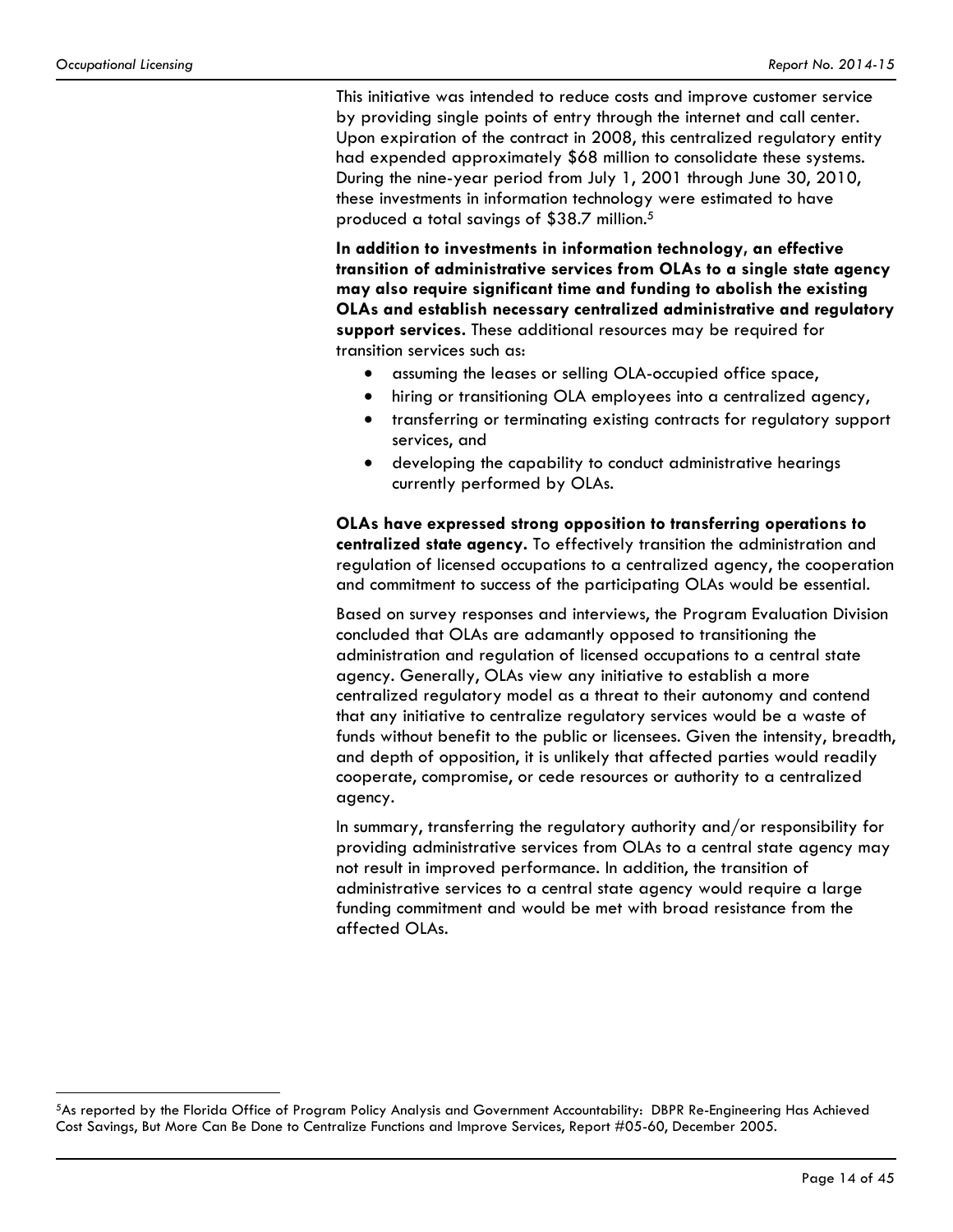#### **Finding 2. Current reporting requirements do not provide adequate state-level oversight of occupational licensing agency (OLA) performance.**

Currently, North Carolina law requires occupational licensing agencies (OLAs) to submit an annual report and financial statement to the Department of the Secretary of State, the Department of Justice, and the General Assembly's Joint Regulatory Reform Committee.6 The annual report contains information on the results of the OLA's regulatory activities. The financial statement provides financial information such as annual operating expenses and revenues and end-of-year account balances. In addition, state law requires an OLA with a budget of at least \$50,000 to conduct an annual financial audit of its operations and provide a copy to the Office of the State Auditor.<sup>7</sup>

The Program Evaluation Division identified several deficiencies in the statutorily mandated reporting requirements intended to aid the provision of state-level oversight of OLA performance:

- the regulatory entities that are subject to statutory reporting requirements are not clearly defined and listed;
- the statutory reporting requirements do not ensure sufficient information is provided to monitor and evaluate performance; and
- there is no requirement to conduct external reviews of OLA operations.

**The lack of a clear definition and listing of the regulatory entities required to comply with statutory reporting requirements hinders the provision of adequate state-level oversight.** To allow for effective monitoring of the regulation of licensed occupations, it is necessary to establish and maintain a definitive listing of the occupational licensing boards that are subject to reporting requirements. Establishment and maintenance of a valid listing of the OLAs is necessary because it will help ensure that the information received through these reporting requirements can be used to determine whether licensing is achieving its intended objective of protecting the public health, safety, and welfare for all applicable occupations.

The lack of a clear definition and listing of the regulatory entities subject to oversight in statute has resulted in some OLAs not submitting all required reports, while other regulatory entities that may not meet the statutory reporting definition are regularly submitting annual reports and financial statements.<sup>8</sup>

For example, the North Carolina Cemetery Commission was authorized in 1975 to license all persons engaged in the business of operating a cemetery.9 In 2012, the Legislature changed the organizational model of the commission from an occupational licensing board housed within the Department of Commerce to an OLA. However, since being redesignated,

 $\overline{a}$ 6 As specified in N.C. Gen. Stat. § 93B-2.

 $^7$  As specified in N.C. Gen. Stat. § 93B-4.

 $8$  As defined in N.C. Gen. Stat.  $\S$  93B-1.

 $9$  As specified in N.C. Gen. Stat. § 65-47.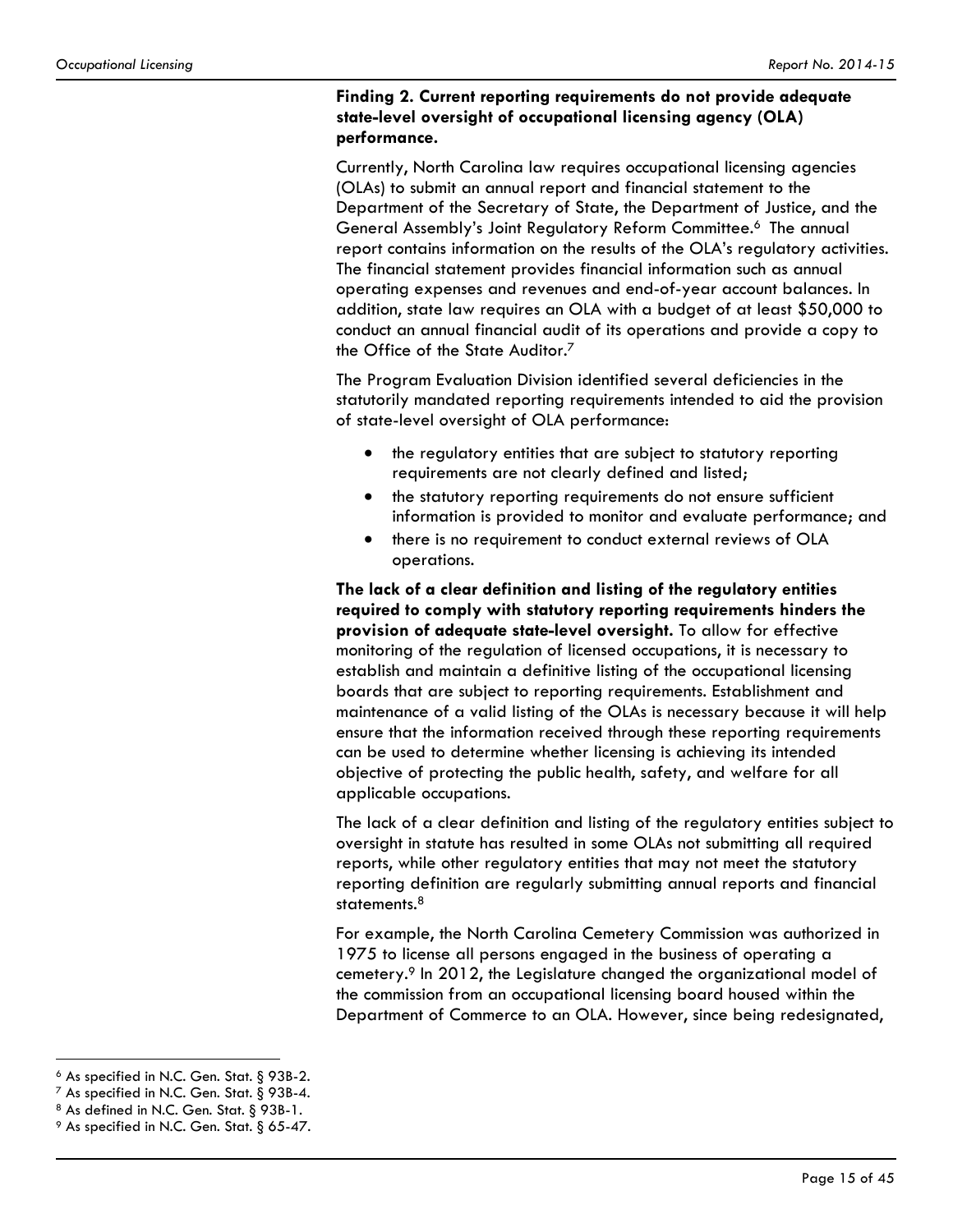the commission has not been submitting annual reports or financial statements to each of the designated state entities.<sup>10</sup>

By contrast, an example of a regulatory entity that may not have met the statutory definition of an OLA but has been regularly submitting annual reports and financial statements is the Landscape Contractors Registration Board. This regulatory entity recently received statutory authorization to license landscape contractors, effective August 2015.11 However, the Landscape Contractors Registration Board has already been regularly submitting annual reports and financial statements.

Another example of regulatory entities that have been complying with the statutory reporting requirements but may not meet associated criteria are the North Carolina Board of Law Examiners and the North Carolina State Bar. These two entities are jointly responsible for the regulation of lawyers, with the North Carolina Board of Law Examiners assuming responsibility for the licensing function and the North Carolina State Bar taking responsibility for the enforcement function. The North Carolina State Bar stated that it should not be subject to the statutory reporting requirements of an occupational licensing board because the regulation of lawyers is inherently a judicial function and is subject to the supervision of the North Carolina Supreme Court.

**The statutorily mandated reporting requirements do not ensure sufficient information is provided to monitor and evaluate the effectiveness of OLAs**. Currently, OLAs are statutorily required to only provide information on the number of outputs produced by key regulatory activities. As shown in Exhibit 8, these outputs include the number of license examinations taken, the number of official complaints received, and the number of disciplinary actions taken.

OLAs are not statutorily required to provide information necessary to determine whether these outputs were efficiently produced or effectively contributed to the primary objective of protecting the public health, safety, and welfare. To evaluate the efficiency of key regulatory activities performed by each OLA, the cost to produce each output should be provided.

An evaluation of the effectiveness of each key regulatory activity requires that each OLA provide specific performance information such as the time to resolve a complaint and the percentage of initial license applications that were accurate. In addition, performance targets should be established for each measure. Performance targets define what level of work is desired and act as a guidepost for judging whether progress is being made on schedule and at the levels originally envisioned. Information on the efficiency and effectiveness of each key regulatory activity provides the public, legislature, and other decision-makers with the necessary information to evaluate various alternatives, such as centralization or utilization of term contracts to improve performance.

 $\overline{a}$ 

 $10$  The NC Cemetery Commission reported that in October 2014 its board authorized the procurement of a contract to conduct a financial audit of its operations for Fiscal Years 2012-13 and 2013–14. 11 As specified in N.C. Session Law 2014-103, House Bill 366.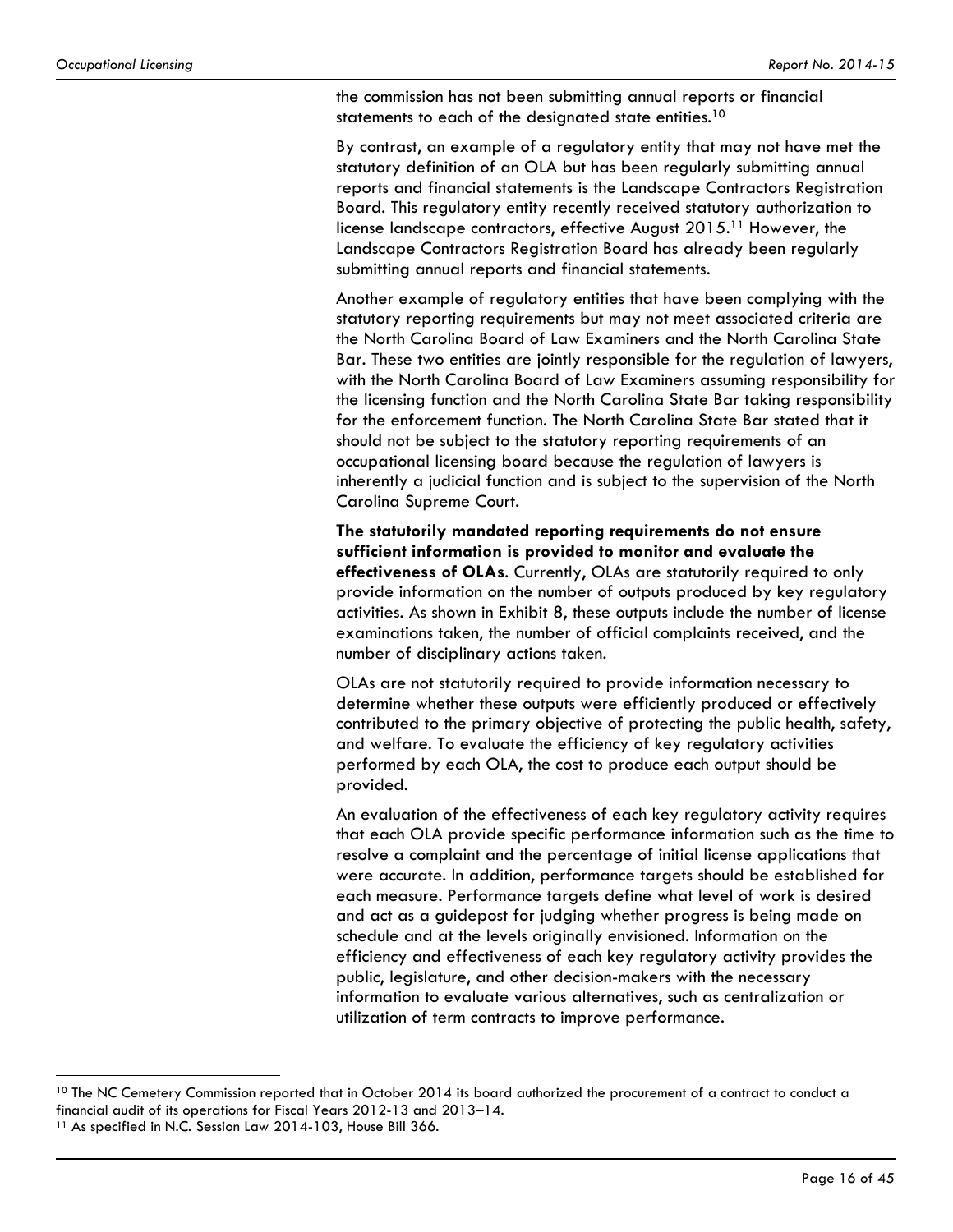<u>.</u>

| Exhibit 8                          | Category    | <b>Data Required for Reporting</b>                                                                                                   |  |  |
|------------------------------------|-------------|--------------------------------------------------------------------------------------------------------------------------------------|--|--|
|                                    | Licensing   | • Number of persons who applied to board for examination                                                                             |  |  |
| Statutorily Mandated               |             | Number who were refused examination<br>٠                                                                                             |  |  |
| Reporting Requirements of          |             | Number who took examination                                                                                                          |  |  |
| Occupational Licensing<br>Agencies |             | Number to whom initial licenses were issued                                                                                          |  |  |
|                                    |             | Number who applied for license by reciprocity or comity<br>٠                                                                         |  |  |
|                                    |             | Number who were granted licenses by reciprocity or comity<br>٠                                                                       |  |  |
|                                    | Enforcement | Number of official complaints received involving licensed and<br>٠<br>unlicensed activities                                          |  |  |
|                                    |             | Number of disciplinary actions taken against licensees, or other<br>actions taken against non-licensees, including injunctive relief |  |  |
|                                    |             | Number of licenses suspended or revoked<br>٠                                                                                         |  |  |
|                                    |             | Number of licenses terminated for any reason other than failure to<br>٠<br>pay the required renewal fee                              |  |  |
|                                    | Financial   | Source and amount of all funds received by the OLA                                                                                   |  |  |
|                                    |             | Purpose and amount of all funds disbursed by the OLA during the<br>٠                                                                 |  |  |

*Source: Program Evaluation Division based on review of N.C. Gen. Stat. § 93B-2.* 

previous fiscal year

**There is no statutory requirement to conduct external reviews of OLA operations to ensure that the statutorily required information is accurately reported and key regulatory activities are being appropriately performed.** Due to the lack of an external review requirement, the Governor, Legislature, and public may not be able to rely on the information provided by OLAs to monitor and evaluate whether objectives are being effectively achieved. The lack of an external review requirement of OLAs operations also limits the ability to identify OLAs that are not adequately performing key regulatory activities. Consequently, potential issues that may be affecting public health, safety and welfare may be left unidentified.

An audit conducted by the Office of the State Auditor also found that there is inadequate oversight of  $OLAs<sup>12</sup>$  In conjunction with this finding, the Office of the State Auditor's report included several recommendations to ensure independent occupational licensing board performance is being effectively monitored. These recommendations include:

- The General Assembly should clarify the specific state-level entity(s) responsible for monitoring boards. Clarification should be given regarding the extent of oversight authority and responsibility for each state-level entity.
- State-level entities should work with legislators and boards to develop meaningful financial and operating performance measures.

<sup>&</sup>lt;sup>12</sup> Office of the State Auditor, Financial Related Audit: Occupational Licensing Boards and Commissions, August 2014.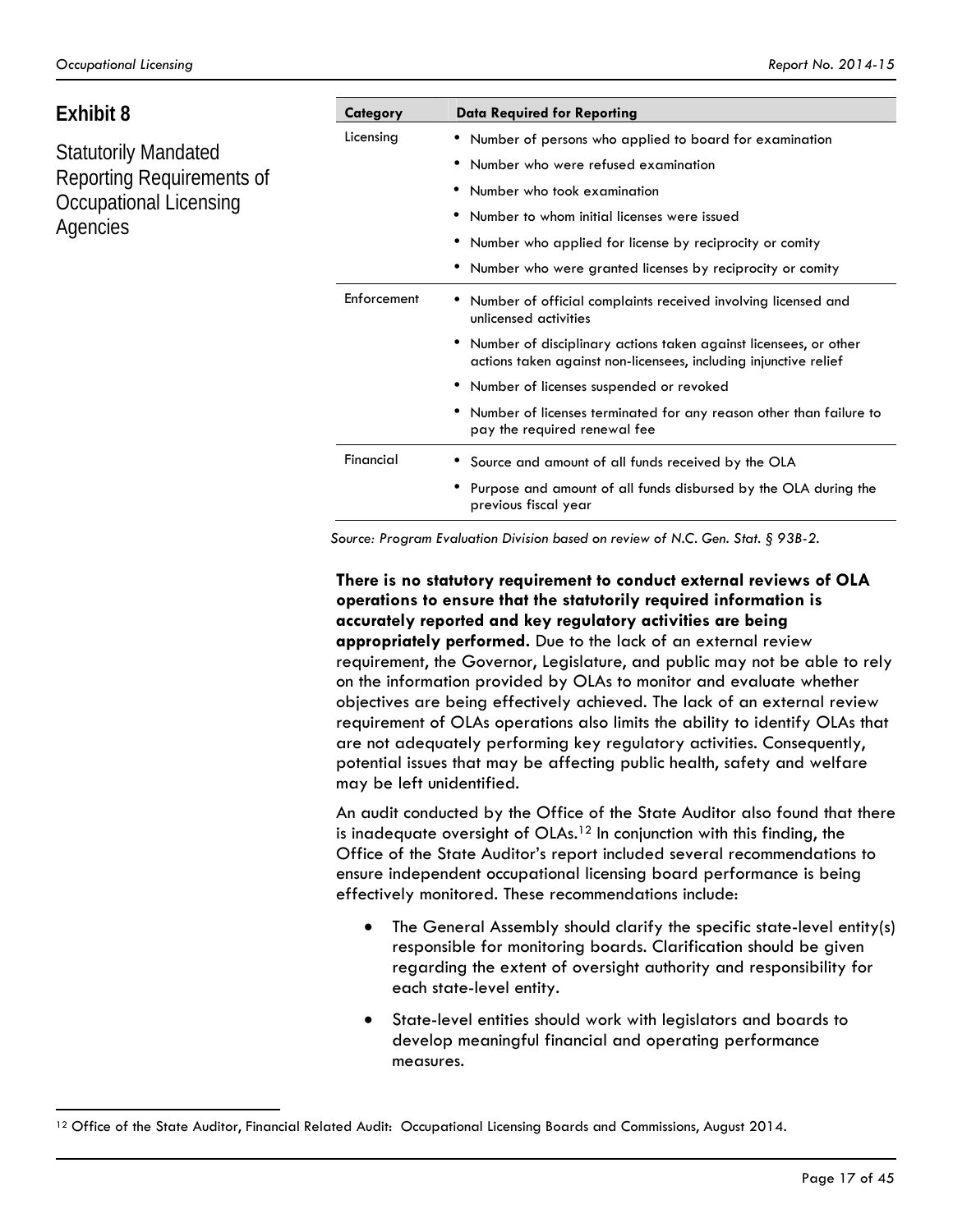$\overline{a}$ 

- Information needed to track performance should be included in the required reports.
- As directed by the General Assembly, the state-level entity should monitor these performance measures on a regular basis and follow up on any unusual measures.
- State-level entities with the authority and responsibility for providing oversight should maintain a list of all boards and share the list of boards with other state-level entities to ensure that all boards are identified.

### **Finding 3. There is inadequate oversight to ensure that OLA enforcement processes are effectively contributing to the protection of the public's health, safety, and welfare.**

OLAs are authorized to regulate the activities performed within their designated scope of practice to ensure that the public's health safety and welfare is being adequately protected. In addition to licensing individuals to work in these occupations, OLAs also are authorized to enforce associated laws and regulations as statutorily authorized.

The enforcement process begins with the identification of a potential violation of the associated practice act of the OLA. These potential violations may include allegations of incompetence, fraud, or negligence in the practice of the occupation. Complaints, which are identified through inquiries originating from external sources such as the public, other OLAs, or governmental entities are the primary method for identifying violations of associated laws and regulations.13 Complaints range from minor allegations, such as unprofessional conduct and unintentional misrepresentation, to more serious allegations of unlicensed activity, negligence, fraud, and sexual misconduct. In Fiscal Year 2013–14, OLAs reported processing 10,145 complaints.

**An effective complaint resolution process helps OLAs protect the public by providing citizens and external entities with the opportunity to identify and report potential violations of associated laws and regulations.** As shown in Exhibit 9, complaint intake is the initial activity in the complaint resolution process. Complaint intake is an administrative activity used to determine whether the OLA receiving the complaint has jurisdictional authority over the alleged violation. If an alleged violation is determined to be outside of its jurisdictional authority, the case is closed by the OLA. For complaints determined to be within the jurisdictional authority of the OLA, an investigation of the allegation is conducted to determine the validity of the alleged violation. Investigations are a regulatory activity, which often require professional experts who can evaluate and investigate the technical aspects of the complaint.

If the investigation determines that sufficient evidence exists of probable cause that a violation of an applicable law or regulation has occurred, then

 $13$  Potential violations may also be identified internally from evidence uncovered during inspections, complaint investigations, or selfdisclosed information provided by licensees.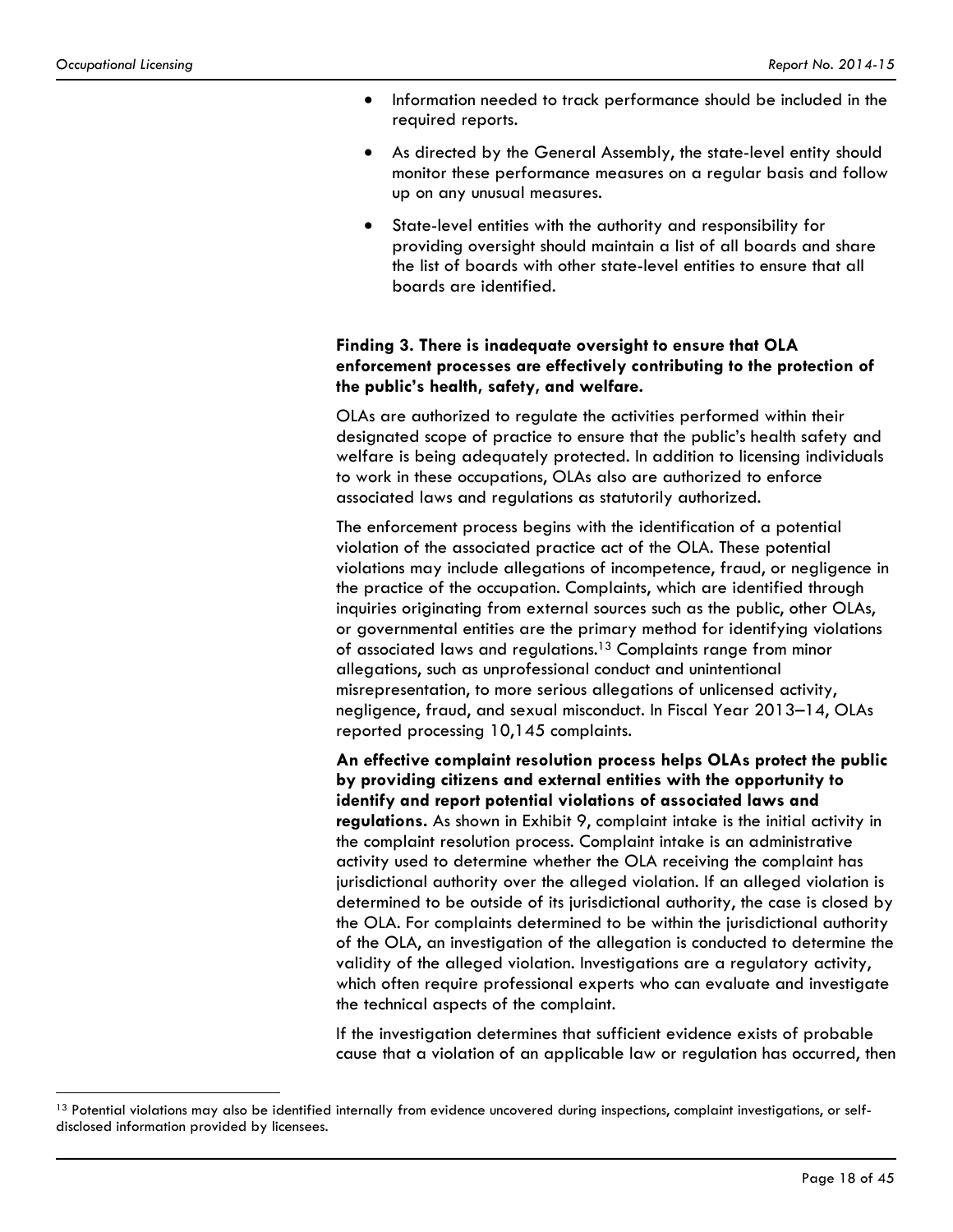$\overline{a}$ 

the case will be submitted to the OLA for an administrative hearing.14 A case may also be resolved prior to an administrative hearing through an informal settlement if the licensee and the OLA agree to a proposed action. Possible disciplinary actions include revocation, suspension, probation, or warning. In addition, OLAs have the authority to impose fines for violations of laws and regulations as specified in the applicable statute. For violations associated with unlicensed activity, the OLA is authorized to apply to the Superior Court for an order prohibiting the individual from being paid for working in the licensed occupation.

**Exhibit 9: An Effective Complaint Resolution Process Helps Occupational Licensing Agencies Achieve Their Primary Objective of Protecting the Public Health, Safety, and Welfare** 



Source: Program Evaluation Division based on review of state law, OLA complaint process descriptions and consultations with selected OLA staff.

> The Program Evaluation Division identified several deficiencies in the statutory requirements regarding OLA regulatory enforcement:

- there are no established information requirements and instructions for complaint submission;
- there is no requirement to notify a complainant of the final complaint determination; and
- there are no uniform information retention requirements for the complaint process.

**Currently, OLAs are not subject to any statutory requirements regarding information needed to submit a complaint.** Consequently, each OLA has developed unique requirements for submitting complaints. Differing submission methods and information requirements hinders the ability of the public to submit complaints.

 $14$  As specified in N.C. Gen. Stat. §150B, Article 3, an administrative hearing is a proceeding where each party is provided the opportunity to present evidence for consideration in the determination of the appropriate disciplinary sanction, if any, to impose on the professional's license.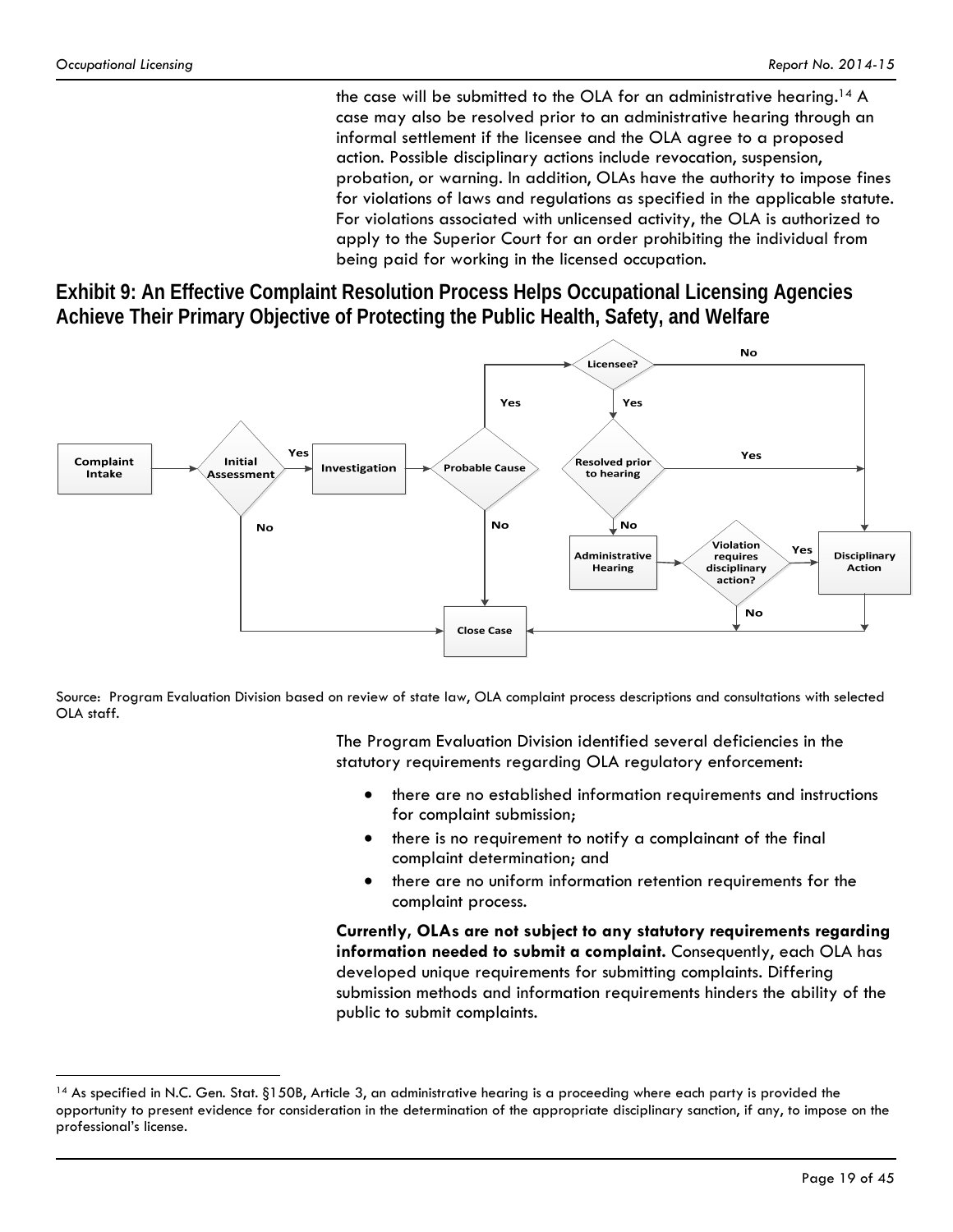**For many OLAs, it is difficult for a potential complainant to determine how to submit a complaint from the information provided on the OLA's website.** To facilitate public access to the complaint process, the OLA's website should prominently identify the method for filing a complaint including providing a complaint form and a description of the process. As shown in Exhibit 10, the Program Evaluation Division staff could not readily locate a complaint form or description of the process on the website of 8 of the 55 OLAs (15%).<sup>15</sup> For the 47 OLAs where a complaint form and process description could be located, only 26 (47%) prominently identify a complaint form and process description on the site's homepage.



**Exhibit 10** 

 $\overline{a}$ 

More Than Half of Occupational Licensing Agencies Do Not Prominently Display a Method to File a Complaint on the Website

*Source: Program Evaluation Division based on review of each OLA website as of December 9, 2014.* 

**OLAs have different information requirements for submitting a complaint.** For example, of the 47 OLAs for whom the Program Evaluation Division staff could locate a complaint form and process description, 14 required the complaint to be notarized as a condition of acceptance. This requirement limits public access to the complaint process because of the additional time and expense associated with locating and paying for the services of a notary. This limitation could discourage members of the public from filing complaints by imposing a barrier that is unnecessary in order to process a complaint. Without a clearly identified method to file a complaint and with potentially unnecessary requirements for submitting a

<sup>&</sup>lt;sup>15</sup> The eight occupational licensing agencies for which the Program Evaluation Division could not identify a complaint intake form were: North Carolina Board of Barber Examiners, North Carolina Board of Electrolysis Examiners, North Carolina Board of Environmental Health Specialist Examiners, North Carolina State Board of Examiners in Optometry, Cape Fear River Navigation and Pilotage Commission, Morehead City Navigation and Pilotage Commission, Board of Examiners of Fee-Based Practicing Pastoral Counselors, and North Carolina Board of Recreational Therapy Licensure.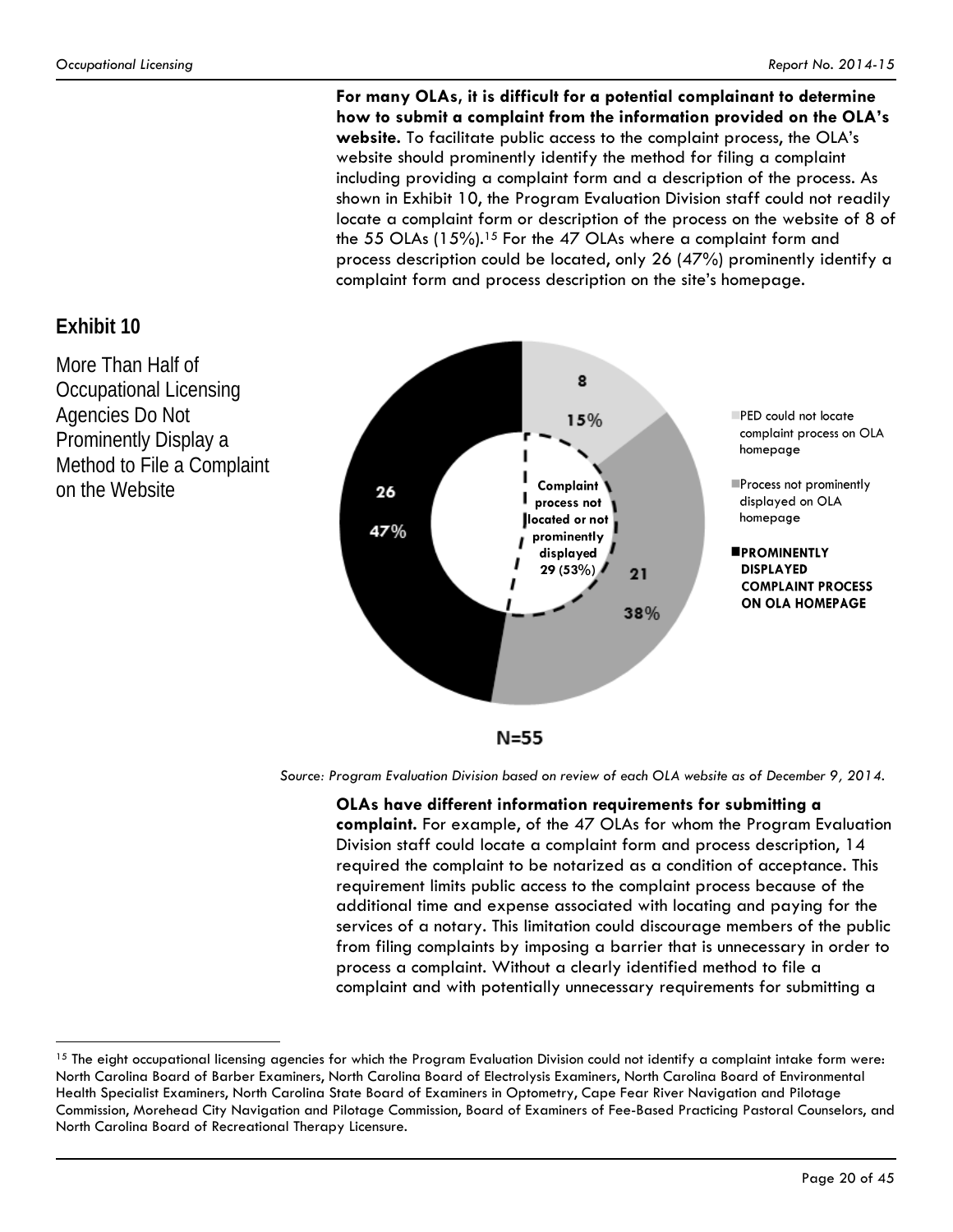<u>.</u>

complaint, the effectiveness of the complaint process in helping ensure the public health, safety, and welfare is compromised.

In addition, 37 of the 55 OLAs (67%) reported not having online complaint submission capability. Without online complaint submission capability, public access to the complaint process may be limited because consumers are often required to print a copy of the complaint form, complete it manually, and mail it to the OLA. In addition to limiting public access, the lack of online complaint submission capability may also increase the time that unqualified or unscrupulous individuals can continue to perform activities within the licensed occupation's scope of practice.

**State law does not require OLAs to notify the person making a complaint of the final determination.** Currently, when a consumer files a complaint with an OLA that does not have the appropriate jurisdictional authority, their complaint may not be processed. In these instances, the OLA is not required to identify and notify the consumer of the appropriate OLA with jurisdictional authority, if one exists. Further, the OLA is not required to notify the consumer regarding its determination of the complaints that it does process, which limits transparency and the ability of a consumer to ensure their complaint is being reviewed by the OLA.

**There are instances where it may not be apparent which OLA has the jurisdictional authority to process the complaint.** For example, for a water leak experienced in conjunction with the construction of a home, the new homeowner may be unsure of whether to submit a complaint with the Onsite Wastewater Contractor Inspector Certification Board, the Board of Plumbing, Heating, and Fire Sprinkler Contractors, the Licensing Board for General Contractors, the Home Inspection Board, or another OLA which licenses individuals to perform services in conjunction with the construction and sale of a home.

**OLAs do not have uniform information retention requirements for complaints processed.** Establishment of minimum complaint processing information and retention requirements can ensure complainants are kept informed of the current status of their complaint, and allows for effective oversight of the complaint process of each OLA. In turn, OLAs can be held accountable for the performance of this key regulatory activity. These information retention requirements should include begin and end dates of each major activity in the complaint process, as well as evidence supporting the completion of each of these activities.

The Office of the State Auditor reported that there is inadequate oversight of the complaint processes of OLAs.<sup>16</sup> Specifically, the audit report stated:

"Complaints, complaint resolution, and disciplinary action taken are key operational areas that demand attention of state-level entities. Lack of proper complaint–handling processes can lead to people or entities operating out of a board's authority and out of compliance with applicable requirements and standards. Ultimately, this may result in the state's citizens and resources not being adequately protected from unqualified or unscrupulous practitioners."

<sup>&</sup>lt;sup>16</sup> Office of the State Auditor, Financial Related Audit: Occupational Licensing Boards and Commissions, August 2014.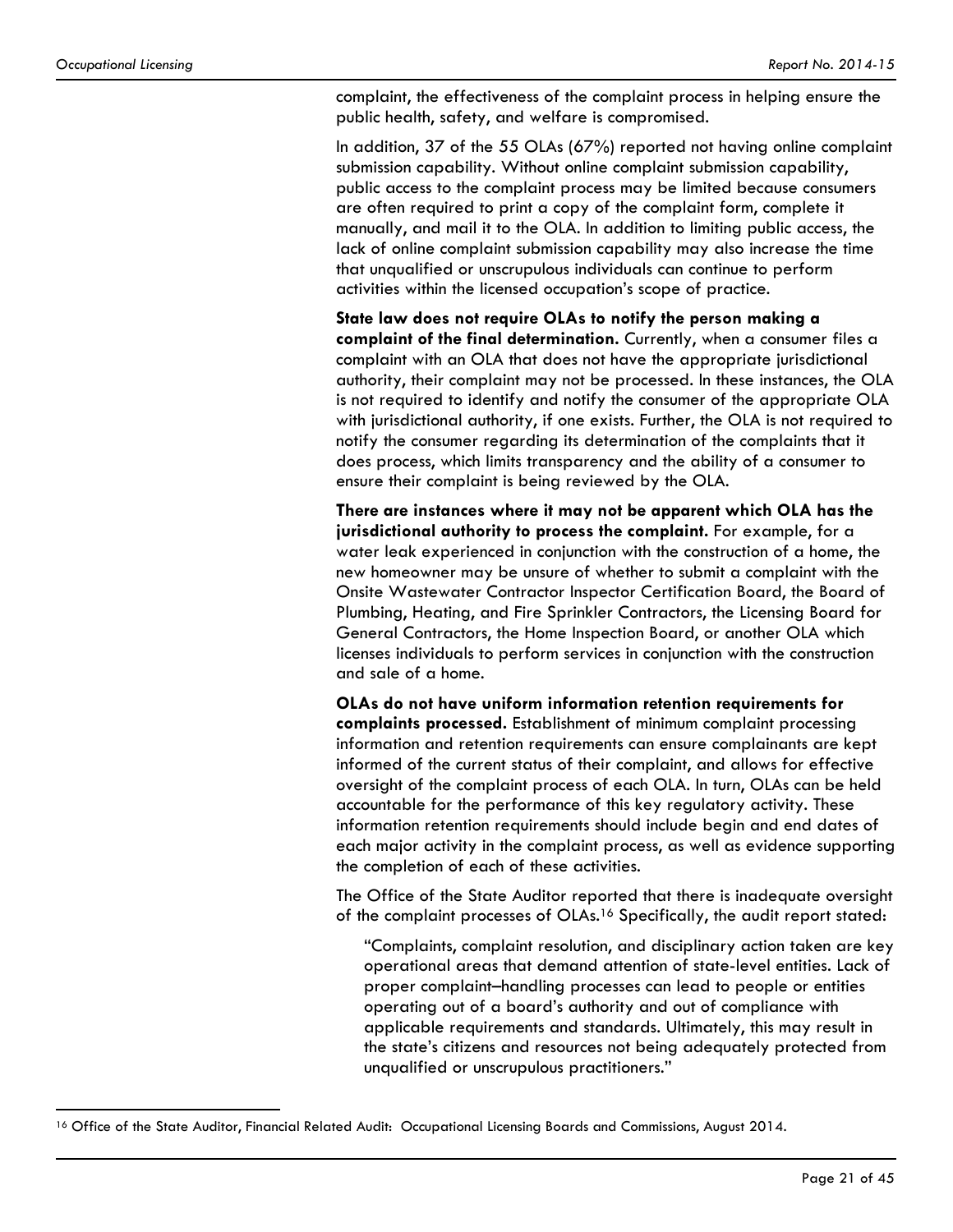The report also stated that:

"Complaints are an important source of information for determining whether the people or entities operating within a regulated industry comply with all applicable requirements and standards. State-level entities need to understand the number of complaints and how the complaints are handled in order to monitor complaint resolution."

In conjunction with these findings, the Office of State Auditor recommended that the level of oversight for processing complaints by OLAs be improved.

### **Finding 4. The establishment of an Occupational Licensing Commission can help OLAs realize the advantages of centralized regulation without sacrificing the benefits associated with the existence of independent licensing agencies.**

Establishment of an Occupational Licensing Commission can help ensure that OLAs are cost-effectively achieving their objectives and receive proper oversight. An Occupational Licensing Commission would not function as a central licensing authority, but would assist the General Assembly and OLAs in improving effectiveness and resolving disputes. As shown in Exhibit 11, an Occupational Licensing Commission can help improve the performance of OLAs in the following areas:

- operating efficiency;
- information management;
- complaint processing; and
- scope of practice dispute resolution.

**Operating Efficiency.** An Occupational Licensing Commission can help OLAs realize greater operating efficiencies by facilitating the sharing of services among OLAs. Sharing of services allows OLAs with limited resources to obtain services at a lower cost. For example, establishing a contract for an online complaint intake capability that any OLA could choose to utilize would provide an opportunity for the OLA to improve its complaint process without having to procure a separate system. An Occupational Licensing Commission can help OLAs realize this capability at a lower cost because of the ability to leverage the volume of services used by all of the participating OLAs.

**Information Management.** An Occupational Licensing Commission can work with OLAs to identify the performance information that is required to determine whether each OLA is effectively protecting the public health, safety, and welfare. An Occupational Licensing Commission can also serve as the designated entity to collect and disseminate this information. Establishment of a single entity to collect and disseminate necessary performance information will allow for greater public access and eliminate excess costs associated with providing the same information to multiple entities.

**Complaint Processing.** Establishment of an Occupational Licensing Commission can help to ensure that each OLA's complaint resolution process is effectively contributing to the public health, safety, and welfare. An Occupational Licensing Commission can also work with OLAs to identify the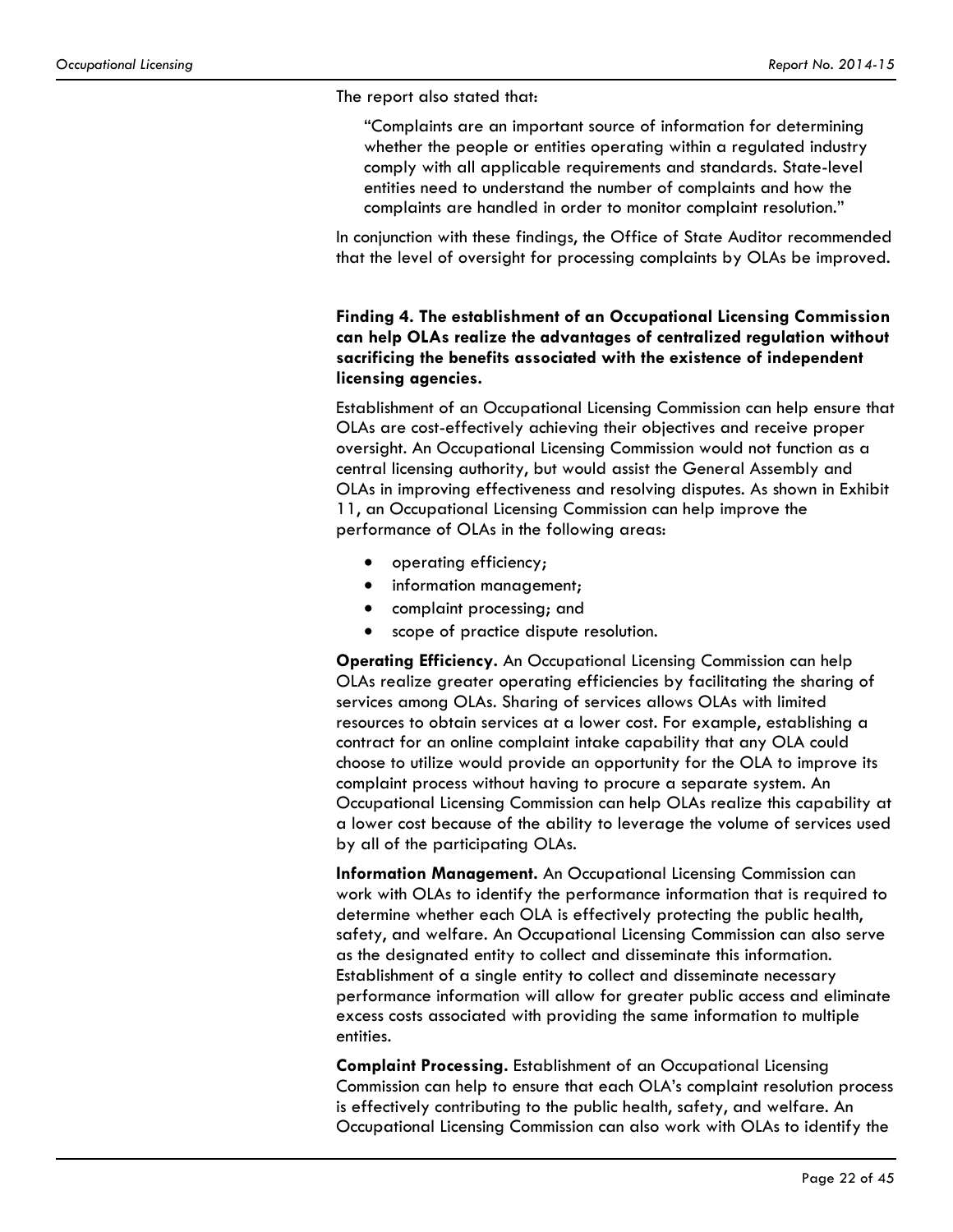information that is necessary to determine jurisdictional authority when allegations are received via the complaint intake process. Identification of these complaint intake information requirements would help to ensure that public access to the complaint resolution process is not limited by any unnecessary requirements.

An Occupational Licensing Commission can also improve complaint processing by assisting the public and OLAs in the determination of jurisdictional authority for submitted complaints. This assistance can be provided when an OLA determines that it does not have jurisdictional authority to resolve a complaint, and refers the individual submitting the complaint to the Occupational Licensing Commission.

**Scope of Practice Dispute Resolution.** An Occupational Licensing Commission can also help OLAs to identify and resolve scope of practice issues among licensed occupations. Scope of practice refers to the specific tasks that constitute the practice of the given occupation. A disagreement among OLAs regarding the specific duties which each designated occupation is authorized to perform is not uncommon. Licensure by its very nature identifies who is and is not legally able to perform specific tasks, and is often subject to different interpretations.

A recent example of a disagreement among OLAs involving a statutory scope of practice issue occurred with the North Carolina Board of Barber Examiners and the North Carolina Board of Cosmetic Art Examiners. This scope of practice issue partly involved a disagreement between the two OLAs over whether individuals licensed by the North Carolina Board of Cosmetic Art Examiners were authorized to perform facial shaving. The two OLAs have taken contrary positions on the matter, leaving the public and regulated professionals with much uncertainty. Because this disagreement could not be reconciled between these two OLAs, the Joint Legislative Procedure Oversight Committee agreed to include this issue as part of a meeting agenda.

These disagreements over scope of practice are costly and time-consuming for the OLAs, members of the regulated profession, and for the state legislators involved. An Occupational Licensing Commission may be able to cost-effectively assist in resolving these disagreements through a mediated agreement with the participating OLAs. These mediation services provide OLAs and other affected stakeholders with an opportunity to provide an impartial entity with all of the information needed to evaluate the impact on accessibility, quality, and cost-effectiveness of care provided to the consumers. As a result, these mediation services may also serve to reduce the number of disagreements that need to be addressed by a legislative committee, and help ensure that sufficient information is available to address disputes that require legislative involvement.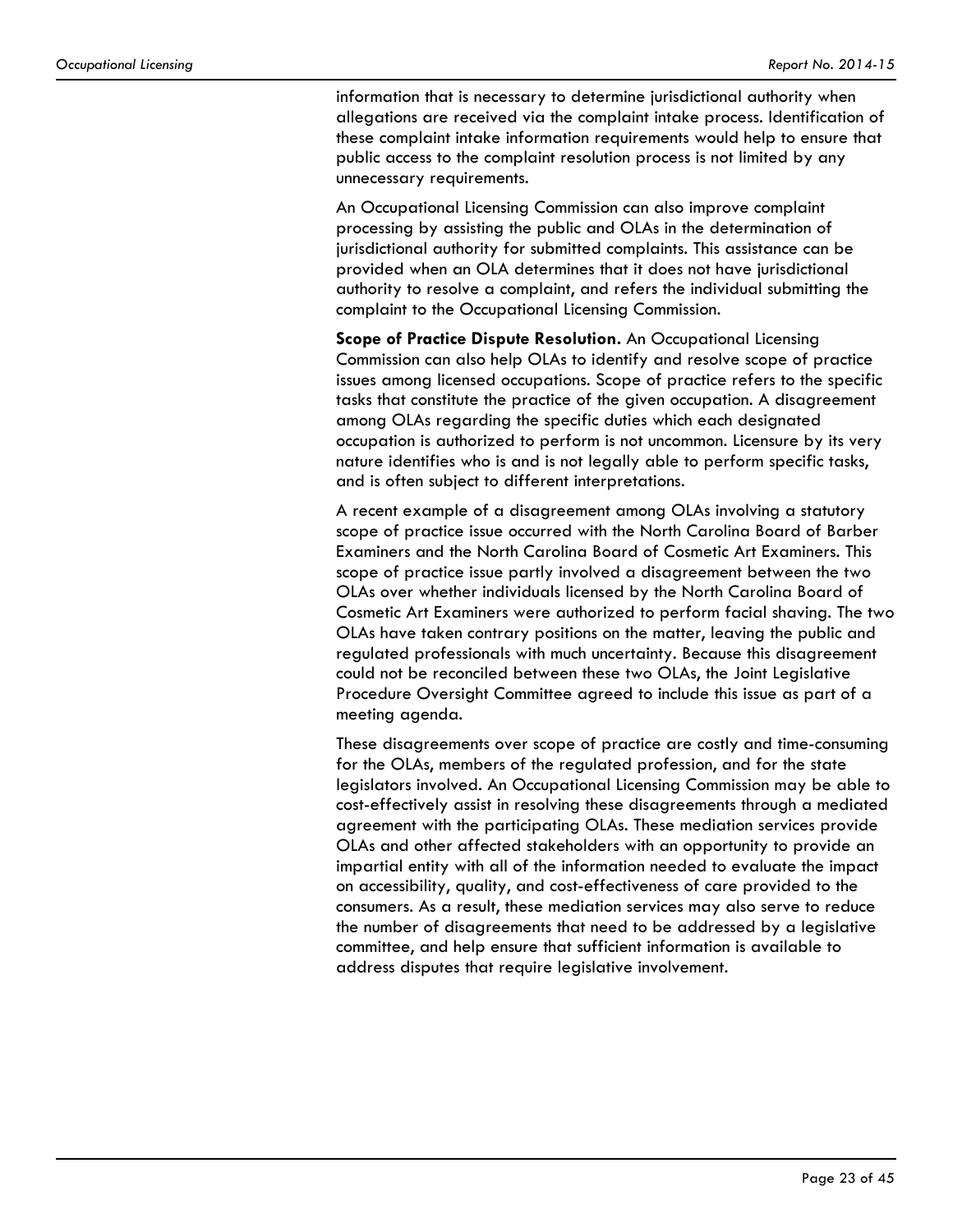## **Exhibit 11: Benefits of an Occupational Licensing Commission**

| Area of Concern                         | <b>Occupational Licensing Commission Benefit</b>                                                                                                               |
|-----------------------------------------|----------------------------------------------------------------------------------------------------------------------------------------------------------------|
| <b>Operating Efficiency</b>             | Facilitate sharing of services (example: establishing a contract for an online complaint intake<br>capability that any OLA could utilize)                      |
| Information management                  | Collect and disseminate information necessary to evaluate the performance of each OLA                                                                          |
| Complaint processing                    | Work with participating OLAs to establish uniform standards and assist the public and OLAs in<br>determining jurisdictional authority for submitted complaints |
| Scope of practice dispute<br>resolution | Provide mediation services between OLAs regarding the specific duties each designated<br>occupation is authorized to perform                                   |

*Source: Program Evaluation Division.*

 $\overline{a}$ 

**The Texas Health Professions Council provides a model for improving the level of oversight of OLAs and helping them more cost-effectively achieve their objectives.** In 1993, the State of Texas created the Texas Health Professions Council. The mission of the Texas Health Professions Council is to coordinate regulatory efforts among various health care licensing boards. In Fiscal Year 2013–14, the Texas Health Professions Council consisted of 15 agencies that regulated over 45 licensing boards and regulatory programs.17 The Texas Health Professions Council is funded entirely by a prorated transfer of funds from member agencies. In Fiscal Year 2013–14 the Texas Health Professions Council used six staff and expended \$856,246 to provide various services to each of these regulated occupations and professions.

The Texas Health Professions Council produces an annual report that provides a single source of key performance and financial information for each participating agency. Financial and performance information provided in the annual report includes much of the same information that North Carolina's OLAs are statutorily required to provide to multiple statelevel entities in separate annual reports and financial statements. The annual report produced by the Texas Health Professions Council also provides other key performance information such as the number of days to process a complaint as well as county-specific information for each licensed occupation.

The Texas Health Professions Council reported that its services have enhanced the operational efficiency of the participating occupational licensing boards by facilitating the identification and development of regulatory best practices. For example, the Council, through its committees, has developed model policies and procedures for risk management, disaster recovery, and workforce policy/procedures. In addition, participating occupational licensing boards have realized efficiencies through increased cooperation among members, which has resulted in cooperative rulemaking and less reliance on the legislative process to resolve conflicts.

<sup>&</sup>lt;sup>17</sup> The 15 member agencies of the Texas Health Professions Council are: The Texas Board of Chiropractic Examiners, The State Board of Dental Examiners, The Texas Optometry Board, The State Board of Pharmacy, The Texas State Board of Podiatric Medical Examiners, The State Board of Veterinary Medical Examiners, Texas Medical Board, The Texas Board of Nursing, The Texas State Board of Examiners of Psychologists, The Texas Funeral Service Commission, The entity that regulates the practice of physical therapy, the entity that regulates the practice of occupational therapy, The Texas Department of State Health Service's Professional Licensing and Certification Unit, Governor's office, and Office of the Attorney General.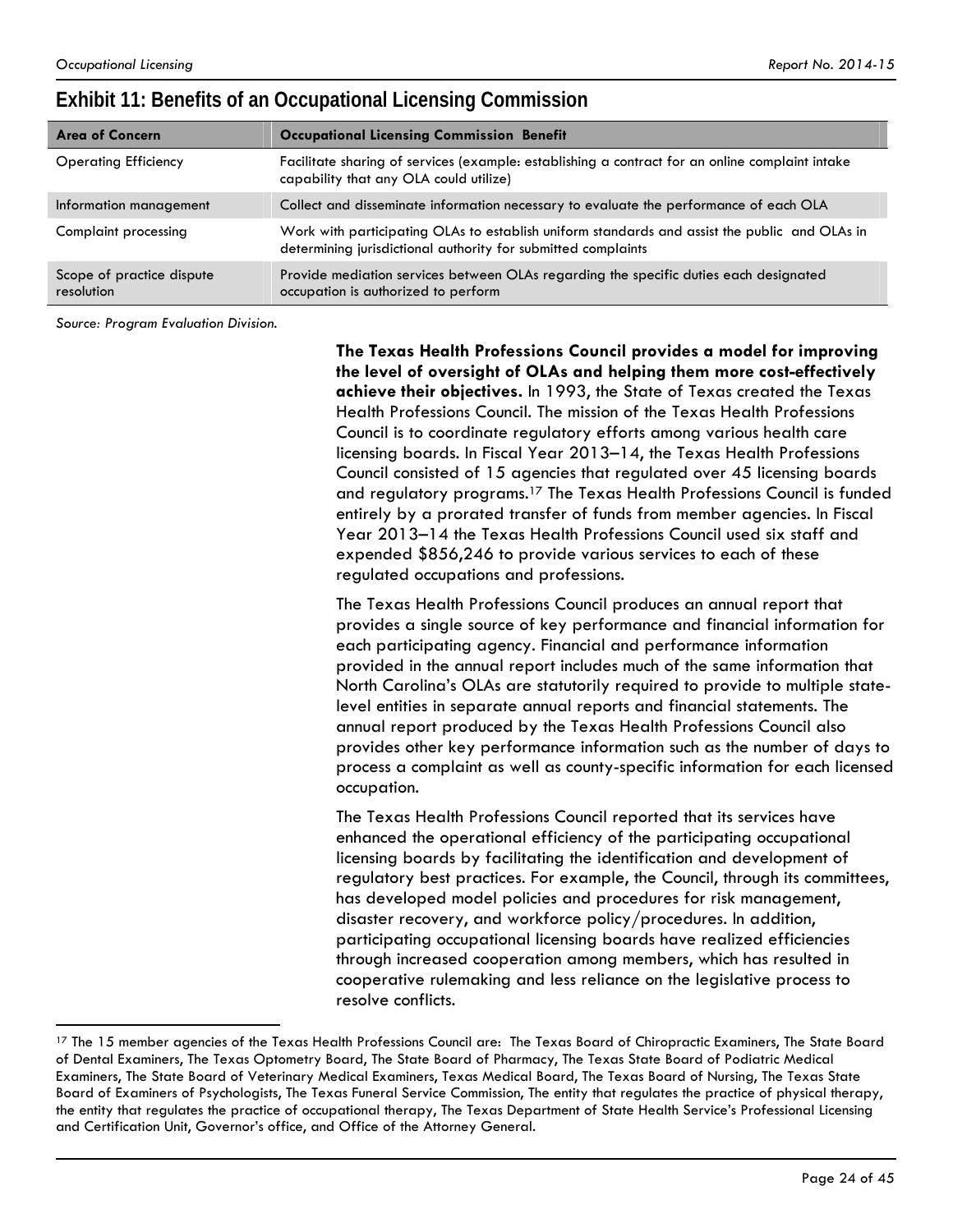1

To help improve the efficiency of the operations of the participating OLAs, the Texas Health Professions Council also offers other services that OLAs can choose to utilize. For example, the Texas Health Professions Council offers information technology sharing, which allows some of the smaller occupational licensing boards with limited resources to share information technology and resources.

In summary, improved state-level oversight of OLAs can help ensure that the public's health, safety, and welfare are being effectively protected. Currently, there is no state-level entity that is designated with the responsibility for ensuring compliance with statutorily mandated reporting requirements. In addition, the reporting requirements do not ensure sufficient information is provided to monitor and evaluate the effectiveness of the services performed by OLAs or that those services are effectively protecting the public from harm. Establishment of an Occupational Licensing Commission within the Department of Commerce can help ensure that OLAs are cost-effectively achieving their objective and have proper oversight.

#### **Finding 5. Twelve occupational licensing agencies (OLAs) did not provide sufficient information to justify maintaining licensing authority and require further review by the General Assembly.**

As specified in the session law directing the evaluation, the Program Evaluation Division included an assessment of each occupational licensing agency's (OLA's) continued need for licensure authority. This assessment focused on determining whether the risk to public harm is sufficient to justify societal costs associated with licensed occupations that will be discussed in further detail in this finding.

Occupational licensing protects the public from harm by requiring that all practitioners in a given profession meet the same set of minimum standards. However, the requirement for an individual to be licensed may also have adverse consequences to both consumers and the individuals who can provide the associated goods and services, such as:

 **Increased cost to consumers**. Mandatory entry requirements and business practice restrictions increase the cost of the goods and services provided by licensed occupations. Studies have shown that licensure has resulted in higher incomes for licensed professionals, which could be viewed as an advantage by the professionals but certainly a disadvantage to consumers since it often translates into higher costs for services. A study conducted by the National Bureau of Economic Research concluded that having a license is associated with approximately 15 percent higher hourly earnings when compared to unlicensed individuals performing the same tasks.18 Yet a report by the Federal Trade Commission cited numerous studies demonstrating the price increases associated with occupational licensing.19

<sup>&</sup>lt;sup>18</sup> Morris M. Kleiner and Alan B. Krueger, "The Prevalence and Effects of Occupational Licensing" (Cambridge, Massachusetts, National Bureau of Economic Research, 2008).

<sup>&</sup>lt;sup>19</sup> Carolyn Cox and Susan Foster, *The Costs and Benefits of Occupational Regulation (Washington, D.C. Federal Trade Commission,* 1990).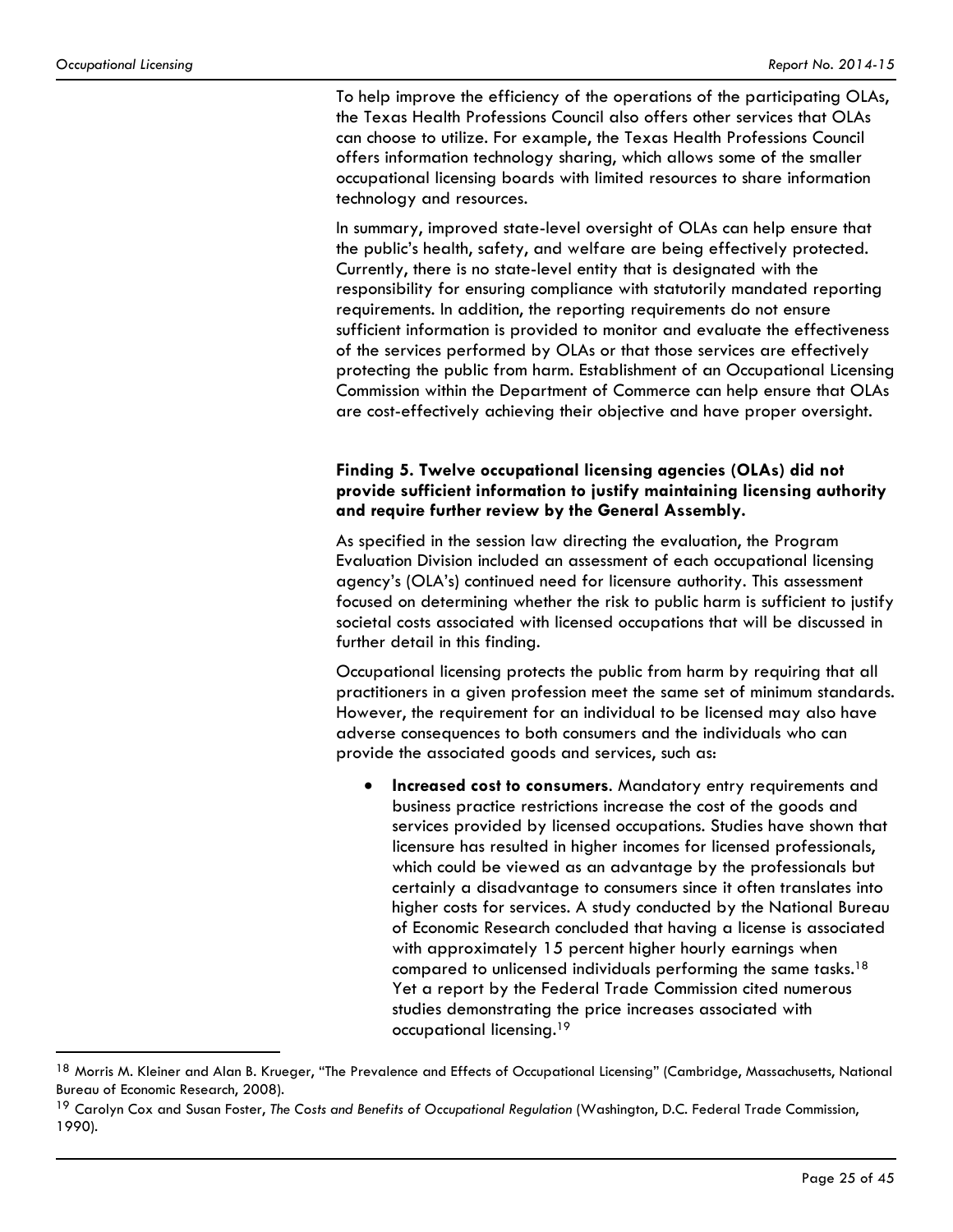- **Restricts the ability of individuals to work in the occupation.** By raising the standards that all practitioners must meet, licensure may facilitate denial of entry to the field for some potential practitioners. For example, some occupations require work experience through an apprenticeship as a condition of licensure. This requirement provides current licensees with the opportunity to restrict entry in the field in order to limit the number of potential competitors.
- **Restricts public access to services**. The tasks that a licensee can perform are statutorily defined. If these task descriptions are not regularly reviewed to ensure that they reflect advances in technology and practitioner competencies, the public access to services will be restricted. For example, the emergence of the internet has brought the potential for consumers to purchase quality products at lower costs because of the reduction in associated transaction costs and the ability to more easily obtain product information. However, current occupational licensing regulations may be restricting these potential benefits.
- **Limits mobility of licensed professionals.** Occupational licensure often limits a person's ability to perform the same work in another state. Licensure is carried out at the state level, so each state is free to develop its own unique standards and requirements. Unique standards can prevent practitioners from practicing in multiple states and limit their ability to move to another state and continue to be able to obtain gainful employment in the same profession. In North Carolina, only 19 of the 55 (35%) OLAs reported having any licensing reciprocity agreements with OLAs in other states in Fiscal Year 2013–14. Licensees regulated by OLAs without any reciprocity agreements are required to obtain a separate license before being able to work in another state.

**The public has access to other government and private entities that serve to protect the public health, safety, and welfare.** To help enforce North Carolina's consumer protection laws, the North Carolina Department of Justice, Consumer Protection Division, receives and processes consumer complaints. In Fiscal Year 2013–14, this division received 23,732 written complaints. For each of these complaints, the division works with the individual filing the complaint and the identified business to resolve the dispute. Consumers can also access the State's judicial system by filing an action in small claims court or by consulting with a private attorney. Small claims courts handle disputes involving less than \$10,000 in cash or property, and are usually heard within one month after the lawsuit is filed.

Some private entities also enable consumers to hold occupational practitioners accountable for the quality of their goods and services. Thirdparty consumer organizations such as the Better Business Bureau and Angie's List help consumers make more informed purchasing decisions by providing information on the quality of services provided by practitioners in both regulated and non-regulated occupations. The services provided by these private entities have an impact because they affect a business's or worker's reputation, which can affect their level of future business activity.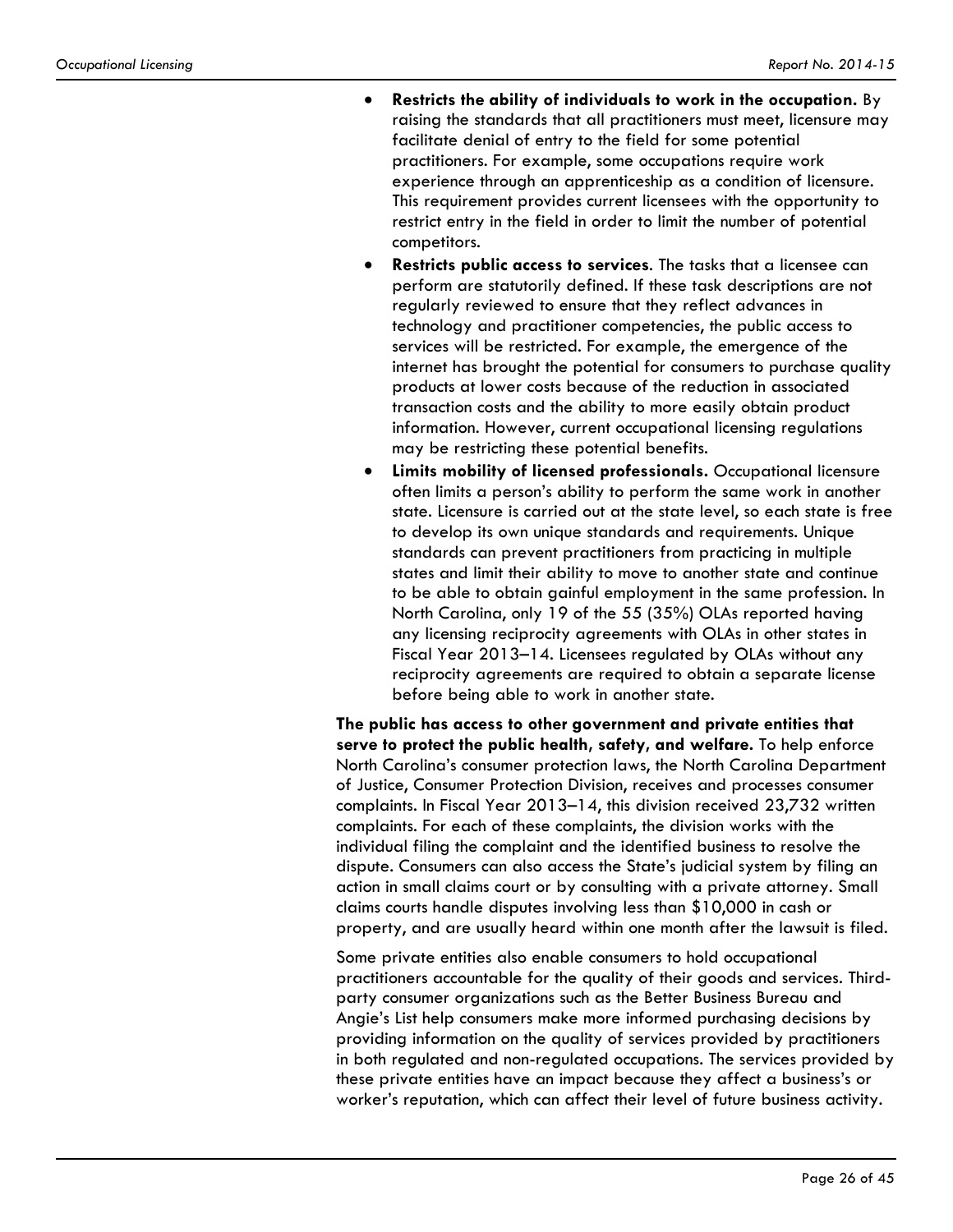**The assessment conducted by the Program Evaluation Division used four factors to determine whether the threat to the public health, safety and welfare justifies societal costs.** The selection of each of these factors was based on reviews of literature and evaluations conducted by other states and available quantifiable information received from each OLA. The assessment applied the following factors to make determinations:

**Public harm.** This factor identifies impact to the public's health, safety or economic welfare associated with improper activity in the occupation/profession. Identification of specific instances of severe public harm associated with violations of the associated statutes indicates a continued need for a licensing requirement for the occupation. Examples of severe consequences included death, permanent physical disability, contamination of public drinking water, and personal bankruptcy.

**Complaints.** This factor identifies the level of public concern regarding impact on health, safety, and welfare. A large number of complaints indicates that there is a higher risk of harm to the public's health, safety, and welfare.

**Disciplinary actions.** This factor identifies the level of activity in the occupation/profession that resulted in significant disciplinary action. A large percentage of significant disciplinary actions reflects a greater risk that activities associated with the occupation/profession can produce significant public harm. Significant disciplinary actions include license revocation or suspension for licensed activity.

**Other states.** This factor identifies the number of other states which statutorily require licensure to engage in the occupation. The number of states that statutorily require licensure as a condition of engaging in a profession reflects determinations by other state legislators of the need for a licensure requirement to protect the public from harm.

#### **As shown in Appendix A, the assessment determined that continued licensing authority for the following 12 OLAs should be subject to additional review by the General Assembly:**

- 1. North Carolina Board of Electrolysis Examiners
- 2. North Carolina State Board of Registration for Foresters
- 3. North Carolina Interpreter and Transliterator Licensing Board
- 4. North Carolina Board of Landscape Architects
- 5. North Carolina Landscape Contractors' Registration Board
- 6. North Carolina Locksmith Licensing Board
- 7. North Carolina State Board of Opticians
- 8. Board of Examiners of Fee-Based Practicing Pastoral Counselors
- 9. Cape Fear River Navigation and Pilotage Commission
- 10. Morehead City Navigation and Pilotage Commission
- 11. North Carolina Board of Recreational Therapy Licensure
- 12. North Carolina State Board of Refrigeration Examiners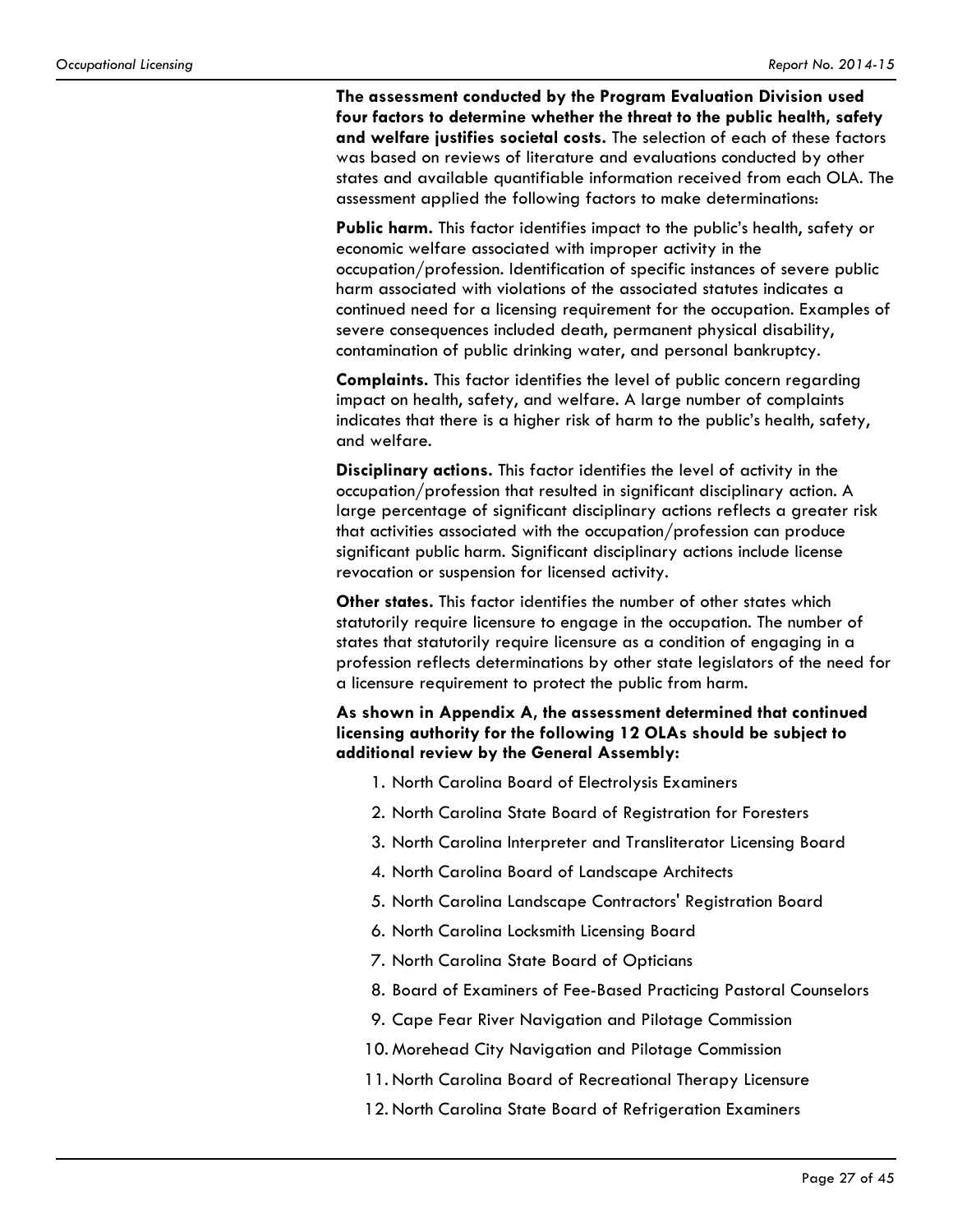The 12 identified OLAs received the lowest total scores, with each identified OLA receiving an assessment score of ten or less. Based on a combination of evaluation factors, the Program Evaluation Division cannot recommend that the General Assembly continue to authorize licensing authority for these OLAs. For each of the 43 OLAs that received a score of more than 10, the Program Evaluation Division concluded that there was sufficient evidence to warrant continued licensure authority for each of the occupations as identified in the applicable practice acts.

**The twelve OLAs should be subject to further legislative review in order to ensure there is continued need for licensure.** The assessment conducted by the Program Evaluation Division produced evidence that licensing authorization should be continued for 43 of the 55 OLAs. For the other 12 OLAs, those with scores of 10 or below, the assessment did not provide sufficient evidence to conclude that authorization to license the associated occupations should be continued. At the end of Fiscal Year 2013–14, these 12 OLAs reported administering 8,123 licenses.

The impact of elimination of a licensing requirement on the quality of services received by consumers is less clear. Occupational licensing is generally believed to produce higher quality services because the associated entry restrictions result in more qualified professionals to serve the public. However, the decrease in available prices for associated services achieved through the elimination of a licensing requirement may also improve the overall quality of services received by consumers who are unable or unwilling to purchase services from a licensed individual. These consumers would be more likely to employ an experienced professional at lower cost if they expect to receive higher quality service than what they could perform themselves.

**Extenuating circumstances should be considered in deciding whether the threat to the public health, safety, and welfare warrants licensure for the 12 identified OLAs.** For example, a low number of complaints received by an OLA may be due to the effectiveness of the licensing process or the lack of access to the complaint intake process. An effective licensing process can help reduce the number of complaints by verifying professional competency and reviewing the criminal history of applicants as a condition of licensure. Conversely, a low number of complaints received by an OLA may also be due to limitations on the public's ability to access the complaint intake process.

**The legislation enacted in 1977 by the North Carolina General Assembly provides a model for the review of OLAs.** In response to concerns that the number of OLAs had increased without sufficient legislative oversight, regulatory accountability, or a system of check and balances, the General Assembly enacted legislation to evaluate the need for the continued existence of these regulatory bodies.<sup>20</sup> This legislation also created the Governmental Evaluation Commission to conduct an evaluation of the performance of each of the regulatory bodies identified for termination. In addition, the Commission was authorized to consider consolidating these identified entities with other related regulatory entities.

 $\overline{a}$ 

<sup>&</sup>lt;sup>20</sup> Session Laws 1977, c.712, s. 16, establishes the effective date as July 1, 1977.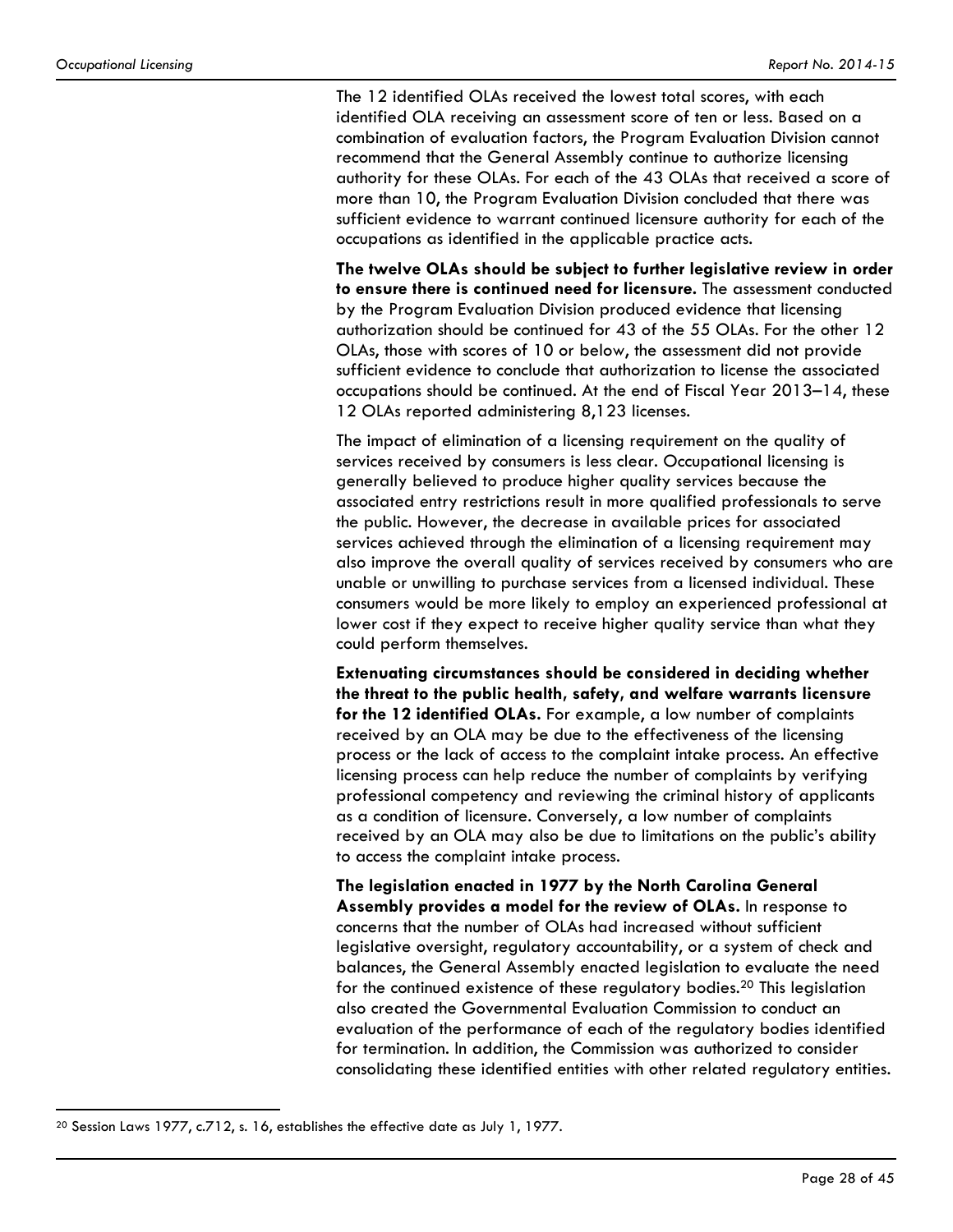The legislation also directed that the Governmental Evaluation Commission conduct a public hearing before submitting its evaluation report to the General Assembly, and that the designated committees of reference should also hold a public hearing, where the applicable OLA had the burden of demonstrating a public need for the continued existence of the regulatory function.

The legislation authorizing the evaluation of the need for the continued existence of the identified regulatory bodies also stipulated that upon final determination by the General Assembly that each regulatory entity designated for elimination would be authorized an additional year of existence to help ensure that the transition did not result in any adverse impacts to the public.

**The General Assembly could consider authorizing certification for OLAs determined to no longer require licensing authority.** The assessment conducted by the Program Evaluation Division considered various factors to determine whether the benefits of occupational licensing outweighed the societal costs associated with higher prices for goods and services and decreased access to labor markets.

An alternative to licensure is voluntary certification. Under a certification model anyone is allowed to practice a particular occupation, but formal certificates of competency are provided to those who desire them and can meet the necessary standards. These standards are similar to those established under a licensing arrangement. Under a licensing arrangement, however, only those individuals who meet the requirements are allowed to practice.

Voluntary certification can benefit practitioners by enabling them to distinguish themselves, while consumers remain free to choose among all providers and decide for themselves how much value to place on such credentials. Another benefit of certification is that it may result in more innovative forms of service delivery by practitioners because the statutory restrictions in the allowable work are removed.

One example of voluntary certification through a professional association is the National Institute for Automotive Service Excellence, which currently administers certifications for over 300,000 automotive technicians and service professionals. These certifications are designed to protect the automotive service consumer, shop owner, and the automotive technician by offering tangible proof of an individual's technical knowledge in the designated occupation.

In summary, the requirement to obtain a license as a condition of performing specified services should be limited to occupations where the threat of public harm exceeds the cost of regulation. Based on an assessment of various factors, the Program Evaluation Division determined that continued licensing authority for 12 OLAs should be subject to additional review and consideration by the General Assembly**.** The review of these OLAs should include an evaluation of the impact on licensees and consumers and include consideration of the appropriate level of regulation.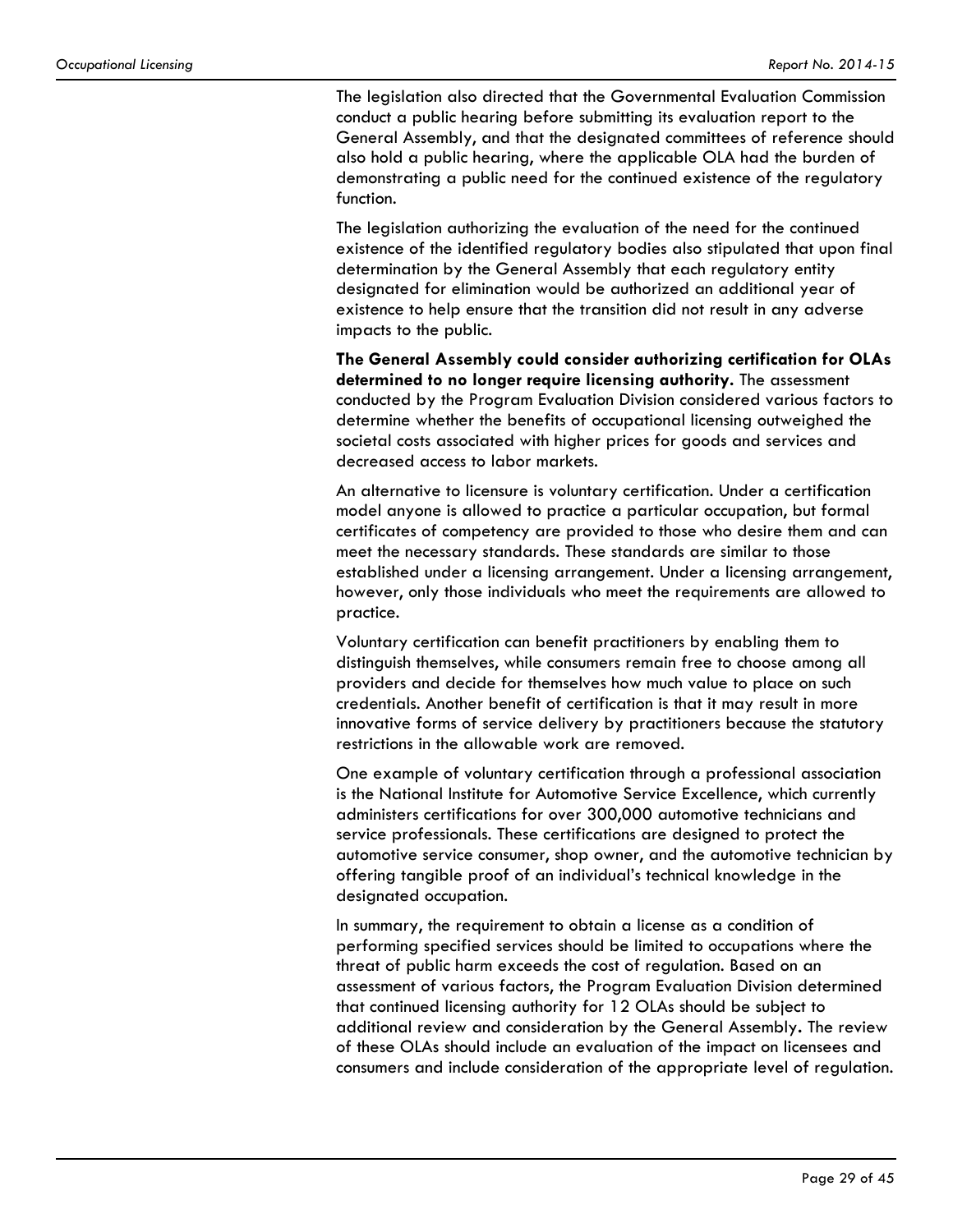**Finding 6. Consolidation of ten occupational licensing agencies (OLAs) with another regulatory entity can help ensure that necessary resources are available to effectively regulate licensed occupations.** 

**Consolidation is appropriate in cases where an OLA lacks the necessary resources to effectively regulate the occupation.** Consolidation of an OLA with another regulatory entity can help ensure that each of the associated licensed occupations can be effectively regulated. OLAs that administer a small number of licensees may not be able to generate sufficient revenues to adequately perform all regulatory activities because statutory limits on fee amounts have been reached or an increase would cause an unacceptable burden on licensees. These OLAs may also have difficulty complying with standard administrative requirements placed on all agencies, providing adequate services to licensees, and investigating and enforcing violations of applicable laws and regulations.

**Consolidation of OLAs that regulate a low number of licensees may allow for improved services to the licensees and the public.** These OLAs often do not generate sufficient revenues to implement information technology to more cost-effectively perform associated administrative and regulatory activities. For example, information technology can be used to provide better service to potential and current licensees by allowing applications to be submitted online as opposed to requiring individuals to manually complete applications and mail them to the OLA. In addition, information technology can be used to provide better access to the complaint intake process by allowing individuals to complete and submit complaints electronically.

To determine which licensed occupations and professions could be more cost-effectively regulated through consolidation with another regulatory entity, the Program Evaluation Division conducted an assessment of each of the 55 OLAs. The assessment used the following factors to make the determination:

**Annual Revenue:** This factor identifies the size of the OLA. The size of the OLA as measured by the annual revenue generated provides an indication of the ability to effectively provide oversight of the occupation.

**Financial Solvency:** This factor compares the operating revenues and expenses generated by the OLA. Operating revenues that consistently exceed expenses provide indications that the OLA has sufficient revenues to provide adequate protection to the public.

**Based on an evaluation of these factors, the Program Evaluation Division identified ten OLAs that should be consolidated with another regulatory entity:** 

- 1. North Carolina Acupuncture Licensing Board
- 2. North Carolina Board of Athletic Trainer Examiners
- 3. Cape Fear River Navigation and Pilotage Commission
- 4. North Carolina Board of Environmental Health Specialist Examiners
- 5. Board of Examiners of Fee-Based Practicing Pastoral Counselors
- 6. North Carolina Board of Registration for Foresters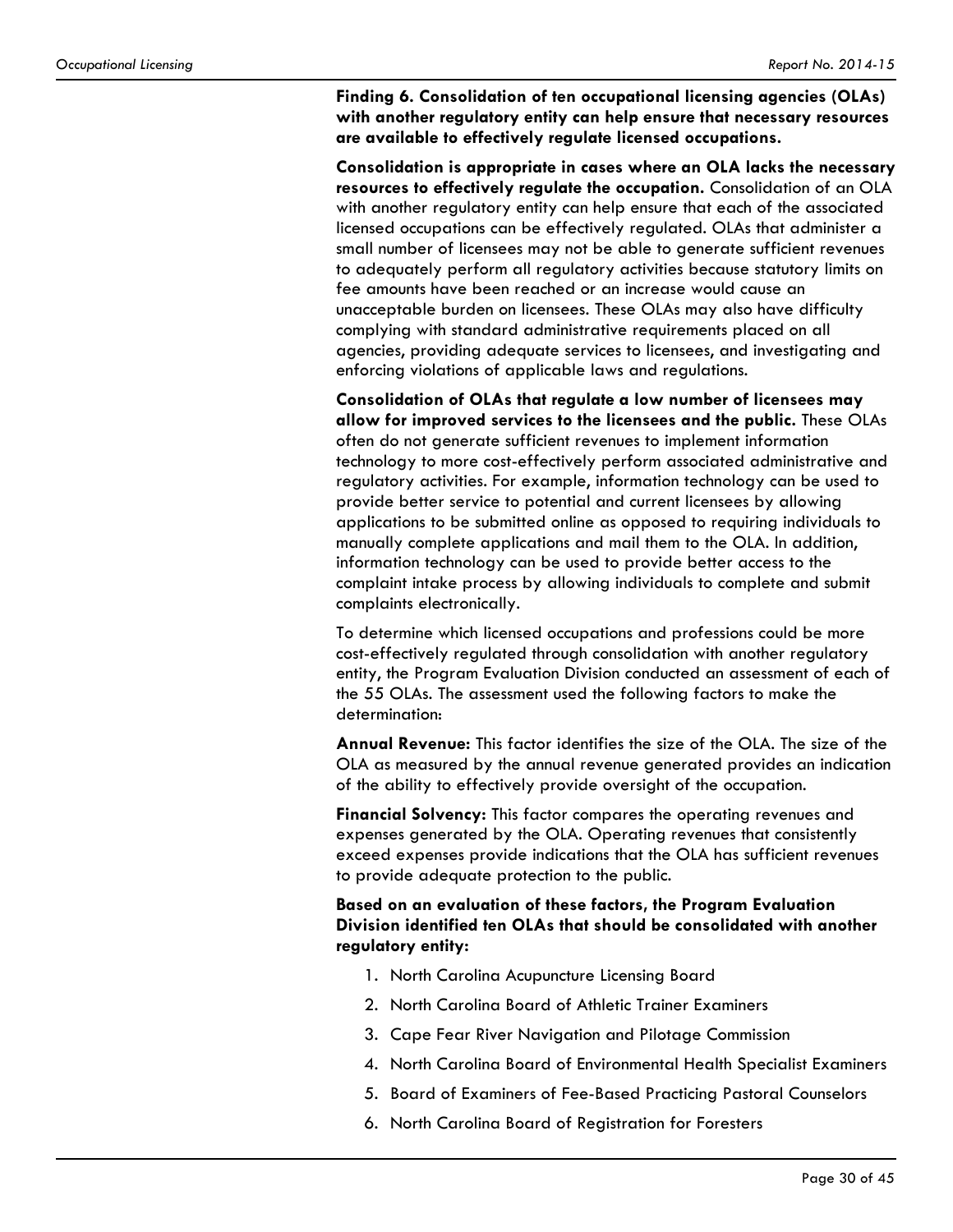- 7. North Carolina Locksmith Licensing Board
- 8. Morehead City Navigation and Pilotage Commission
- 9. North Carolina Board of Examiners for Nursing Home **Administrators**
- 10. North Carolina Board of Opticians

As shown in Appendix B, each of these identified OLAs received a cumulative score of five or less, which indicated that they may not have the necessary financial resources to effectively regulate the associated licensed occupations. For occupational licensing agencies with a score of more than five, the Program Evaluation Division concluded that consolidation with another OLA would not serve to improve their cost-effectiveness and that licensees and the public would be better served by maintaining the current organization structure.

To help ensure that consolidation achieves its objective of more costeffectively protecting the public from harm, each of the licensed occupations in a consolidated regulatory entity should be providing services in the same industry. Consolidation with a regulatory entity that regulates occupations where the work requirements and qualifications are similar allows for the selection of Board members who have the necessary background to effectively address the problems and issues associated with each of the licensed occupations. In addition, consolidation with similar occupations provides opportunities for staff development and continuity in key licensing and enforcement functions that small agencies have trouble matching. For example, consolidation provides the opportunity for OLAs to hire dedicated staff with specific expertise in performing specific regulatory activities, such as conducting investigations to determine the validity of allegations of violations of the laws and regulations of the licensed occupation.

Consolidation of OLAs that operate in the same industry also serves to facilitate identification and resolution of scope of practice issues among licensed occupations. Scope of practice refers to the specific tasks that constitute the practice of the given occupation. Disagreements among OLAs occur because licensure by its very nature identifies who is and is not legally able to perform specific tasks, and is often subject to different interpretations.

In summary, consolidation of OLAs is appropriate for licensed occupations whose activities can result in significant public harm but may not be effectively regulated because the associated OLA lacks the necessary resources to effectively regulate the occupation. Based on an assessment of various factors, the Program Evaluation Division identified ten OLAs that should be consolidated. These OLAs should be consolidated with another entity that regulates occupations in the same industry.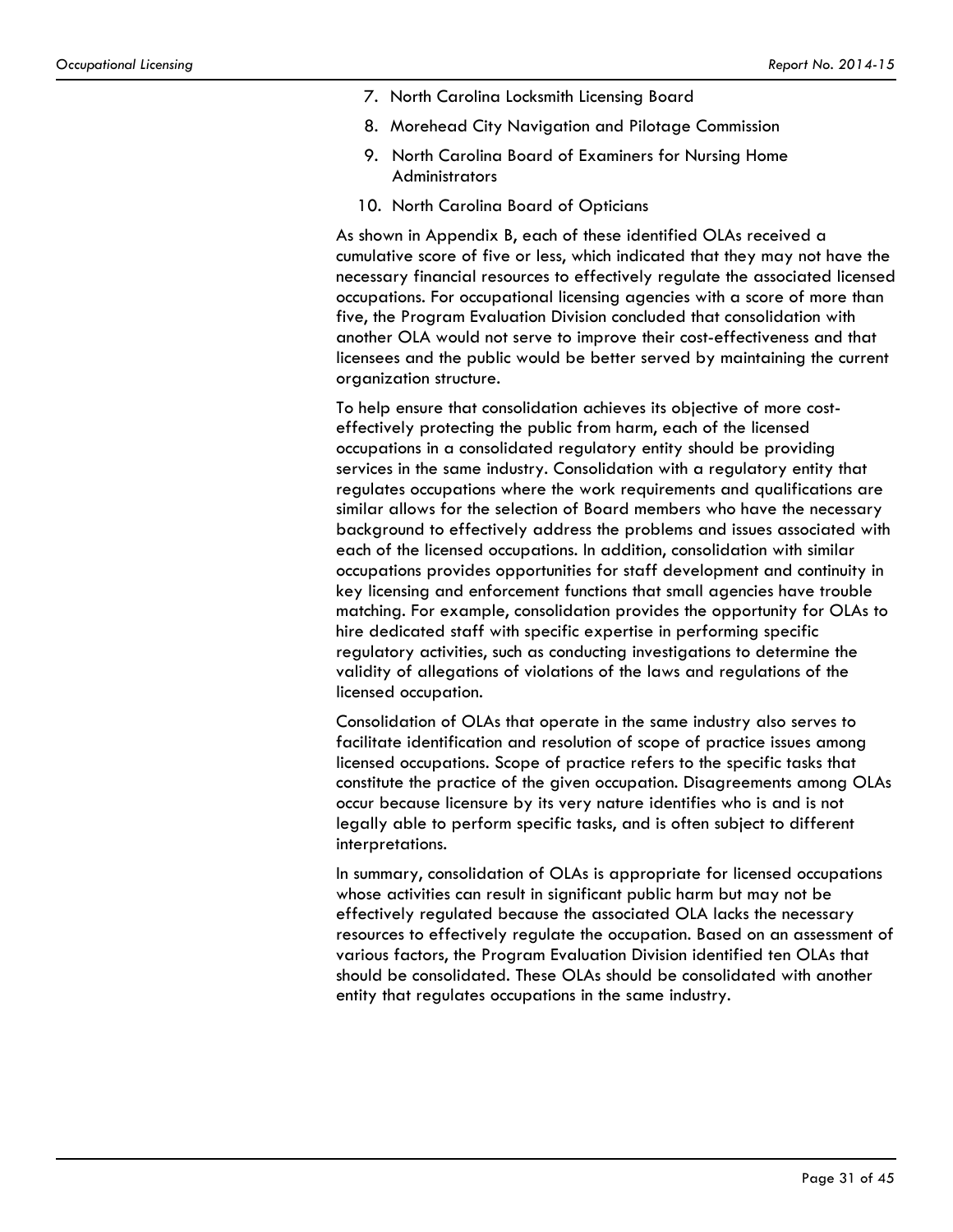### **Recommendations Recommendation 1. The General Assembly should establish an Occupational Licensing Commission to improve the effectiveness of occupational licensing boards and assist with resolving disputes between boards.**

As described in Findings 2, 3 and 4, the Program Evaluation Division found that occupational licensing boards do not maintain sufficient information to monitor and evaluate the efficiency or effectiveness of administrative activities. To provide greater transparency and accountability and improve the overall effectiveness of the associated activities and processes performed by occupational licensing agencies, the General Assembly should establish an Occupational Licensing Commission (hereafter referred to as "the Commission") within the Department of Commerce.

The Commission should be responsible for assisting the General Assembly and occupational licensing agencies in more effectively achieving the primary objective of protecting the public's health, safety, and welfare.

 **Commission membership.** The Commission would consist of nine members appointed for four-year terms. Four of the members of the Occupational Licensing Commission would be licensed in an occupation regulated by an occupational licensing agency, as defined in North Carolina General Statute 93B-1, with the terms of each of these members staggered so that the term of one licensed member expires each year. Each of the licensed members must be from a different occupational licensing agency. Five of the members of the Occupational Licensing Commission would be public members who are not licensed in an occupation regulated by an occupational licensing agency or affiliated with any associated entity.

The Governor would appoint two of the licensed members and three of the public members and designate one public member as Chair. One licensed member and one public member would be appointed by the General Assembly upon the recommendation of the Speaker of the House of Representatives in accordance with N. C. Gen. Stat. §120-121, and one licensed member and one public member would be appointed by the General Assembly upon the recommendation of the President Pro Tempore of the Senate in accordance with N. C. Gen. Stat. §120-121.

 **Funding.** The General Assembly should authorize the Commission to receive up to 1% of revenues generated by each occupational licensing agency subject to the requirements of Chapter 93B to support Commission operations and up to eight full time state employees. In Fiscal Year 2013–14, 1% of the revenues generated by each of the identified occupational licensing agencies amounted to approximately \$710,000.

The powers and duties of the Commission should include, but not be limited to:

- receive and maintain performance and licensing information for each occupational licensing agency;
- establish and maintain a website that aggregates performance and licensing information for each occupational licensing agency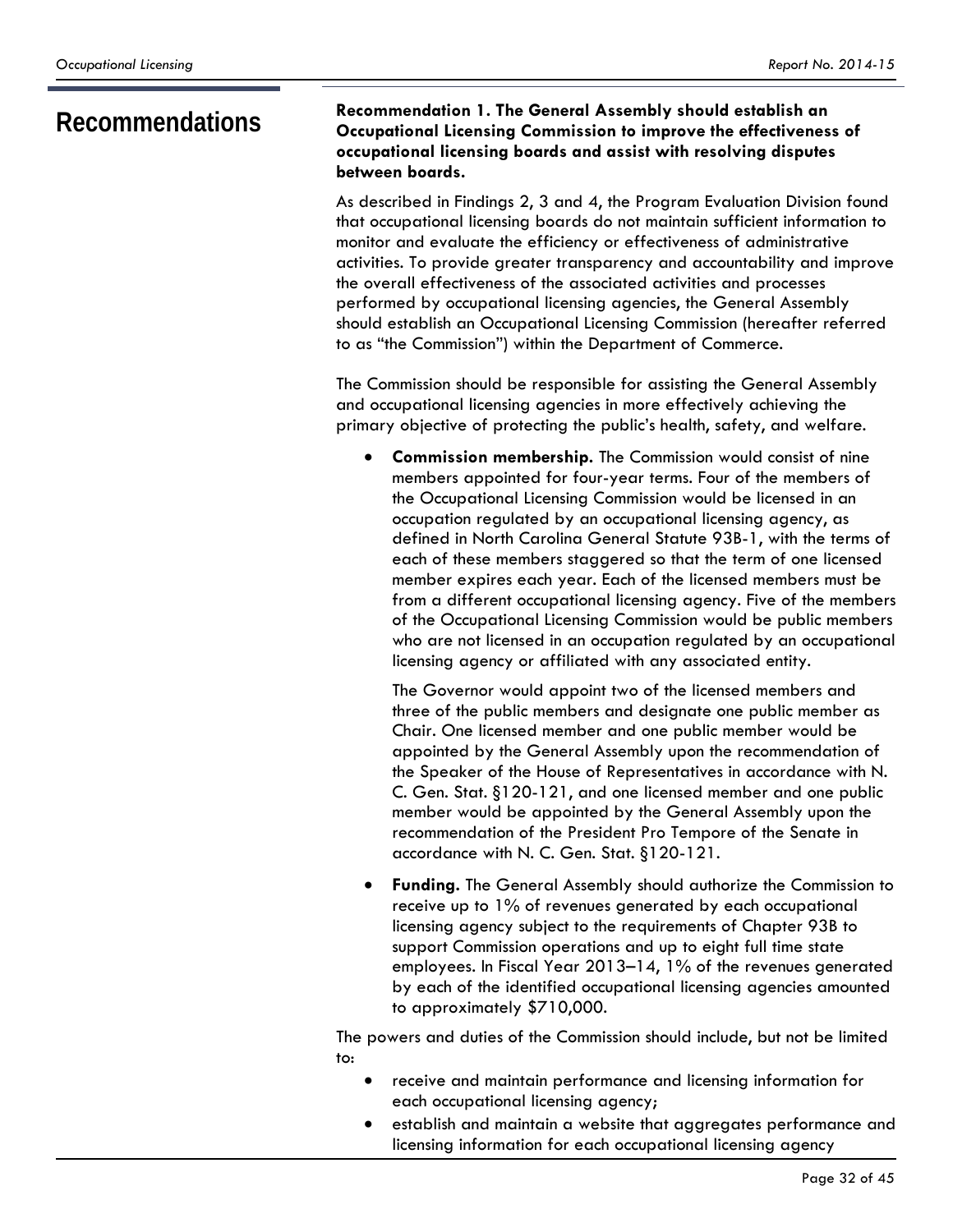including performance metrics and targets used to monitor and evaluate achievement of objectives, agency statutes and regulations, and a searchable licensing database;

- establish term contracts, in consultation with the Department of Administration, for administrative activities performed by occupational licensing agencies;
- facilitate coordination among occupational licensing agencies choosing to consolidate administrative activities;
- develop and provide training and educational materials to occupational licensing agency board members and staff;
- provide assistance to develop and enact proposed modifications to the Practice Acts of OLAs, as identified in Chapter 93B-1 and as requested;
- mediate disagreements among OLAs, as defined and identified in Chapter 93B-1, regarding jurisdictional authority over licensure and enforcement;
- evaluate proposals to establish new Practice Acts for occupations requesting new authority for licensure and make recommendations to the General Assembly on the need for regulation of a new occupation;
- develop and maintain information requirements for complaint processing by licensing agencies; and
- submit an annual report to the General Assembly.

The General Assembly should direct the Commission to complete the following tasks and provide recommended statutory changes to the Joint Administrative Procedure Oversight Committee by September 30, 2016:

- Review the annual reporting requirements, as identified in N. C. Gen. Stat. § 93B-2, to ensure sufficient information is obtained to monitor and evaluate achievement of the objectives of each occupational licensing agency.
- Determine information requirements for complaint processing by each of the occupational licensing agencies, as identified in N. C. Gen. Stat. § 93B-2. Requirements should be limited to the information necessary to determine whether the occupational licensing agency receiving a complaint has jurisdictional authority as established in the applicable practice act to investigate the associated allegations. In addition, the Commission should establish a term contract for the electronic submission of complaints for OLAs to utilize, if desired.
- Develop a process for mediating disagreements among occupational licensing agencies, as defined and identified in N. C. Gen. Stat. § 93B, regarding jurisdictional authority. Completion of this mediation process should be required as a condition of any legislative or judicial consideration of the disagreement.
- Develop a process to evaluate and provide recommendations for new Practice Acts for those occupations requesting new authority for licensure. A determination by the Commission should be required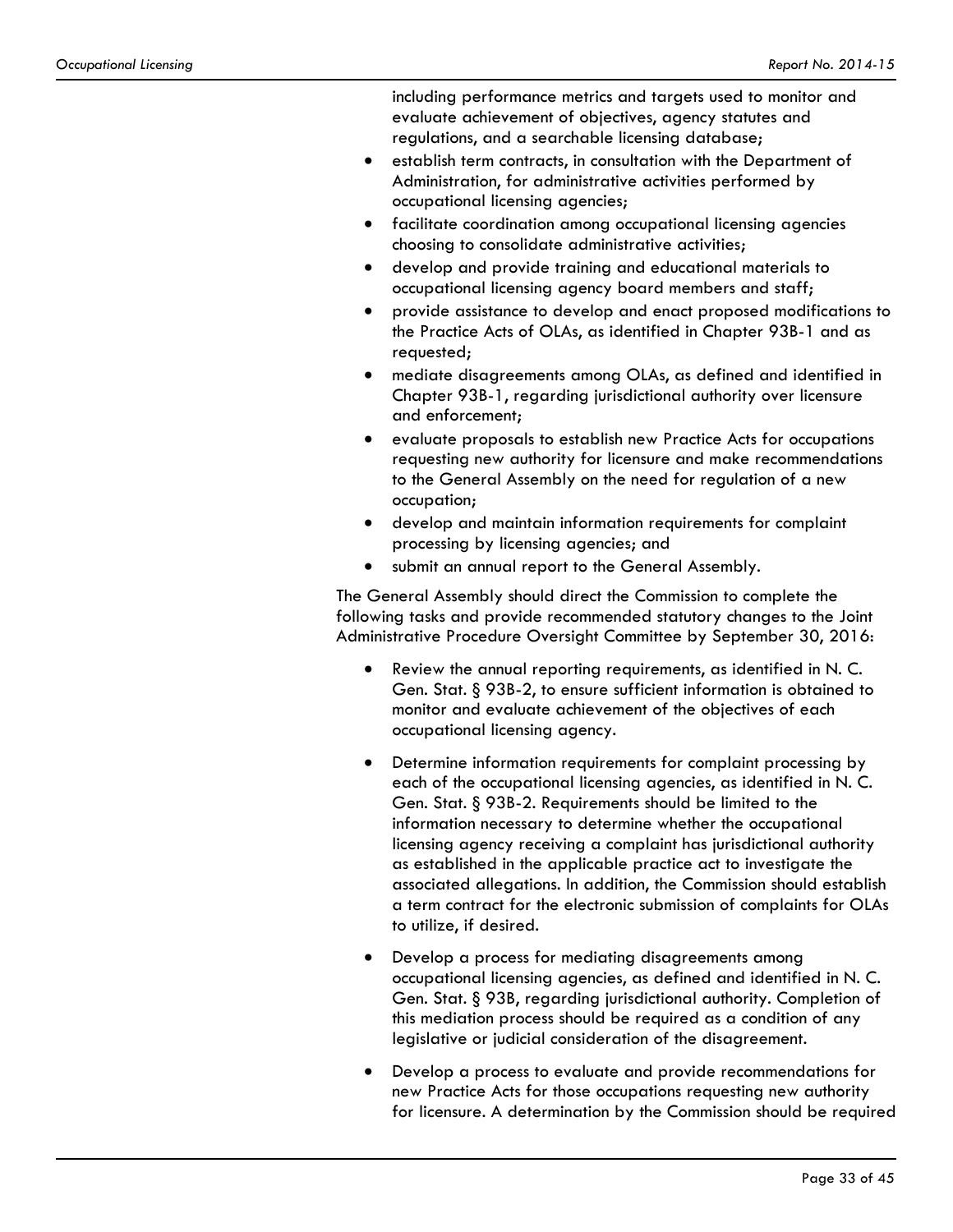as a prerequisite to the General Assembly considering regulation of a new occupation.

**Recommendation 2. The General Assembly should amend state law to list all occupational licensing agencies in N. C. Gen. Stat. § 93B and define the criteria that agencies must meet in order to be listed.** 

As described in Finding 2, the Program Evaluation Division found that N. C. Gen. Stat. § 93B does not clearly define and list the regulatory entities that are statutorily subject to reporting requirements.

The General Assembly should amend N. C. Gen. Stat. § 93B and other related statutes to ensure that occupational licensing boards are clearly defined and listed. Regulatory entities subject to requirements of Chapter 93B should meet the following criteria:

- statutory authorization to prohibit anyone from engaging in the activities covered by a "scope of practice" as defined in North Carolina statute; and
- statutory authorization to collect fees and fines to support all agency operations.

To assist the General Assembly with determining which occupational licensing agencies should be listed in in N. C. Gen. Stat. § 93B, the Occupational Licensing Commission should be directed to review state law for all occupational licensing agencies and determine which ones meet the applicable criteria. The recommended statutory changes, to include a listing of occupational licensing agencies meeting the proposed definition, should be submitted to the Joint Administrative Procedure Oversight Committee by September 30, 2016.

#### **Recommendation 3. The General Assembly should enact state law establishing complaint processing requirements for occupational licensing boards.**

As discussed in Finding 3, complaint processing requirements for occupational licensing agencies are not defined in state law. Consequently, each OLA has developed unique requirements for submitting and processing complaints. This variation in submission hinders the public's access to the complaint process. In addition, state law does not require OLAs to maintain sufficient information to monitor and evaluate whether the complaint process is being performed in accordance with documented procedures.

To ensure that the public has access to the complaint process for occupational licensing agencies and that the complaint process can be monitored and evaluated by an external entity, the General Assembly should enact state law requiring each occupational licensing agency to develop and implement a complaint process on or before January 2, 2018 that includes:

 electronic complaint submission via the internet, to include a prominently displayed link to a complaint form;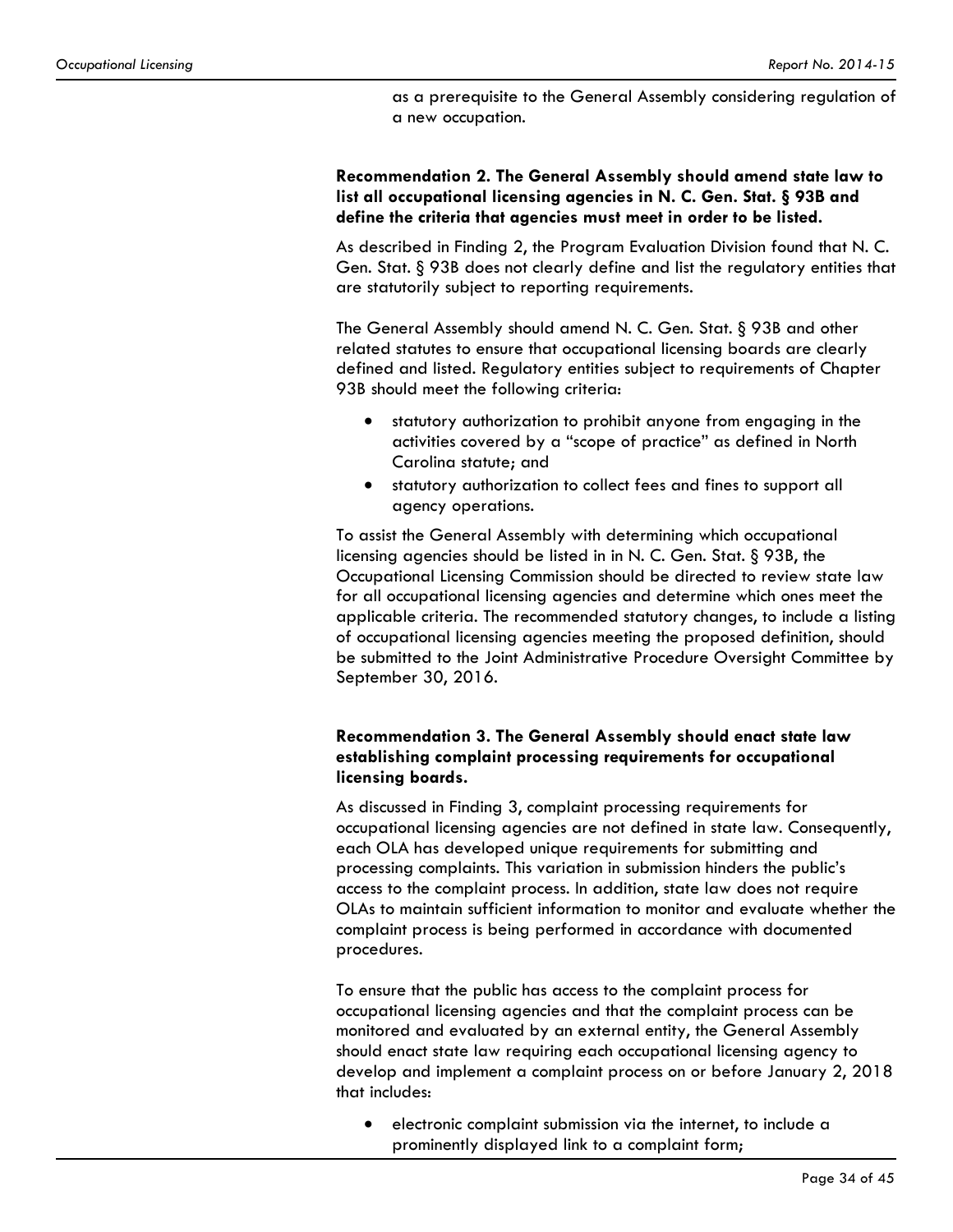- complaint submission requirements limited to the information necessary to determine jurisdictional authority;
- a description of the complaint process including the types of violations that are under its jurisdictional authority;
- the ability to provide complaint status to complainants;
- the ability to provide complainants with a written description of the final disposition of each valid complaint to include complaints determined to be not subject to the jurisdictional authority of the occupational licensing agency;
- documentation of complaint processing procedures; and
- sufficient information for an external entity to monitor and evaluate whether each complaint was processed in accordance with documented procedures.

#### **Recommendation 4. The General Assembly should require periodic audits of key regulatory activities and associated performance measurement data.**

As described in Findings 2 and 3, the Program Evaluation Division found statutorily required financial audits do not provide sufficient information to monitor and evaluate the performance of occupational licensing boards. To ensure occupational licensing agencies are cost effective and achieving their objectives, the General Assembly should amend N. C. Gen. Stat. § 93B-4(b) to require each occupational licensing agency conduct a financial audit of its operations and a performance audit of key regulatory activities every three years.

The performance audit should include an assessment of the validity and reliability of the information provided in annual reports, as specified in N. C. Gen. Stat. § 93B-2. The performance audit should also include an evaluation of key regulatory activities to ensure the process is performed in accordance with documented procedures. To ensure adequate information is available, performance audits should not be conducted prior to July 1, 2018.

### **Recommendation 5. The General Assembly should direct the Joint Legislative Administrative Procedure Oversight Committee to establish a subcommittee to determine whether licensing authority for the 12 occupational licensing agencies should be maintained or limited to certification.**

In Finding 5, the assessment conducted by the Program Evaluation Division determined that 12 occupational licensing agencies did not provide sufficient information to justify continued licensing authority. The identified occupational licensing agencies are:

- 1. North Carolina Board of Electrolysis Examiners
- 2. North Carolina State Board of Registration for Foresters
- 3. North Carolina Interpreter and Transliterators Licensing Board
- 4. North Carolina Board of Landscape Architects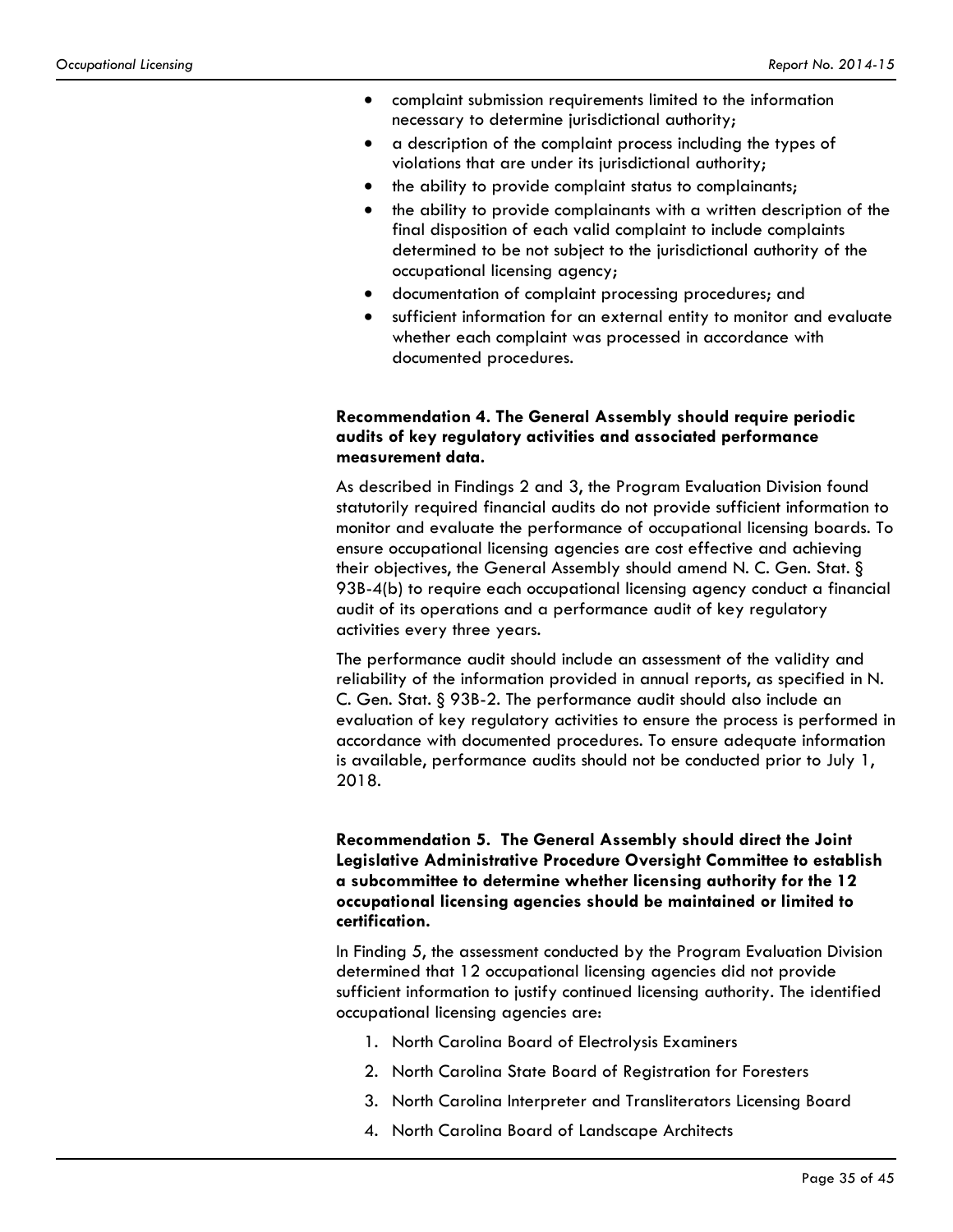- 5. North Carolina Landscape Contractors' Registration Board
- 6. North Carolina Locksmith Licensing Board
- 7. North Carolina State Board of Opticians
- 8. Board of Examiners of Fee-Based Practicing Pastoral Counselors
- 9. Cape Fear River Navigation and Pilotage Commission
- 10. Morehead City Navigation and Pilotage Commission
- 11. North Carolina Board of Recreational Therapy Licensure
- 12. North Carolina State Board of Refrigeration Examiners

To ensure that these occupational licensing agencies have an opportunity to provide further justification of the need for licensure, the General Assembly should direct the Joint Legislative Administrative Procedure Oversight Committee to evaluate whether licensing authority should be continued for each identified occupational licensing agency or reduced to the level of certification as established in a Title Act or through a professional association.

The newly established Occupational Licensing Commission should be assigned responsibility for providing the necessary clerical, technical, and professional staff and for obtaining such consulting services as the Subcommittee deems necessary to make its determinations. The staff should provide the required information to the subcommittee in a report for each of the identified occupational licensing agencies by September 30, 2016.

The results of the subcommittee's evaluation should be forwarded to the Joint Administrative Procedure Oversight Committee for review and approval before being submitted to the General Assembly for its deliberation.

### **Recommendation 6. The General Assembly should direct the Occupational Licensing Commission, in consultation with the affected occupational licensing agencies, to develop a plan to consolidate each of the ten identified occupational licensing agencies with another regulatory entity.**

As seen in Finding 6, an assessment conducted by the Program Evaluation Division determined that ten occupational licensing agencies did not demonstrate possessing the necessary resources to effectively regulate their respective occupations. The operations of the ten identified occupational licensing agencies could be improved through consolidation with another related agency. The identified occupational licensing agencies are:

- 1. North Carolina Acupuncture Licensing Board
- 2. North Carolina Board of Athletic Trainer Examiners
- 3. Cape Fear River Navigation and Pilotage Commission
- 4. North Carolina Board of Environmental Health Specialist Examiners
- 5. Board of Examiners of Fee-Based Practicing Pastoral Counselors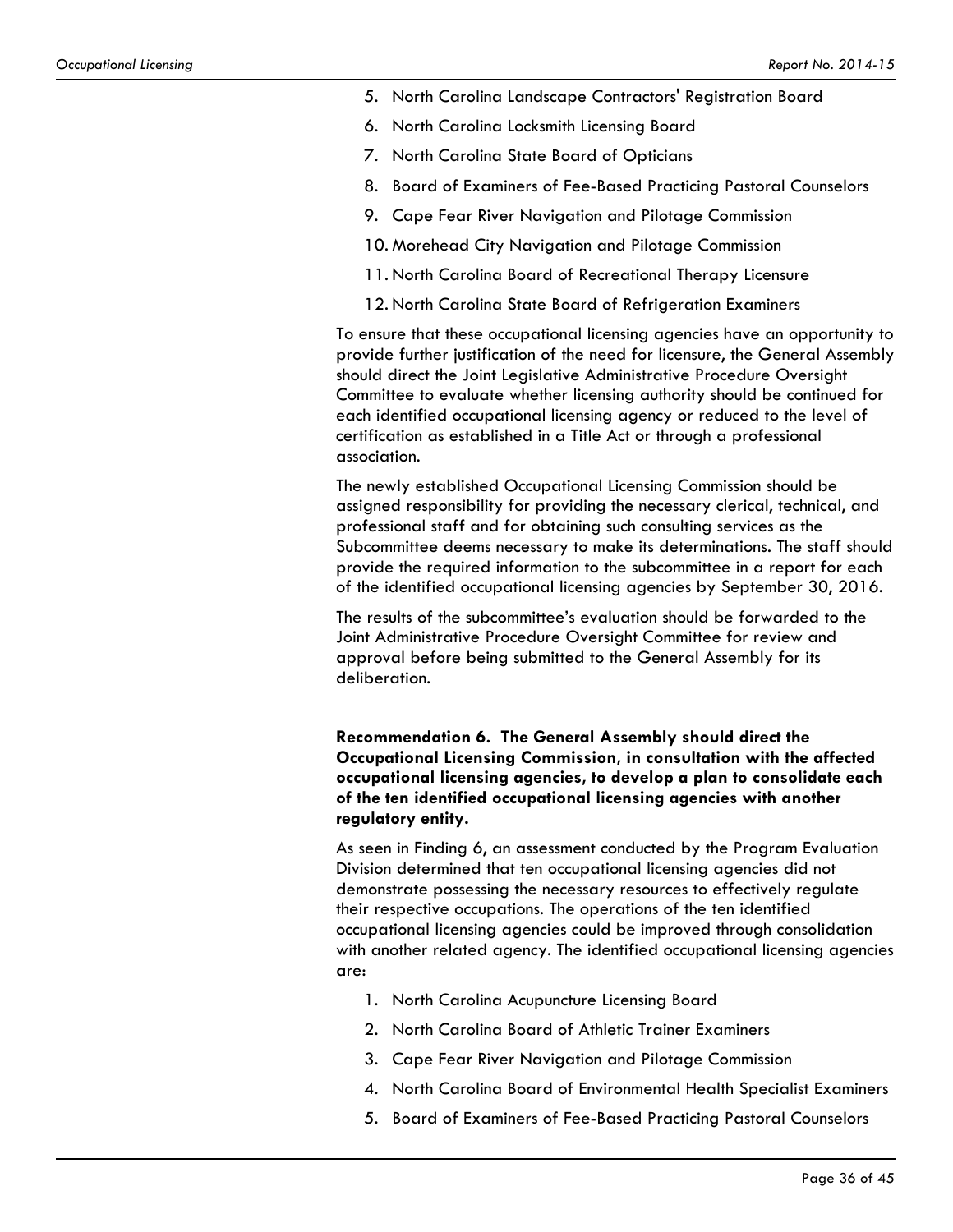|                         | 6. North Carolina Board of Registration for Foresters                                                                                                                                                                                                                                                                                                                                                                                                                                                                                                                                                                                                                                                                                                                                                                                                                                                                                                                                   |  |  |  |
|-------------------------|-----------------------------------------------------------------------------------------------------------------------------------------------------------------------------------------------------------------------------------------------------------------------------------------------------------------------------------------------------------------------------------------------------------------------------------------------------------------------------------------------------------------------------------------------------------------------------------------------------------------------------------------------------------------------------------------------------------------------------------------------------------------------------------------------------------------------------------------------------------------------------------------------------------------------------------------------------------------------------------------|--|--|--|
|                         | 7. North Carolina Locksmith Licensing Board                                                                                                                                                                                                                                                                                                                                                                                                                                                                                                                                                                                                                                                                                                                                                                                                                                                                                                                                             |  |  |  |
|                         | 8. Morehead City Navigation and Pilotage Commission                                                                                                                                                                                                                                                                                                                                                                                                                                                                                                                                                                                                                                                                                                                                                                                                                                                                                                                                     |  |  |  |
|                         | North Carolina Board of Examiners for Nursing Home<br>9.<br>Administrators                                                                                                                                                                                                                                                                                                                                                                                                                                                                                                                                                                                                                                                                                                                                                                                                                                                                                                              |  |  |  |
|                         | 10. North Carolina Board of Opticians                                                                                                                                                                                                                                                                                                                                                                                                                                                                                                                                                                                                                                                                                                                                                                                                                                                                                                                                                   |  |  |  |
|                         | The General Assembly should direct the Occupational Licensing<br>Commission, in consultation with the affected occupational licensing<br>agencies, to develop a consolidation plan for each identified occupational<br>licensing agency. At a minimum, each plan should identify the appropriate<br>regulatory entity for consolidation, statutory changes necessary to ensure<br>effective regulation, disposition of fund balances, composition of the<br>consolidated board, and recommendations for operational changes such as<br>contract, lease and personnel terminations or transfers. The plan should<br>also include a schedule with key milestones to ensure full implementation of<br>the consolidations within one year following legislative approval of the<br>plan. The plan for each occupational licensing agency identified for<br>consolidation should be submitted to the Joint Administrative Procedure<br>Oversight Committee no later than September 30, 2016. |  |  |  |
|                         | Appendix A: Assessment of OLAs for Elimination of Licensing Authority                                                                                                                                                                                                                                                                                                                                                                                                                                                                                                                                                                                                                                                                                                                                                                                                                                                                                                                   |  |  |  |
| Appendices:             | Appendix B: Assessment of OLAs for Consolidation with Another<br><b>Regulatory Entity</b>                                                                                                                                                                                                                                                                                                                                                                                                                                                                                                                                                                                                                                                                                                                                                                                                                                                                                               |  |  |  |
|                         | Appendix C: Methodologies for OLA elimination of Licensing Authority and<br>Consolidation with Another Regulatory Entity                                                                                                                                                                                                                                                                                                                                                                                                                                                                                                                                                                                                                                                                                                                                                                                                                                                                |  |  |  |
|                         | Appendix D: Results of Analysis to Eliminate Licensing Authority and to<br>Consolidate with Another Regulatory Entity                                                                                                                                                                                                                                                                                                                                                                                                                                                                                                                                                                                                                                                                                                                                                                                                                                                                   |  |  |  |
| <b>Agency Response:</b> | The report was submitted to each of the 55 occupational licensing agencies<br>included in the evaluation for review. Responses are provided as an<br>addendum available on the Program Evaluation Division website:<br>http://www.ncleg.net/PED/Reports/2014/OccLic.html.                                                                                                                                                                                                                                                                                                                                                                                                                                                                                                                                                                                                                                                                                                               |  |  |  |
| <b>PED Contact and</b>  | For more information on this report, please contact the lead evaluator,<br>Chuck Hefren, at chuck.hefren@ncleg.net.                                                                                                                                                                                                                                                                                                                                                                                                                                                                                                                                                                                                                                                                                                                                                                                                                                                                     |  |  |  |
| <b>Staff</b>            | Staff members who made key contributions to this report include Jeff                                                                                                                                                                                                                                                                                                                                                                                                                                                                                                                                                                                                                                                                                                                                                                                                                                                                                                                    |  |  |  |

Program Evaluation Division.

Grimes, Jim Horne, and Larry Yates. John W. Turcotte is the director of the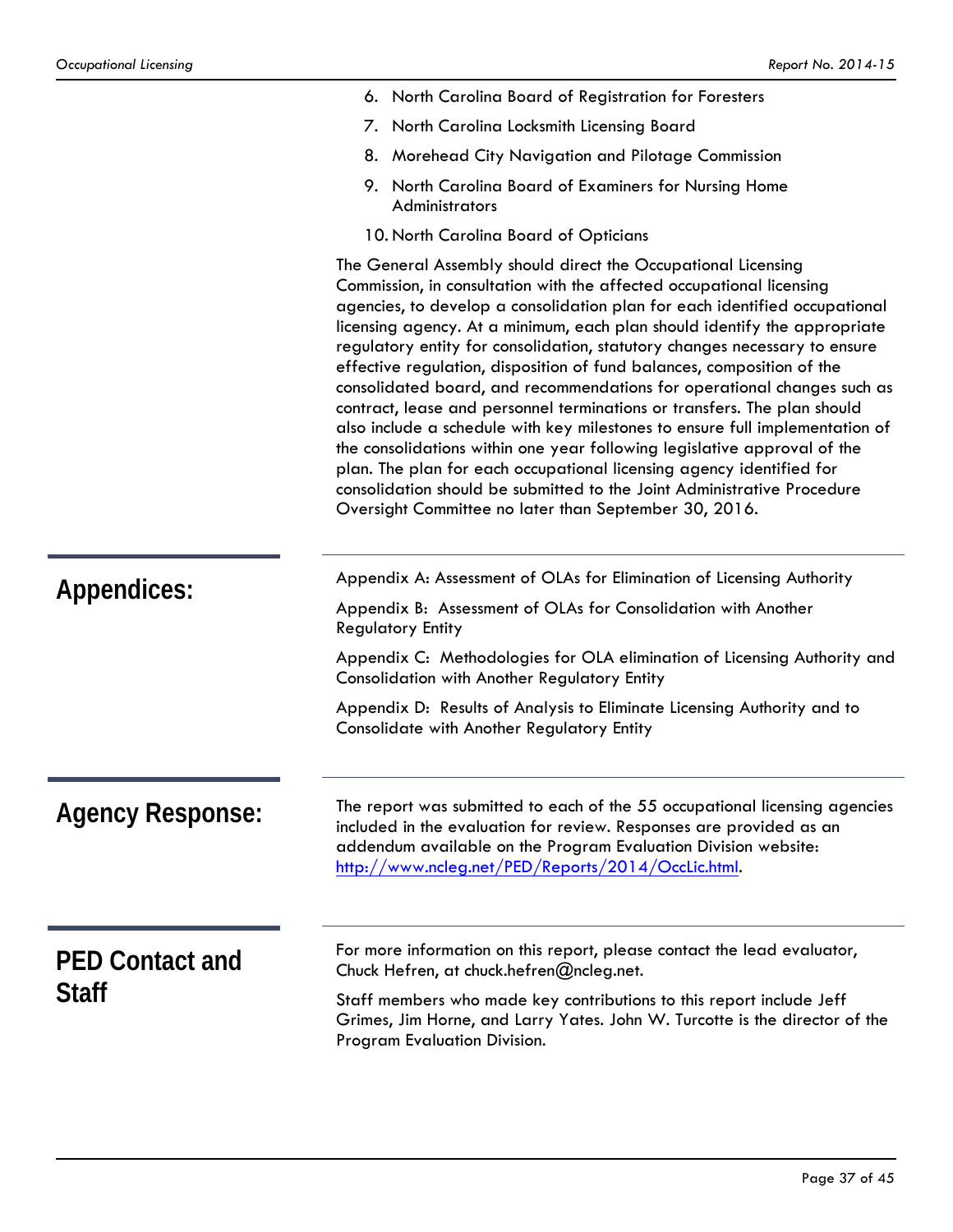# **Appendix A: Assessment of OLAs for Elimination of Licensing Authority**

| $\mathbf 0$<br>$\mathbf 0$<br>$\mathbf 0$<br>$\mathbf 0$<br>$\mathbf 0$<br><b>Foresters</b><br><b>Interpreters and Transliterators</b><br>$\mathbf 0$<br>$\mathbf 0$<br>$\mathbf 0$<br>$\mathbf 0$<br>$\mathbf 0$<br>$\mathbf 0$<br><b>Landscape Contractors</b><br>$\mathbf 0$<br>$\mathbf 0$<br>$\mathbf 0$<br>$\mathbf 0$<br><b>Locksmiths</b><br>$\mathbf 0$<br>0<br>0<br>0<br>$\mathbf 0$<br><b>Cape Fear River Navigation and Pilotage</b><br>$\mathbf 0$<br>$\mathbf 0$<br>5<br>0<br>5<br><b>Fee-Based Practicing Pastoral Counselors</b><br>5<br>$\mathbf 0$<br>$\mathbf 0$<br>$\mathbf 0$<br>5<br><b>Morehead City Navigation and Pilotage</b><br>O<br>$\mathbf 0$<br>0<br>5<br>5<br><b>Opticians</b><br>5<br>$\mathbf 0$<br>$\mathbf 0$<br>$\mathbf 0$<br>5<br><b>Recreational Therapy</b><br>5<br>$\mathbf 0$<br>$\mathbf 0$<br>$\mathbf 0$<br>$\overline{\mathbf{5}}$<br><b>Electrolysis</b><br>5<br>5<br>$\mathbf 0$<br>$\mathbf 0$<br>10<br><b>Landscape Architects</b><br>$\mathbf 0$<br>10<br>0<br>$\mathbf 0$<br>10<br>Refrigeration<br>$\mathbf 0$<br>$\mathbf 0$<br>10<br>$\mathbf 0$<br>10<br>Acupuncture<br>10<br>$\mathbf 0$<br>$\mathbf 0$<br>5<br>15<br><b>Cemetery</b><br>5<br>5<br>$\mathbf 0$<br>5<br>15<br><b>Dietetics/Nutrition</b><br>10<br>$\mathbf 0$<br>$\mathbf 0$<br>5<br>15<br><b>Environmental Health Specialists</b><br>5<br>$\mathbf 0$<br>$\mathbf 0$<br>10<br>15<br><b>Geologists</b><br>10<br>$\mathbf 0$<br>$\mathbf 0$<br>15<br>5<br><b>Irrigation Contractors</b><br>${\bf 5}$<br>10<br>$\mathbf{o}$<br>$\mathbf 0$<br>15<br><b>Substance Abuse Professionals</b><br>5<br>5<br>$\mathbf 0$<br>5<br>15<br><b>Architecture</b><br>5<br>5<br>$\mathbf 0$<br>10<br>20<br>Midwifery<br>10<br>$\mathbf{o}$<br>$\mathbf 0$<br>10<br>20<br>Podiatry<br>10<br>$\mathbf{o}$<br>$\mathbf 0$<br>10<br>20<br>Psychology<br>5<br>5<br>$\mathbf 0$<br>10<br>20<br>Speech-Language Pathologists and Audiologists<br>5<br>$\mathbf{o}$<br>5<br>10<br>20<br><b>Athletic Trainers</b><br>5<br>$\mathbf 0$<br>5<br>10<br>20<br><b>Auctioneers</b><br>5<br>$\mathbf 0$<br>10<br>5<br>20<br><b>Hearing Aid Dealers and Fitters</b><br>O<br>0<br>10<br>10<br>20<br><b>Soil Scientists</b><br>10<br>$\mathbf{o}$<br>$\mathbf 0$<br>10<br>20<br><b>Barbers</b><br>10<br>5<br>$\mathbf 0$<br>10<br>25<br><b>Optometry</b><br>5<br>$\mathbf 0$<br>10<br>10<br>25<br><b>Social Work</b><br>5<br>5<br>5<br>10<br>25<br><b>Onsite Wastewater Contractor Inspectors</b><br>10<br>$\pmb{\mathsf{O}}$<br>10<br>$\sqrt{5}$<br>25<br>Marriage and Family Therapy<br>5<br>$\mathbf 0$<br>10<br>10<br>25<br><b>Cosmetic Art</b><br>5<br>10<br>$5\phantom{.0}$<br>10<br>30<br><b>Physical Therapy</b><br>10<br>5<br>5<br>10<br>30<br><b>Engineers and Surveyors</b><br>5<br>10<br>$5\phantom{.0}$<br>10<br>30<br><b>Respiratory Care</b><br>10<br>5<br>5<br>10<br>30<br><b>Real Estate</b><br>5<br>10<br>5<br>10<br>30 | <b>Profession Regulated by OLA</b> | <b>Public</b><br><b>Harm</b><br><b>Score</b> | <b>Complaints</b><br><b>Score</b> | <b>Disciplinary</b><br><b>Actions Score</b> | Other<br>States<br><b>Score</b> | Total<br><b>Score</b> |
|--------------------------------------------------------------------------------------------------------------------------------------------------------------------------------------------------------------------------------------------------------------------------------------------------------------------------------------------------------------------------------------------------------------------------------------------------------------------------------------------------------------------------------------------------------------------------------------------------------------------------------------------------------------------------------------------------------------------------------------------------------------------------------------------------------------------------------------------------------------------------------------------------------------------------------------------------------------------------------------------------------------------------------------------------------------------------------------------------------------------------------------------------------------------------------------------------------------------------------------------------------------------------------------------------------------------------------------------------------------------------------------------------------------------------------------------------------------------------------------------------------------------------------------------------------------------------------------------------------------------------------------------------------------------------------------------------------------------------------------------------------------------------------------------------------------------------------------------------------------------------------------------------------------------------------------------------------------------------------------------------------------------------------------------------------------------------------------------------------------------------------------------------------------------------------------------------------------------------------------------------------------------------------------------------------------------------------------------------------------------------------------------------------------------------------------------------------------------------------------------------------------------------------------------------------------------------------------------------------------------------------------------------------------------------------------------------------------------------------------------------------------------------------------------------------------------------------------------------------------------------------------------------------------------------------|------------------------------------|----------------------------------------------|-----------------------------------|---------------------------------------------|---------------------------------|-----------------------|
|                                                                                                                                                                                                                                                                                                                                                                                                                                                                                                                                                                                                                                                                                                                                                                                                                                                                                                                                                                                                                                                                                                                                                                                                                                                                                                                                                                                                                                                                                                                                                                                                                                                                                                                                                                                                                                                                                                                                                                                                                                                                                                                                                                                                                                                                                                                                                                                                                                                                                                                                                                                                                                                                                                                                                                                                                                                                                                                                |                                    |                                              |                                   |                                             |                                 |                       |
|                                                                                                                                                                                                                                                                                                                                                                                                                                                                                                                                                                                                                                                                                                                                                                                                                                                                                                                                                                                                                                                                                                                                                                                                                                                                                                                                                                                                                                                                                                                                                                                                                                                                                                                                                                                                                                                                                                                                                                                                                                                                                                                                                                                                                                                                                                                                                                                                                                                                                                                                                                                                                                                                                                                                                                                                                                                                                                                                |                                    |                                              |                                   |                                             |                                 |                       |
|                                                                                                                                                                                                                                                                                                                                                                                                                                                                                                                                                                                                                                                                                                                                                                                                                                                                                                                                                                                                                                                                                                                                                                                                                                                                                                                                                                                                                                                                                                                                                                                                                                                                                                                                                                                                                                                                                                                                                                                                                                                                                                                                                                                                                                                                                                                                                                                                                                                                                                                                                                                                                                                                                                                                                                                                                                                                                                                                |                                    |                                              |                                   |                                             |                                 |                       |
|                                                                                                                                                                                                                                                                                                                                                                                                                                                                                                                                                                                                                                                                                                                                                                                                                                                                                                                                                                                                                                                                                                                                                                                                                                                                                                                                                                                                                                                                                                                                                                                                                                                                                                                                                                                                                                                                                                                                                                                                                                                                                                                                                                                                                                                                                                                                                                                                                                                                                                                                                                                                                                                                                                                                                                                                                                                                                                                                |                                    |                                              |                                   |                                             |                                 |                       |
|                                                                                                                                                                                                                                                                                                                                                                                                                                                                                                                                                                                                                                                                                                                                                                                                                                                                                                                                                                                                                                                                                                                                                                                                                                                                                                                                                                                                                                                                                                                                                                                                                                                                                                                                                                                                                                                                                                                                                                                                                                                                                                                                                                                                                                                                                                                                                                                                                                                                                                                                                                                                                                                                                                                                                                                                                                                                                                                                |                                    |                                              |                                   |                                             |                                 |                       |
|                                                                                                                                                                                                                                                                                                                                                                                                                                                                                                                                                                                                                                                                                                                                                                                                                                                                                                                                                                                                                                                                                                                                                                                                                                                                                                                                                                                                                                                                                                                                                                                                                                                                                                                                                                                                                                                                                                                                                                                                                                                                                                                                                                                                                                                                                                                                                                                                                                                                                                                                                                                                                                                                                                                                                                                                                                                                                                                                |                                    |                                              |                                   |                                             |                                 |                       |
|                                                                                                                                                                                                                                                                                                                                                                                                                                                                                                                                                                                                                                                                                                                                                                                                                                                                                                                                                                                                                                                                                                                                                                                                                                                                                                                                                                                                                                                                                                                                                                                                                                                                                                                                                                                                                                                                                                                                                                                                                                                                                                                                                                                                                                                                                                                                                                                                                                                                                                                                                                                                                                                                                                                                                                                                                                                                                                                                |                                    |                                              |                                   |                                             |                                 |                       |
|                                                                                                                                                                                                                                                                                                                                                                                                                                                                                                                                                                                                                                                                                                                                                                                                                                                                                                                                                                                                                                                                                                                                                                                                                                                                                                                                                                                                                                                                                                                                                                                                                                                                                                                                                                                                                                                                                                                                                                                                                                                                                                                                                                                                                                                                                                                                                                                                                                                                                                                                                                                                                                                                                                                                                                                                                                                                                                                                |                                    |                                              |                                   |                                             |                                 |                       |
|                                                                                                                                                                                                                                                                                                                                                                                                                                                                                                                                                                                                                                                                                                                                                                                                                                                                                                                                                                                                                                                                                                                                                                                                                                                                                                                                                                                                                                                                                                                                                                                                                                                                                                                                                                                                                                                                                                                                                                                                                                                                                                                                                                                                                                                                                                                                                                                                                                                                                                                                                                                                                                                                                                                                                                                                                                                                                                                                |                                    |                                              |                                   |                                             |                                 |                       |
|                                                                                                                                                                                                                                                                                                                                                                                                                                                                                                                                                                                                                                                                                                                                                                                                                                                                                                                                                                                                                                                                                                                                                                                                                                                                                                                                                                                                                                                                                                                                                                                                                                                                                                                                                                                                                                                                                                                                                                                                                                                                                                                                                                                                                                                                                                                                                                                                                                                                                                                                                                                                                                                                                                                                                                                                                                                                                                                                |                                    |                                              |                                   |                                             |                                 |                       |
|                                                                                                                                                                                                                                                                                                                                                                                                                                                                                                                                                                                                                                                                                                                                                                                                                                                                                                                                                                                                                                                                                                                                                                                                                                                                                                                                                                                                                                                                                                                                                                                                                                                                                                                                                                                                                                                                                                                                                                                                                                                                                                                                                                                                                                                                                                                                                                                                                                                                                                                                                                                                                                                                                                                                                                                                                                                                                                                                |                                    |                                              |                                   |                                             |                                 |                       |
|                                                                                                                                                                                                                                                                                                                                                                                                                                                                                                                                                                                                                                                                                                                                                                                                                                                                                                                                                                                                                                                                                                                                                                                                                                                                                                                                                                                                                                                                                                                                                                                                                                                                                                                                                                                                                                                                                                                                                                                                                                                                                                                                                                                                                                                                                                                                                                                                                                                                                                                                                                                                                                                                                                                                                                                                                                                                                                                                |                                    |                                              |                                   |                                             |                                 |                       |
|                                                                                                                                                                                                                                                                                                                                                                                                                                                                                                                                                                                                                                                                                                                                                                                                                                                                                                                                                                                                                                                                                                                                                                                                                                                                                                                                                                                                                                                                                                                                                                                                                                                                                                                                                                                                                                                                                                                                                                                                                                                                                                                                                                                                                                                                                                                                                                                                                                                                                                                                                                                                                                                                                                                                                                                                                                                                                                                                |                                    |                                              |                                   |                                             |                                 |                       |
|                                                                                                                                                                                                                                                                                                                                                                                                                                                                                                                                                                                                                                                                                                                                                                                                                                                                                                                                                                                                                                                                                                                                                                                                                                                                                                                                                                                                                                                                                                                                                                                                                                                                                                                                                                                                                                                                                                                                                                                                                                                                                                                                                                                                                                                                                                                                                                                                                                                                                                                                                                                                                                                                                                                                                                                                                                                                                                                                |                                    |                                              |                                   |                                             |                                 |                       |
|                                                                                                                                                                                                                                                                                                                                                                                                                                                                                                                                                                                                                                                                                                                                                                                                                                                                                                                                                                                                                                                                                                                                                                                                                                                                                                                                                                                                                                                                                                                                                                                                                                                                                                                                                                                                                                                                                                                                                                                                                                                                                                                                                                                                                                                                                                                                                                                                                                                                                                                                                                                                                                                                                                                                                                                                                                                                                                                                |                                    |                                              |                                   |                                             |                                 |                       |
|                                                                                                                                                                                                                                                                                                                                                                                                                                                                                                                                                                                                                                                                                                                                                                                                                                                                                                                                                                                                                                                                                                                                                                                                                                                                                                                                                                                                                                                                                                                                                                                                                                                                                                                                                                                                                                                                                                                                                                                                                                                                                                                                                                                                                                                                                                                                                                                                                                                                                                                                                                                                                                                                                                                                                                                                                                                                                                                                |                                    |                                              |                                   |                                             |                                 |                       |
|                                                                                                                                                                                                                                                                                                                                                                                                                                                                                                                                                                                                                                                                                                                                                                                                                                                                                                                                                                                                                                                                                                                                                                                                                                                                                                                                                                                                                                                                                                                                                                                                                                                                                                                                                                                                                                                                                                                                                                                                                                                                                                                                                                                                                                                                                                                                                                                                                                                                                                                                                                                                                                                                                                                                                                                                                                                                                                                                |                                    |                                              |                                   |                                             |                                 |                       |
|                                                                                                                                                                                                                                                                                                                                                                                                                                                                                                                                                                                                                                                                                                                                                                                                                                                                                                                                                                                                                                                                                                                                                                                                                                                                                                                                                                                                                                                                                                                                                                                                                                                                                                                                                                                                                                                                                                                                                                                                                                                                                                                                                                                                                                                                                                                                                                                                                                                                                                                                                                                                                                                                                                                                                                                                                                                                                                                                |                                    |                                              |                                   |                                             |                                 |                       |
|                                                                                                                                                                                                                                                                                                                                                                                                                                                                                                                                                                                                                                                                                                                                                                                                                                                                                                                                                                                                                                                                                                                                                                                                                                                                                                                                                                                                                                                                                                                                                                                                                                                                                                                                                                                                                                                                                                                                                                                                                                                                                                                                                                                                                                                                                                                                                                                                                                                                                                                                                                                                                                                                                                                                                                                                                                                                                                                                |                                    |                                              |                                   |                                             |                                 |                       |
|                                                                                                                                                                                                                                                                                                                                                                                                                                                                                                                                                                                                                                                                                                                                                                                                                                                                                                                                                                                                                                                                                                                                                                                                                                                                                                                                                                                                                                                                                                                                                                                                                                                                                                                                                                                                                                                                                                                                                                                                                                                                                                                                                                                                                                                                                                                                                                                                                                                                                                                                                                                                                                                                                                                                                                                                                                                                                                                                |                                    |                                              |                                   |                                             |                                 |                       |
|                                                                                                                                                                                                                                                                                                                                                                                                                                                                                                                                                                                                                                                                                                                                                                                                                                                                                                                                                                                                                                                                                                                                                                                                                                                                                                                                                                                                                                                                                                                                                                                                                                                                                                                                                                                                                                                                                                                                                                                                                                                                                                                                                                                                                                                                                                                                                                                                                                                                                                                                                                                                                                                                                                                                                                                                                                                                                                                                |                                    |                                              |                                   |                                             |                                 |                       |
|                                                                                                                                                                                                                                                                                                                                                                                                                                                                                                                                                                                                                                                                                                                                                                                                                                                                                                                                                                                                                                                                                                                                                                                                                                                                                                                                                                                                                                                                                                                                                                                                                                                                                                                                                                                                                                                                                                                                                                                                                                                                                                                                                                                                                                                                                                                                                                                                                                                                                                                                                                                                                                                                                                                                                                                                                                                                                                                                |                                    |                                              |                                   |                                             |                                 |                       |
|                                                                                                                                                                                                                                                                                                                                                                                                                                                                                                                                                                                                                                                                                                                                                                                                                                                                                                                                                                                                                                                                                                                                                                                                                                                                                                                                                                                                                                                                                                                                                                                                                                                                                                                                                                                                                                                                                                                                                                                                                                                                                                                                                                                                                                                                                                                                                                                                                                                                                                                                                                                                                                                                                                                                                                                                                                                                                                                                |                                    |                                              |                                   |                                             |                                 |                       |
|                                                                                                                                                                                                                                                                                                                                                                                                                                                                                                                                                                                                                                                                                                                                                                                                                                                                                                                                                                                                                                                                                                                                                                                                                                                                                                                                                                                                                                                                                                                                                                                                                                                                                                                                                                                                                                                                                                                                                                                                                                                                                                                                                                                                                                                                                                                                                                                                                                                                                                                                                                                                                                                                                                                                                                                                                                                                                                                                |                                    |                                              |                                   |                                             |                                 |                       |
|                                                                                                                                                                                                                                                                                                                                                                                                                                                                                                                                                                                                                                                                                                                                                                                                                                                                                                                                                                                                                                                                                                                                                                                                                                                                                                                                                                                                                                                                                                                                                                                                                                                                                                                                                                                                                                                                                                                                                                                                                                                                                                                                                                                                                                                                                                                                                                                                                                                                                                                                                                                                                                                                                                                                                                                                                                                                                                                                |                                    |                                              |                                   |                                             |                                 |                       |
|                                                                                                                                                                                                                                                                                                                                                                                                                                                                                                                                                                                                                                                                                                                                                                                                                                                                                                                                                                                                                                                                                                                                                                                                                                                                                                                                                                                                                                                                                                                                                                                                                                                                                                                                                                                                                                                                                                                                                                                                                                                                                                                                                                                                                                                                                                                                                                                                                                                                                                                                                                                                                                                                                                                                                                                                                                                                                                                                |                                    |                                              |                                   |                                             |                                 |                       |
|                                                                                                                                                                                                                                                                                                                                                                                                                                                                                                                                                                                                                                                                                                                                                                                                                                                                                                                                                                                                                                                                                                                                                                                                                                                                                                                                                                                                                                                                                                                                                                                                                                                                                                                                                                                                                                                                                                                                                                                                                                                                                                                                                                                                                                                                                                                                                                                                                                                                                                                                                                                                                                                                                                                                                                                                                                                                                                                                |                                    |                                              |                                   |                                             |                                 |                       |
|                                                                                                                                                                                                                                                                                                                                                                                                                                                                                                                                                                                                                                                                                                                                                                                                                                                                                                                                                                                                                                                                                                                                                                                                                                                                                                                                                                                                                                                                                                                                                                                                                                                                                                                                                                                                                                                                                                                                                                                                                                                                                                                                                                                                                                                                                                                                                                                                                                                                                                                                                                                                                                                                                                                                                                                                                                                                                                                                |                                    |                                              |                                   |                                             |                                 |                       |
|                                                                                                                                                                                                                                                                                                                                                                                                                                                                                                                                                                                                                                                                                                                                                                                                                                                                                                                                                                                                                                                                                                                                                                                                                                                                                                                                                                                                                                                                                                                                                                                                                                                                                                                                                                                                                                                                                                                                                                                                                                                                                                                                                                                                                                                                                                                                                                                                                                                                                                                                                                                                                                                                                                                                                                                                                                                                                                                                |                                    |                                              |                                   |                                             |                                 |                       |
|                                                                                                                                                                                                                                                                                                                                                                                                                                                                                                                                                                                                                                                                                                                                                                                                                                                                                                                                                                                                                                                                                                                                                                                                                                                                                                                                                                                                                                                                                                                                                                                                                                                                                                                                                                                                                                                                                                                                                                                                                                                                                                                                                                                                                                                                                                                                                                                                                                                                                                                                                                                                                                                                                                                                                                                                                                                                                                                                |                                    |                                              |                                   |                                             |                                 |                       |
|                                                                                                                                                                                                                                                                                                                                                                                                                                                                                                                                                                                                                                                                                                                                                                                                                                                                                                                                                                                                                                                                                                                                                                                                                                                                                                                                                                                                                                                                                                                                                                                                                                                                                                                                                                                                                                                                                                                                                                                                                                                                                                                                                                                                                                                                                                                                                                                                                                                                                                                                                                                                                                                                                                                                                                                                                                                                                                                                |                                    |                                              |                                   |                                             |                                 |                       |
|                                                                                                                                                                                                                                                                                                                                                                                                                                                                                                                                                                                                                                                                                                                                                                                                                                                                                                                                                                                                                                                                                                                                                                                                                                                                                                                                                                                                                                                                                                                                                                                                                                                                                                                                                                                                                                                                                                                                                                                                                                                                                                                                                                                                                                                                                                                                                                                                                                                                                                                                                                                                                                                                                                                                                                                                                                                                                                                                |                                    |                                              |                                   |                                             |                                 |                       |
|                                                                                                                                                                                                                                                                                                                                                                                                                                                                                                                                                                                                                                                                                                                                                                                                                                                                                                                                                                                                                                                                                                                                                                                                                                                                                                                                                                                                                                                                                                                                                                                                                                                                                                                                                                                                                                                                                                                                                                                                                                                                                                                                                                                                                                                                                                                                                                                                                                                                                                                                                                                                                                                                                                                                                                                                                                                                                                                                |                                    |                                              |                                   |                                             |                                 |                       |
|                                                                                                                                                                                                                                                                                                                                                                                                                                                                                                                                                                                                                                                                                                                                                                                                                                                                                                                                                                                                                                                                                                                                                                                                                                                                                                                                                                                                                                                                                                                                                                                                                                                                                                                                                                                                                                                                                                                                                                                                                                                                                                                                                                                                                                                                                                                                                                                                                                                                                                                                                                                                                                                                                                                                                                                                                                                                                                                                |                                    |                                              |                                   |                                             |                                 |                       |
|                                                                                                                                                                                                                                                                                                                                                                                                                                                                                                                                                                                                                                                                                                                                                                                                                                                                                                                                                                                                                                                                                                                                                                                                                                                                                                                                                                                                                                                                                                                                                                                                                                                                                                                                                                                                                                                                                                                                                                                                                                                                                                                                                                                                                                                                                                                                                                                                                                                                                                                                                                                                                                                                                                                                                                                                                                                                                                                                |                                    |                                              |                                   |                                             |                                 |                       |
|                                                                                                                                                                                                                                                                                                                                                                                                                                                                                                                                                                                                                                                                                                                                                                                                                                                                                                                                                                                                                                                                                                                                                                                                                                                                                                                                                                                                                                                                                                                                                                                                                                                                                                                                                                                                                                                                                                                                                                                                                                                                                                                                                                                                                                                                                                                                                                                                                                                                                                                                                                                                                                                                                                                                                                                                                                                                                                                                |                                    |                                              |                                   |                                             |                                 |                       |
|                                                                                                                                                                                                                                                                                                                                                                                                                                                                                                                                                                                                                                                                                                                                                                                                                                                                                                                                                                                                                                                                                                                                                                                                                                                                                                                                                                                                                                                                                                                                                                                                                                                                                                                                                                                                                                                                                                                                                                                                                                                                                                                                                                                                                                                                                                                                                                                                                                                                                                                                                                                                                                                                                                                                                                                                                                                                                                                                |                                    |                                              |                                   |                                             |                                 |                       |
|                                                                                                                                                                                                                                                                                                                                                                                                                                                                                                                                                                                                                                                                                                                                                                                                                                                                                                                                                                                                                                                                                                                                                                                                                                                                                                                                                                                                                                                                                                                                                                                                                                                                                                                                                                                                                                                                                                                                                                                                                                                                                                                                                                                                                                                                                                                                                                                                                                                                                                                                                                                                                                                                                                                                                                                                                                                                                                                                |                                    |                                              |                                   |                                             |                                 |                       |
| ${\bf 5}$<br>10<br>$5\phantom{.0}$<br>10<br>30                                                                                                                                                                                                                                                                                                                                                                                                                                                                                                                                                                                                                                                                                                                                                                                                                                                                                                                                                                                                                                                                                                                                                                                                                                                                                                                                                                                                                                                                                                                                                                                                                                                                                                                                                                                                                                                                                                                                                                                                                                                                                                                                                                                                                                                                                                                                                                                                                                                                                                                                                                                                                                                                                                                                                                                                                                                                                 | <b>Veterinary Medical</b>          |                                              |                                   |                                             |                                 |                       |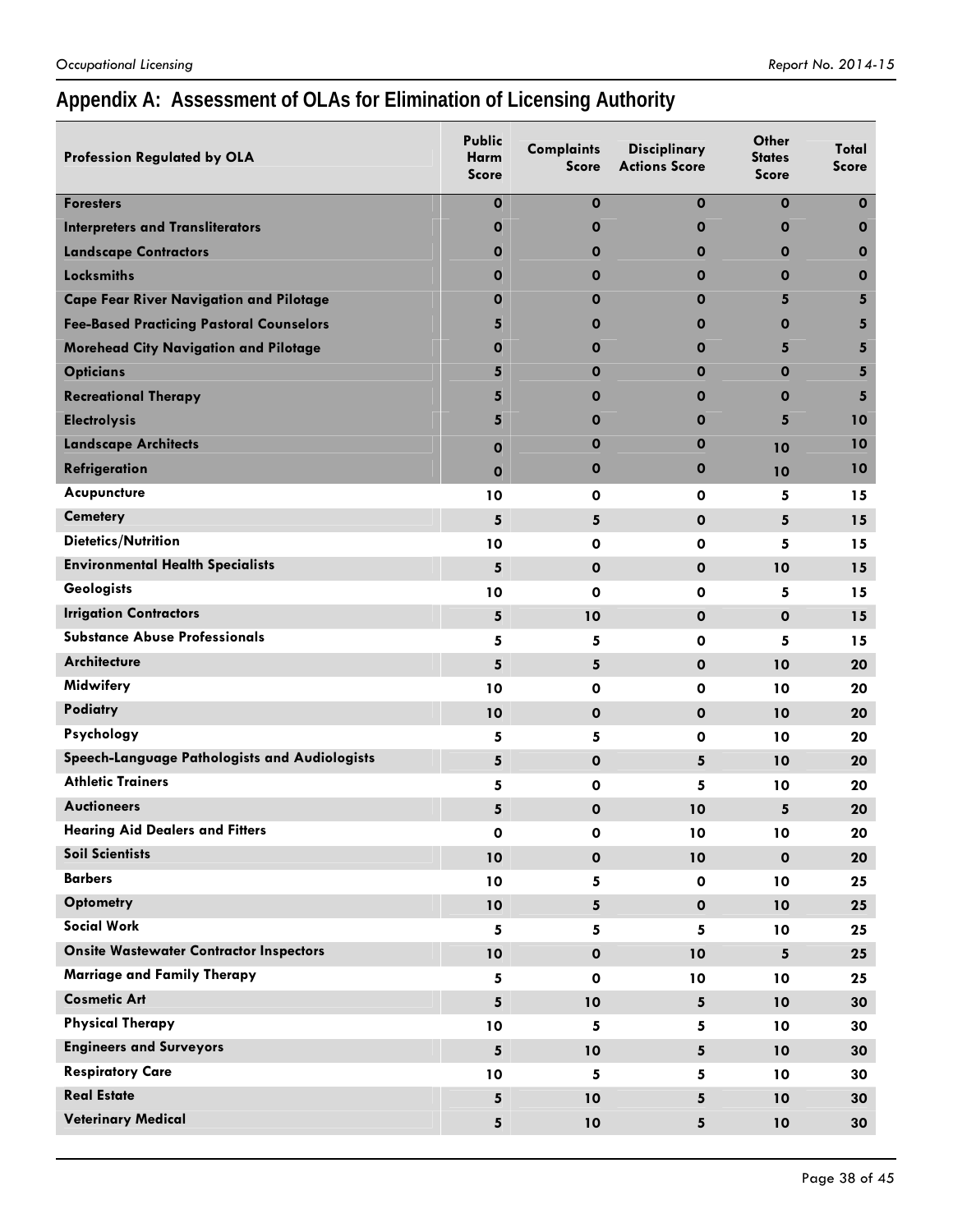*Occupational Licensing Report No. 2014-15*

| <b>General Contractors</b>                        | 10              | 10              | 5  | 5  | 30 |
|---------------------------------------------------|-----------------|-----------------|----|----|----|
| Chiropractic                                      | 10              | 5               | 5  | 10 | 30 |
| <b>Occupational Therapy</b>                       | 5               | 5               | 10 | 10 | 30 |
| <b>Funeral Service</b>                            | $5\phantom{.0}$ | 5               | 10 | 10 | 30 |
| Massage and Bodywork Therapy                      | 5               | 5               | 10 | 10 | 30 |
| <b>Certified Public Accountants</b>               | 10              | 10              | 5  | 10 | 35 |
| <b>Electrical Contractors</b>                     | 10              | 10 <sup>°</sup> | 5  | 10 | 35 |
| <b>Nursing Home Administrators</b>                | 10              | 5               | 10 | 10 | 35 |
| <b>Professional Counselors</b>                    | 5               | 10 <sup>°</sup> | 10 | 10 | 35 |
| Appraisal                                         | 5               | 10              | 10 | 10 | 35 |
| Pharmacy                                          | 10              | 10              | 10 | 10 | 40 |
| <b>Medical</b>                                    | 10              | 10 <sup>°</sup> | 10 | 10 | 40 |
| <b>Nursing</b>                                    | 10              | 10              | 10 | 10 | 40 |
| Plumbing, Heating, and Fire Sprinkler Contractors | 10              | 10 <sup>°</sup> | 10 | 10 | 40 |
| <b>Dental</b>                                     | 10              | 10              | 10 | 10 | 40 |
| Law Examiners/State Bar (combined)                | 10              | 10              | 10 | 10 | 40 |

*Source: Program Evaluation Division based on data and information provided by each OLA.*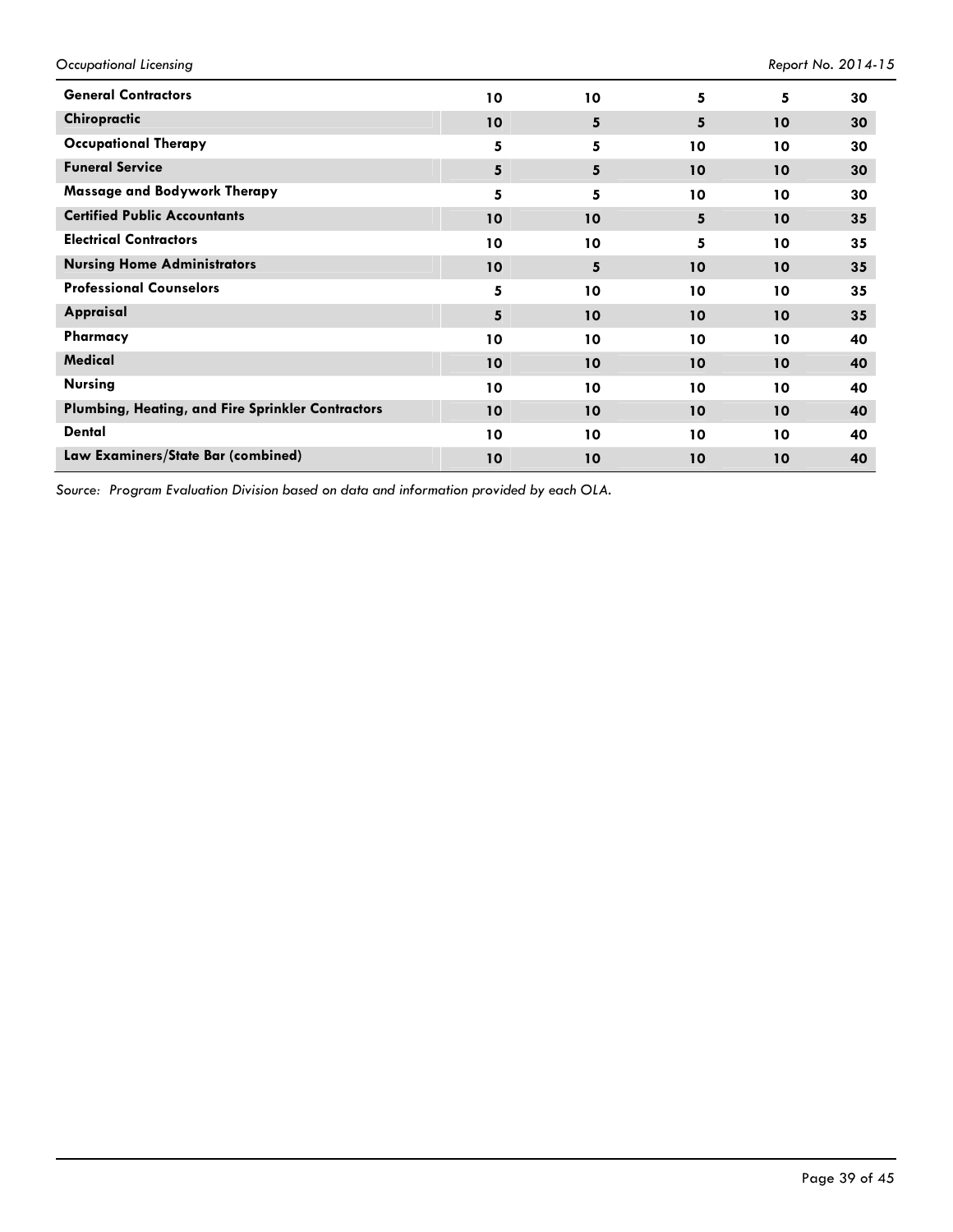# **Appendix B: Assessment of OLAs for Consolidation with Another Regulatory Entity**

| Profession Regulated by OLA                     | <b>Annual Revenue Score</b> | <b>Financial Solvency Score</b> | <b>Total Score</b> |
|-------------------------------------------------|-----------------------------|---------------------------------|--------------------|
| <b>Cape Fear River Navigation and Pilotage</b>  | $\mathbf 0$                 | $\mathbf 0$                     | $\mathbf 0$        |
| <b>Foresters</b>                                | $\mathbf 0$                 | 0                               | 0                  |
| Morehead City Navigation and Pilotage           | 0                           | 0                               | $\mathbf 0$        |
| <b>Acupuncture</b>                              | 5                           | 0                               | 5                  |
| <b>Athletic Trainers</b>                        | 5                           | 0                               | 5                  |
| <b>Environmental Health Specialists</b>         | 0                           | 5                               | 5                  |
| <b>Fee-Based Practicing Pastoral Counselors</b> | 0                           | 5                               | 5                  |
| <b>Locksmiths</b>                               | 0                           | 5                               | 5                  |
| <b>Nursing Home Administrators</b>              | 5                           | 0                               | 5                  |
| <b>Opticians</b>                                | 5                           | 0                               | 5                  |
| <b>Auctioneers</b>                              | 5                           | 5                               | 10                 |
| <b>Barbers</b>                                  | 10                          | $\mathbf 0$                     | 10                 |
| <b>Cemetery</b>                                 | 0                           | 10                              | 10                 |
| <b>Dietetics/Nutrition</b>                      | 5                           | 5                               | 10                 |
| Electrolysis                                    | 0                           | 10                              | 10                 |
| <b>Funeral Service</b>                          | 10                          | $\mathbf 0$                     | 10                 |
| <b>Interpreters and Transliterators</b>         | 0                           | 10                              | 10                 |
| <b>Irrigation Contractors</b>                   | 5                           | $5\phantom{.0}$                 | 10                 |
| <b>Landscape Architects</b>                     | 5                           | 5                               | 10                 |
| <b>Landscape Contractors</b>                    | $\mathbf 0$                 | 10                              | 10                 |
| Marriage and Family Therapy                     | 5                           | 5                               | 10                 |
| Massage and Bodywork Therapy                    | 10                          | $\mathbf{o}$                    | 10                 |
| Medical                                         | 10                          | 0                               | 10                 |
| Midwifery                                       | $\mathbf 0$                 | 10                              | 10                 |
| Podiatry                                        | 0                           | 10                              | 10                 |
| <b>Professional Counselors</b>                  | 10                          | $\mathbf 0$                     | 10                 |
| Psychology                                      | 5                           | 5                               | 10                 |
| <b>Respiratory Care</b>                         | 5                           | 5                               | 10                 |
| <b>Soil Scientists</b>                          | $\mathbf 0$                 | 10                              | 10                 |
| <b>Substance Abuse Professionals</b>            | 10                          | $\mathbf{o}$                    | 10                 |
| <b>Certified Public Accountants</b>             | 10                          | 5                               | 15                 |
| Chiropractic                                    | 5                           | 10                              | 15                 |
| <b>Cosmetic Art</b>                             | 10                          | 5                               | 15                 |
| <b>Dental</b>                                   | 10                          | $5\phantom{.0}$                 | 15                 |
| <b>Electrical Contractors</b>                   | 10                          | 5                               | 15                 |
| <b>Engineers and Surveyors</b>                  | 10                          | 5                               | 15                 |
| <b>Geologists</b>                               | 5                           | 10                              | 15                 |
| <b>Hearing Aid Dealers and Fitters</b>          | 5                           | 10                              | 15                 |
| Law Examiners/State Bar (combined)              | 10                          | 5                               | 15                 |
| <b>Nursing</b>                                  | 10                          | $\sqrt{5}$                      | 15                 |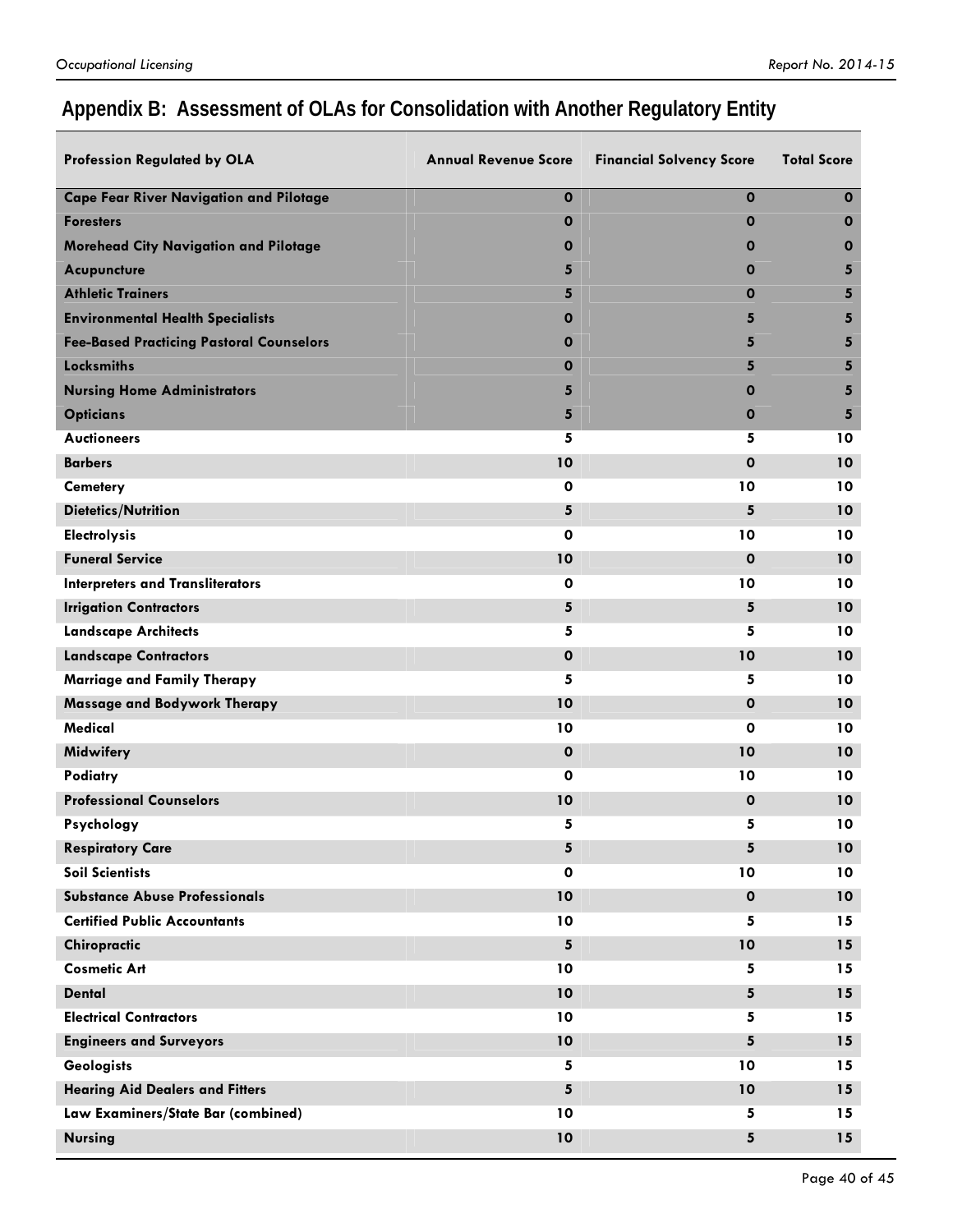| <b>Occupational Therapy</b>                       | 5               | 10 | 15 |
|---------------------------------------------------|-----------------|----|----|
| <b>Onsite Wastewater Contractor Inspectors</b>    | 5               | 10 | 15 |
| <b>Real Estate</b>                                | 10              | 5  | 15 |
| <b>Recreational Therapy</b>                       | 5               | 10 | 15 |
| Refrigeration                                     | 5               | 10 | 15 |
| Speech-Language Pathologists and Audiologists     | 5               | 10 | 15 |
| <b>Veterinary Medical</b>                         | 10              | 5  | 15 |
| Appraisal                                         | 10              | 10 | 20 |
| <b>Architecture</b>                               | 10              | 10 | 20 |
| <b>General Contractors</b>                        | 10              | 10 | 20 |
| Optometry                                         | 10              | 10 | 20 |
| Pharmacy                                          | 10              | 10 | 20 |
| <b>Physical Therapy</b>                           | 10              | 10 | 20 |
| Plumbing, Heating, and Fire Sprinkler Contractors | 10 <sup>°</sup> | 10 | 20 |
| <b>Social Work</b>                                | 10              | 10 | 20 |

*Note: Annual revenue and financial solvency data based on most recent fiscal year available as reported by each Occupational Licensing Agency in response to a PED request dated July 9, 2014.* 

*Source: Program Evaluation Division based on data and information provided by each OLA.*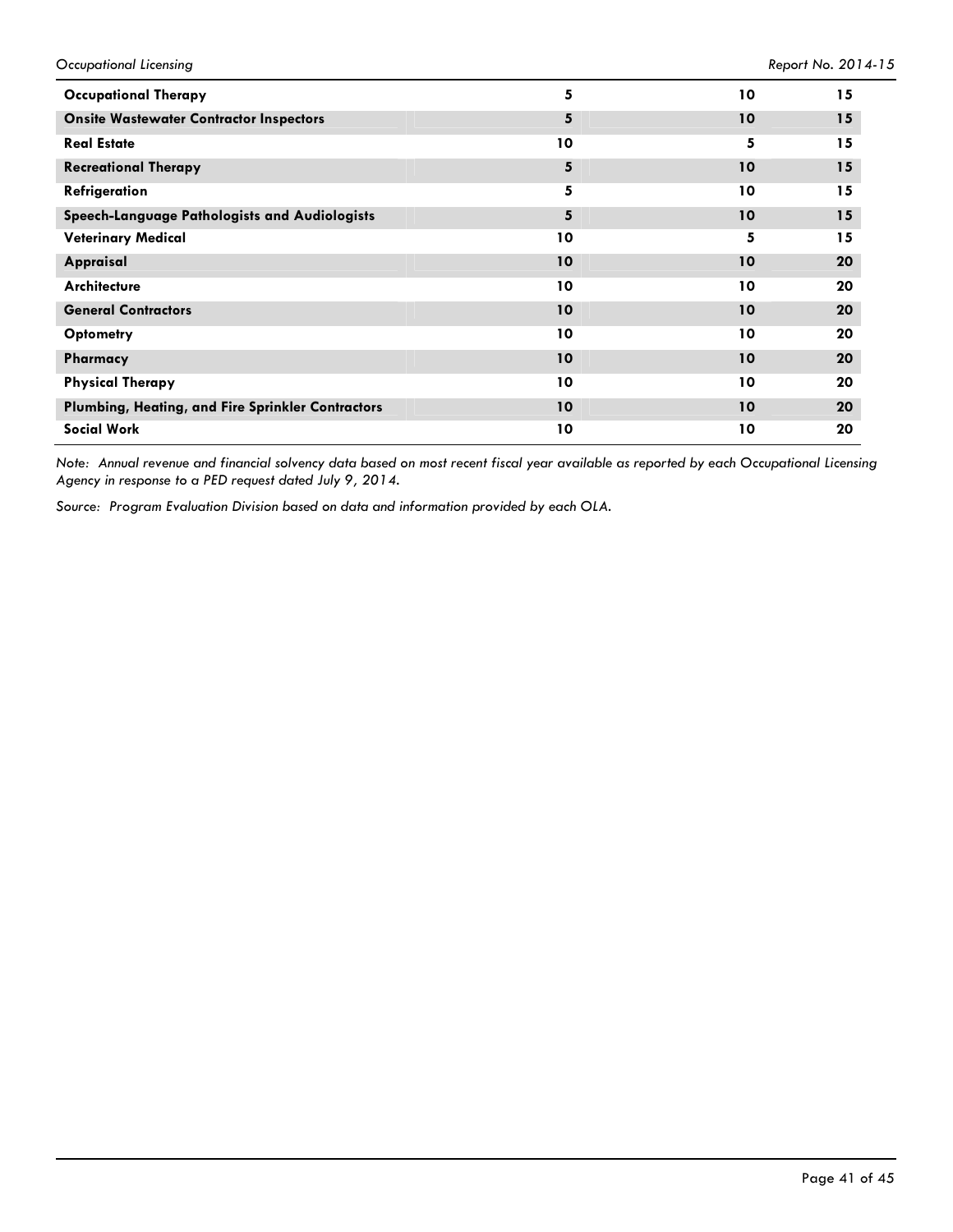# **Appendix C: Methodologies for OLA Elimination of Licensing Authority and Consolidation with Another Regulatory Entity**

### **Finding 5: Criteria for the Assessment of OLAs for Elimination of Licensing Authority**

The selection of each of the factors in the assessment of OLAs for potential elimination of licensing authority was based on review of literature and evaluations conducted by other states, and on the availability of quantifiable information from OLAs. The assessment used the following factors and associated scoring methodology to identify the OLAs that should be subject to additional legislative review as a condition of continued licensing authority.

**Public harm.** This factor identifies the impact to the public's health, safety or economic welfare associated with improper activity in the occupation/profession. Identification of specific instances of severe public harm associated with violations of the practice act of the occupation indicates a continued need for a licensing requirement for the occupation/profession.

Scoring was based on an evaluation of specific instances of public harm associated with violations of the practice act of the occupation. OLAs that did not identify any risk of significant public harm other than those risks associated with business transactions where the consumer could reasonably be expected to be able to make an informed decision received a score of zero. An example would be a consumer who voluntarily entered into an agreement to purchase a good or service provided by a licensed individual, only to find out after delivery and payment that the price exceeded the market rate.

OLAs that did not demonstrate instances of severe harm to the health, safety, or welfare, but provided evidence of the risk of limited physical, emotional or financial harm to the recipient of the service received a score of five. Examples of limited risk of physical, emotional, or financial harm included the risk of emotional harm associated with client/patient relationships.

OLAs that provided instances that demonstrated severe consequences from unlawful activity as specified in the associated practice act received a score of ten. Examples of severe consequences included death, permanent physical disability, contamination of public drinking water, and personal bankruptcy.

**Complaints:** This factor identifies the level of public concern regarding the impact on health, safety, and welfare, as well as the level of competence of the work performed by individuals in the occupation/profession. A large number of complaints indicate that there is a higher risk of harm to the public's health, safety, and welfare.

Scoring was based on the number of complaints received from the public in Fiscal Year 2013–14. OLAs receiving fewer than 20 complaints received a score of zero. OLAs with more than 20, but less than 100 complaints received a score of five. Any OLA that received more than 100 complaints in Fiscal Year 2013–14 received a score of 10.

**Disciplinary actions.** This factor identifies the level of activity in the occupation/profession that resulted in significant disciplinary actions. A large percentage of significant disciplinary actions reflect a greater risk that activities associated with the occupation/profession can produce significant public harm. Significant disciplinary actions include license revocation and suspension for licensed activity.

Scoring was based on the ratio of the number of significant disciplinary actions in Fiscal Year 2013–14 to the number of active licenses administered by the OLA on June 30, 2014. OLAs with no significant disciplinary action received a score of zero. OLAs with at least one significant disciplinary action, but fewer than one per 1000 licensees received a score of five. Any OLA that had more than one significant disciplinary action per 1000 licensees in Fiscal Year 2013–14 received a score of10.

**Other states.** This factor identifies the number of other states that statutorily require licensure to engage in any of the occupations licensed by the OLA. The number of states that statutorily require licensure as a condition of engaging in a profession reflects determinations of the necessity of licensure made by other states.

Scoring was based on the number of states that statutorily require licensure. OLAs with occupations/professions where fewer than half of states require licensure received a score of zero. OLAs with occupations/professions where more than half but fewer than 40 states require licensure received a score of five. OLAs with occupations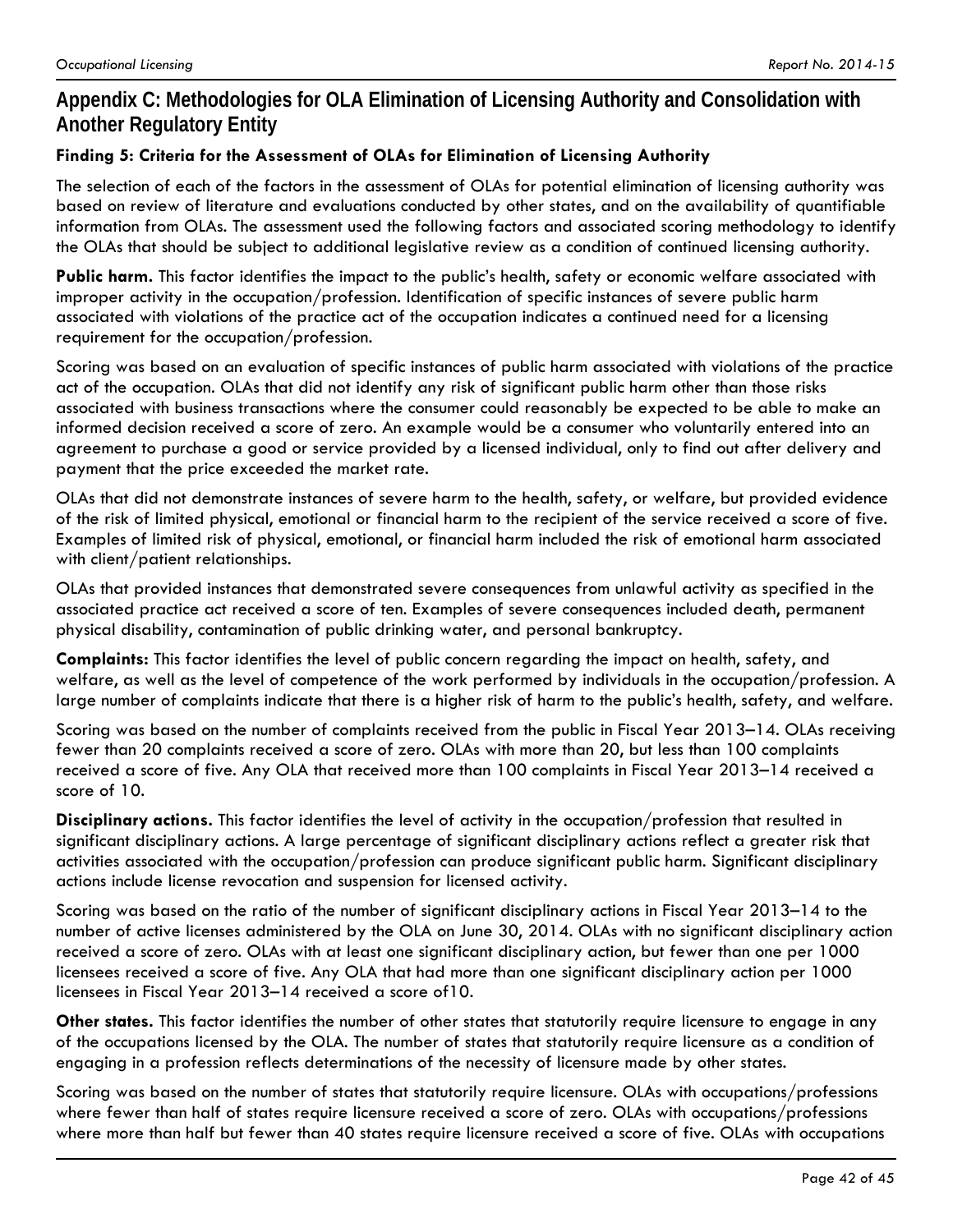where more than 40 states require licensure received a score of 10. Scoring was based on the number of states that statutorily require licensure as a condition of performing activities according to the occupation's statutorily defined scope of practice.

#### **Finding 6: Criteria for the Assessment of OLAs for Consolidation with Another Regulatory Entity**

The selection of each of the factors in the assessment of OLAs for potential consolidation with another regulatory entity was based on a review of literature and evaluations conducted by other states, and on the availability of quantifiable information from OLAs. The assessment used the following factors and associated scoring methodology to identify the OLAs that should be consolidated with another regulatory entity.

**Annual Revenue:** This factor identifies the size of the OLA. The size of the OLA as measured by the annual revenue generated provides an indication of its ability to effectively provide oversight of the occupation/profession. Scoring was based on the annual revenue generated, as reported for the most recent reporting period. OLAs with less than \$100,000 in annual revenue received a score of zero. Occupational licensing boards with more than \$100,000, but less than \$500,000 in annual revenue received a score of five. OLAs with greater than \$500,000 in annual revenues received a score of ten.

**Financial Solvency:** This factor compares the operating revenues and expenses generated by the OLA. Operating revenues that consistently exceed expenses provide an indication that the OLA has sufficient revenues to provide adequate protection to the public. Scoring was based on the ratio of the net position to annual expenses as reported on the most recently available financial statement. OLAs with a ratio of net worth to annual expenses of 0.5 or less received of zero. OLAs with a ratio of greater than 0.5 but less than 1.5 received a score of five. OLAs with a ratio of net worth to annual expenditures of greater than 1.5 received a score of ten.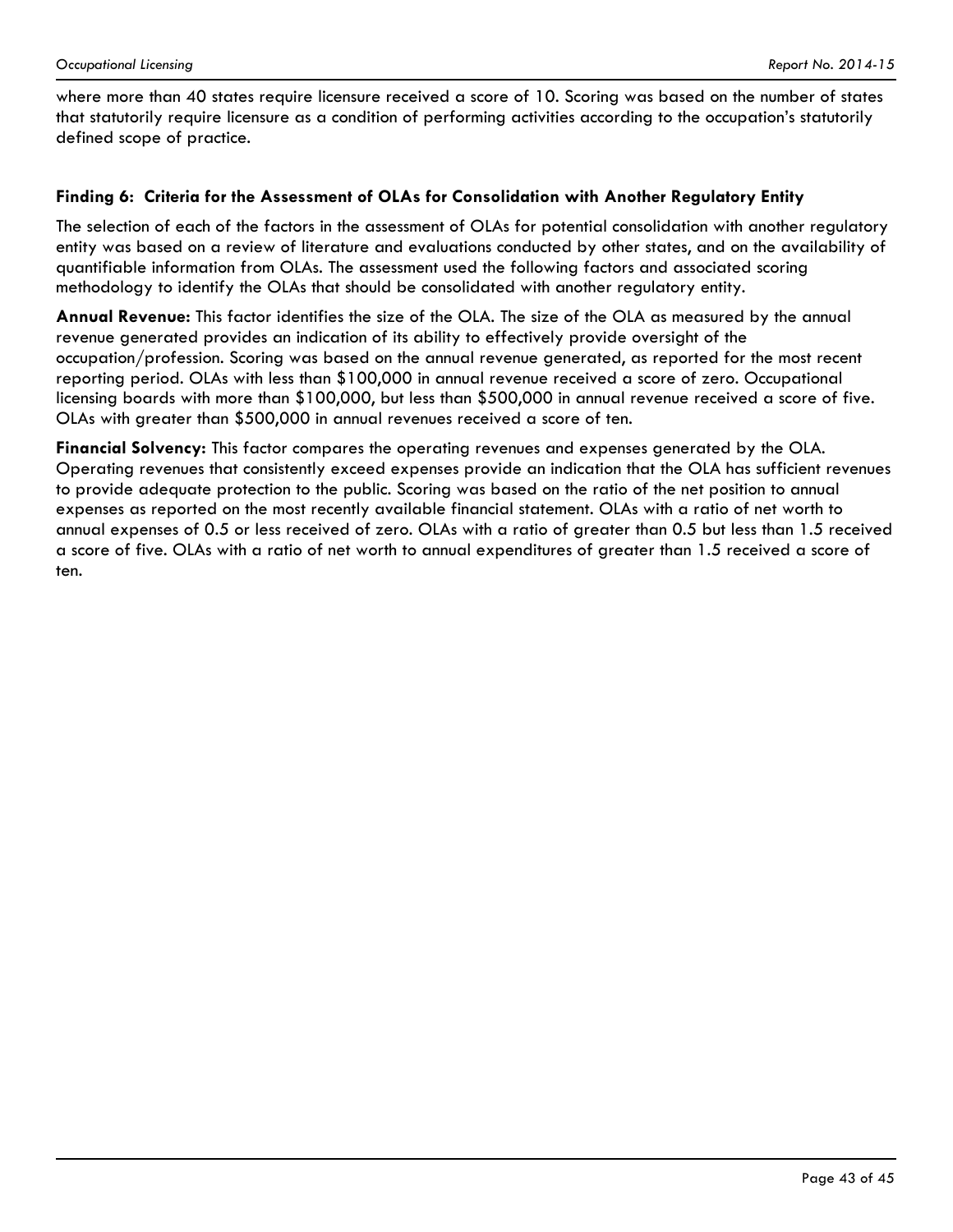# **Appendix D: Results of Analysis to Eliminate Licensing Authority and to Consolidate with Another Regulatory Entity**

| Profession Regulated by OLA                    | <b>Review for Elimination of</b><br><b>Licensing Authority</b> | <b>Consolidate with Another</b><br><b>Regulatory Entity</b> | <b>No Change</b>   |
|------------------------------------------------|----------------------------------------------------------------|-------------------------------------------------------------|--------------------|
| Acupuncture                                    |                                                                | x                                                           |                    |
| Appraisal                                      |                                                                |                                                             | $\mathbf{x}$       |
| <b>Architecture</b>                            |                                                                |                                                             | x                  |
| <b>Athletic Trainers</b>                       |                                                                | $\mathbf x$                                                 |                    |
| <b>Auctioneers</b>                             |                                                                |                                                             | x                  |
| <b>Barbers</b>                                 |                                                                |                                                             | $\mathbf{x}$       |
| <b>Cape Fear River Navigation and Pilotage</b> | x                                                              | x                                                           |                    |
| <b>Cemetery</b>                                |                                                                |                                                             | $\mathbf x$        |
| <b>Certified Public Accountants</b>            |                                                                |                                                             | x                  |
| Chiropractic                                   |                                                                |                                                             | $\mathbf{x}$       |
| <b>Cosmetic Art</b>                            |                                                                |                                                             | x                  |
| <b>Dental</b>                                  |                                                                |                                                             | $\mathbf{x}$       |
| <b>Dietetics/Nutrition</b>                     |                                                                |                                                             | <b>x</b>           |
| <b>Electrical Contractors</b>                  |                                                                |                                                             | $\mathbf{x}$       |
| <b>Electrolysis</b>                            | x                                                              |                                                             |                    |
| <b>Engineers and Surveyors</b>                 |                                                                |                                                             | $\mathbf{x}$       |
| <b>Environmental Health Specialist</b>         |                                                                | $\mathbf x$                                                 |                    |
| Fee-Based Practicing Pastoral Counselors       | $\pmb{\chi}$                                                   | $\pmb{\mathsf{x}}$                                          |                    |
| <b>Foresters</b>                               | x                                                              | $\mathbf x$                                                 |                    |
| <b>Funeral Service</b>                         |                                                                |                                                             | $\mathbf x$        |
| <b>General Contractors</b>                     |                                                                |                                                             | x                  |
| <b>Geologists</b>                              |                                                                |                                                             | $\mathbf{x}$       |
| <b>Hearing Aid Dealers and Fitters</b>         |                                                                |                                                             | x                  |
| <b>Interpreters and Transliterators</b>        | $\mathbf x$                                                    |                                                             |                    |
| <b>Irrigation Contractors</b>                  |                                                                |                                                             | x                  |
| <b>Landscape Architects</b>                    | x                                                              |                                                             |                    |
| <b>Landscape Contractors</b>                   | $\pmb{\mathsf{x}}$                                             |                                                             |                    |
| Law Examiners/State Bar (combined)             |                                                                |                                                             | $\mathbf{x}$       |
| <b>Locksmiths</b>                              | $\pmb{\mathsf{x}}$                                             | $\pmb{\mathsf{x}}$                                          |                    |
| <b>Marriage and Family Therapy</b>             |                                                                |                                                             | $\mathbf{x}$       |
| Massage and Bodywork Therapy                   |                                                                |                                                             | $\mathbf{x}$       |
| <b>Medical</b>                                 |                                                                |                                                             | $\mathbf{x}$       |
| Midwifery                                      |                                                                |                                                             | x                  |
| Morehead City Navigation and Pilotage          | $\pmb{\mathsf{x}}$                                             | $\pmb{\mathsf{x}}$                                          |                    |
| <b>Nursing</b>                                 |                                                                |                                                             | $\mathbf x$        |
| <b>Nursing Home Administrators</b>             |                                                                | $\pmb{\mathsf{x}}$                                          |                    |
| <b>Occupational Therapy</b>                    |                                                                |                                                             | $\mathbf{x}$       |
| <b>Onsite Wastewater Contractor Inspectors</b> |                                                                |                                                             | $\pmb{\mathsf{x}}$ |